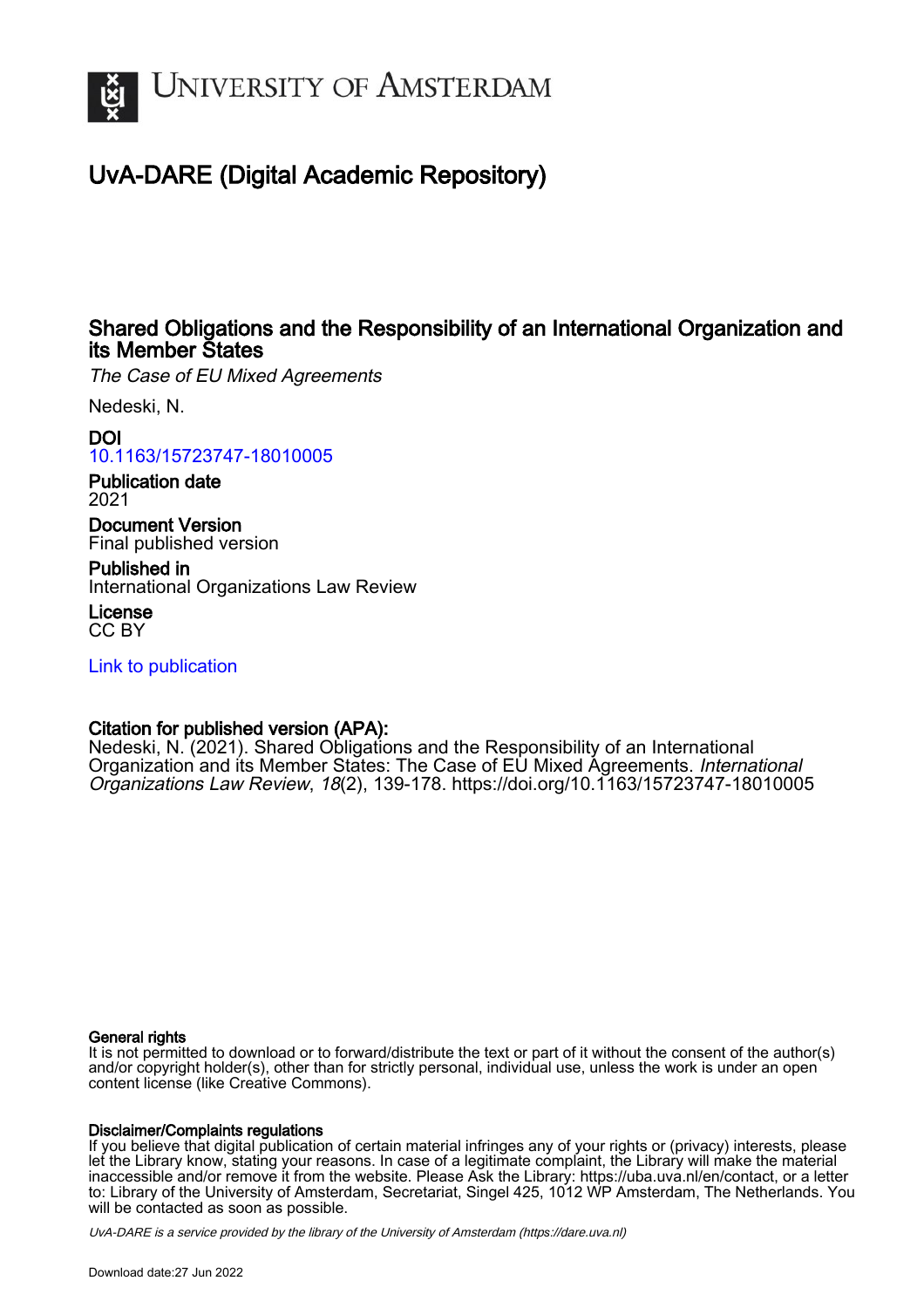

**INTERNATIONAL ORGANIZATION** Law Review

brill.com/iolr

# **Shared Obligations and the Responsibility of an International Organization and Its Member States**

*The Case of EU Mixed Agreements*

*Nataša Nedeski*  Assistant Professor of Public International Law, University of Amsterdam, Amsterdam, The Netherlands *n.nedeski@uva.nl*

#### **Abstract**

Discussions on the allocation of international responsibility between an international organization and its member states do not comprehensively engage with the role of obligations in assigning responsibility to the organization and/or its members. The present article sets out what will be termed an obligations-based approach to the allocation of international responsibility by exploring the phenomenon of sharing international obligations by an international organization and its members, as well as the implications thereof for their responsibility under international law. It will do so by focusing on the practice of concluding mixed agreements by the EU and its member states, which commonly results in overlapping obligations for the organization and its members. It is ultimately argued that a distinction should be made between two types of shared obligations in mixed agreements in order to untangle who can be held responsible in case of a breach: the EU, the member state(s), or both.

## **Keywords**

shared obligations – shared responsibility – allocation of responsibility – mixed agreements – European Union – International Law Commission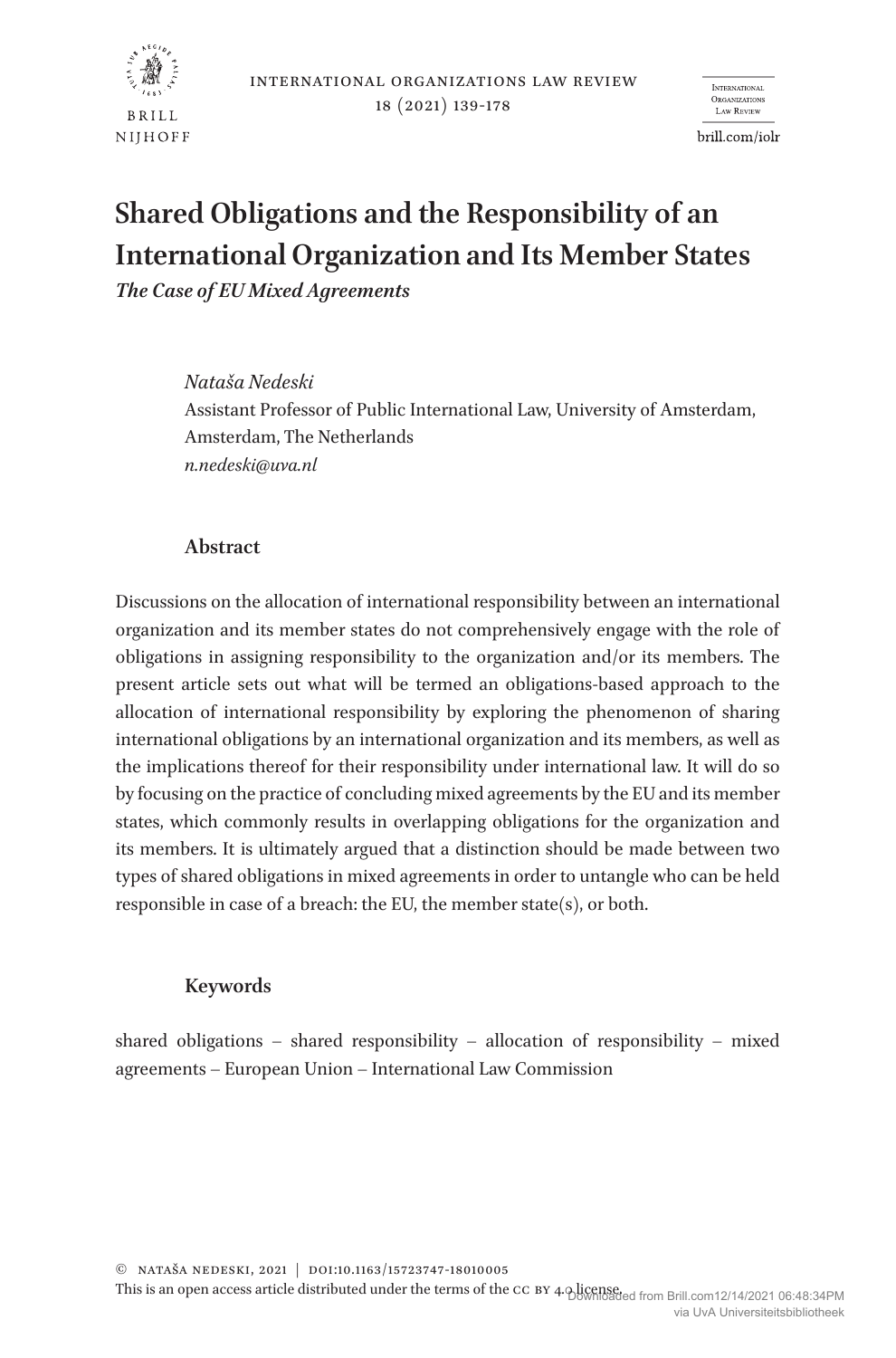#### **1 Introduction\***

It has long been recognised that international organizations are autonomous actors possessing a legal personality separate from their members. At the same time, states retain their separate legal identity when they become members of an international organization. This is of particular relevance to questions of international responsibility, as the distinct legal personality of an international organization and its member states entails that all of them possess the capacity to bear international obligations and to incur international responsibility when those obligations are breached. However, notwithstanding their respective separate identities, the relationship between an organization and its members is typically characterised by a high degree of interconnectedness.1 It is because of the complex relationship between an organization and its members that questions on the *allocation* of international responsibility are bound to ensue in any legal scenario involving international organizations: Does a breach of an international obligation give rise to the responsibility of the organization, its members, or all of them? These questions are relevant not only for the organization and member states that are bound by the obligation in question, but also for injured parties that may wish to claim cessation or reparation.

The allocation of international responsibility between an international organization and its member states has received considerable attention in academic debate. Discussions on this topic have consistently taken place within the general contours established by the law of international responsibility. In the Articles on the Responsibility of States for Internationally Wrongful Acts (ARSIWA) and the Articles on the Responsibility of International Organizations  $(ARIO)^2$  it is set out that responsibility for an internationally wrongful act is contingent on the presence of two elements: attribution of conduct and

This article draws from and further builds upon the author's PhD research; see N. Nedeski, *Shared obligations in international law* (PhD thesis, University of Amsterdam 2017).

<sup>1</sup> Ana Sofia Barros, Cedric Ryngaert and Jan Wouters, 'Member States, International Organizations and International Responsibility: Exploring a Legal Triangle' (2015) 12 *International Organizations Law Review* 285, p. 285.

<sup>2</sup> While the ARIO do not enjoy the same level of authority as the ILC'S Articles on the Responsibility of States for Internationally Wrongful Acts (which are considered, to a large extent, to be a reflection of customary international law), there is no equally or more authoritative starting point for an analysis that involves the responsibility of an international organization. See André Nollkaemper, 'Introduction' in André Nollkaemper and Ilias Plakokefalos (eds), *Principles of Shared Responsibility in International Law* (CUP, 2014) p. 3.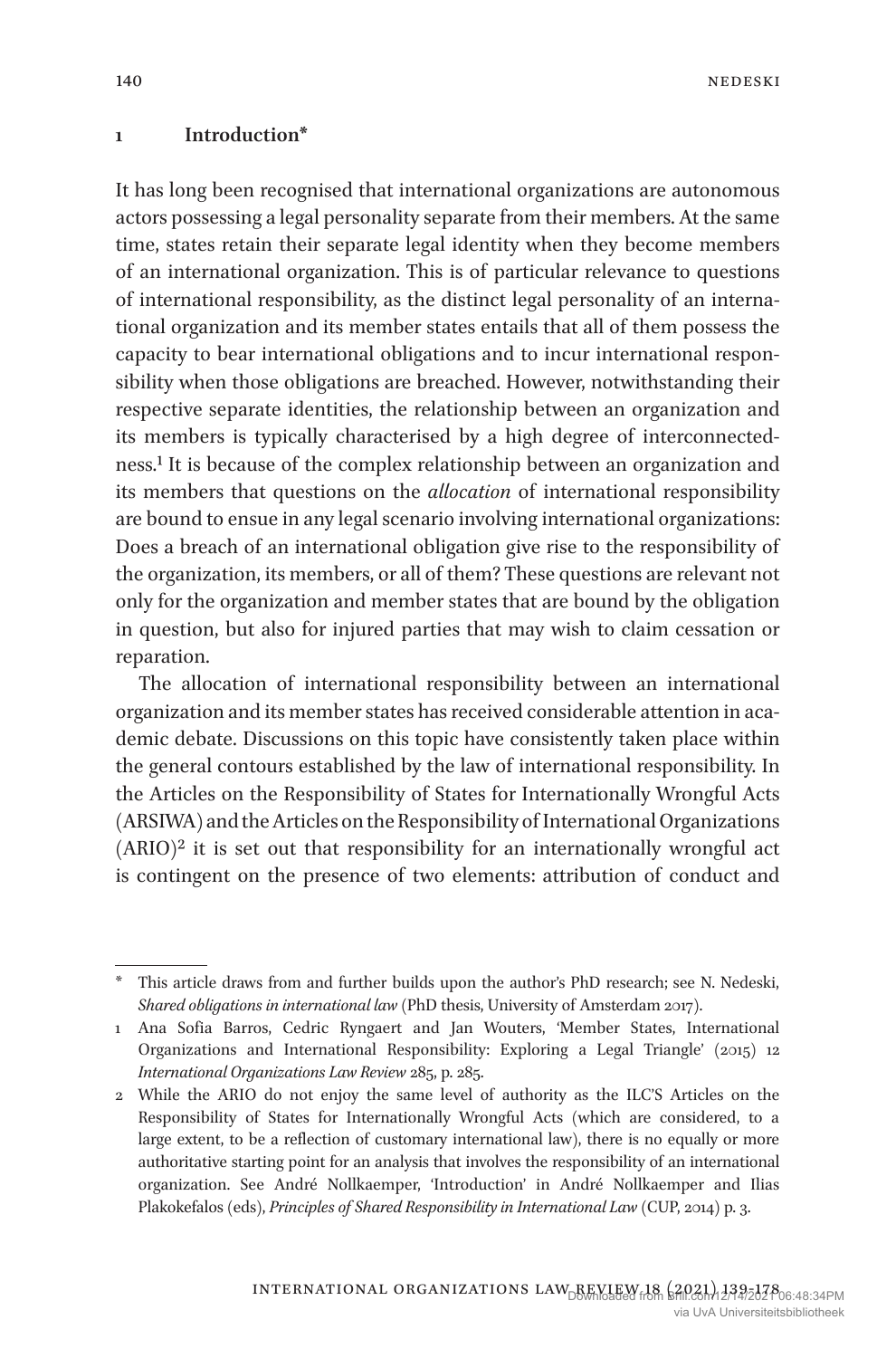breach of an international obligation.3 Many scholars place the element of attribution at the center of their analysis,<sup>4</sup> but do not comprehensively engage with the role of obligations in assigning responsibility to the organization and/ or its members.

The present article contributes to the debate on the allocation of responsibility by exploring the phenomenon of sharing international obligations by an organization and its members, as well as the implications thereof for their responsibility under international law. It sets out what will be termed an obligations-based approach to the allocation of international responsibility, with the element of breach of an international obligation situated at the center of the analysis. It is argued that a more systematic approach to the nature of obligations that bind an international organization and its members offers a fruitful avenue for allocating responsibility, as it can help untangle who can be held internationally responsible in case of a breach. While fruitful, it is an avenue that has remained largely unexplored in existing scholarship. A notable exception includes the work of the International Law Commission's Special Rapporteur, Giorgio Gaja. In his reports on the responsibility of international organizations, Gaja has suggested that cases in which "both the organization and its members have jointly undertaken the same obligation towards a third party and the obligation is breached" will result in the responsibility of both the organization and its members for the same internationally wrongful act.5 While this approach can (and will) be critiqued for being overly broad, $6$  it reflects the main idea underlying this article, namely that the sharing of international obligations by an organization and its members can have relevant implications for responsibility relations.

#### **1.1** *The case of EU mixed agreements*

The focus of the present analysis lies on the practice of concluding mixed agreements by the European Union and its member states.7 Since under EU

6 See section 3 below.

<sup>3</sup> Article 4 ARIO; Article 2 ARSIWA. See Brigitte Stern, 'The Elements of an Internationally Wrongful Act' in James Crawford, Alain Pellet and Simon Olleson (eds), *The Law of International Responsibility* (OUP 2010).

<sup>4</sup> See for instance Cedric Ryngaert, 'The Responsibility of Member States of International Organizations: Concluding Observations' (2015) 12 *International Organizations Law Review* 502, p. 507. In his discussion of various scholarly contributions, he identifies "the centrality of attribution" as a key theme permeating analyses on the issue of allocating responsibility.

<sup>5</sup> Giorgio Gaja, 'Sixth Report on the Responsibility of International Organizations' (2008) (A/CN.4/597 23), para 24.

<sup>7</sup> Mixed agreements have been defined as "any treaty to which an international organization, some or all of its Member States and one or more third State are parties and for the execution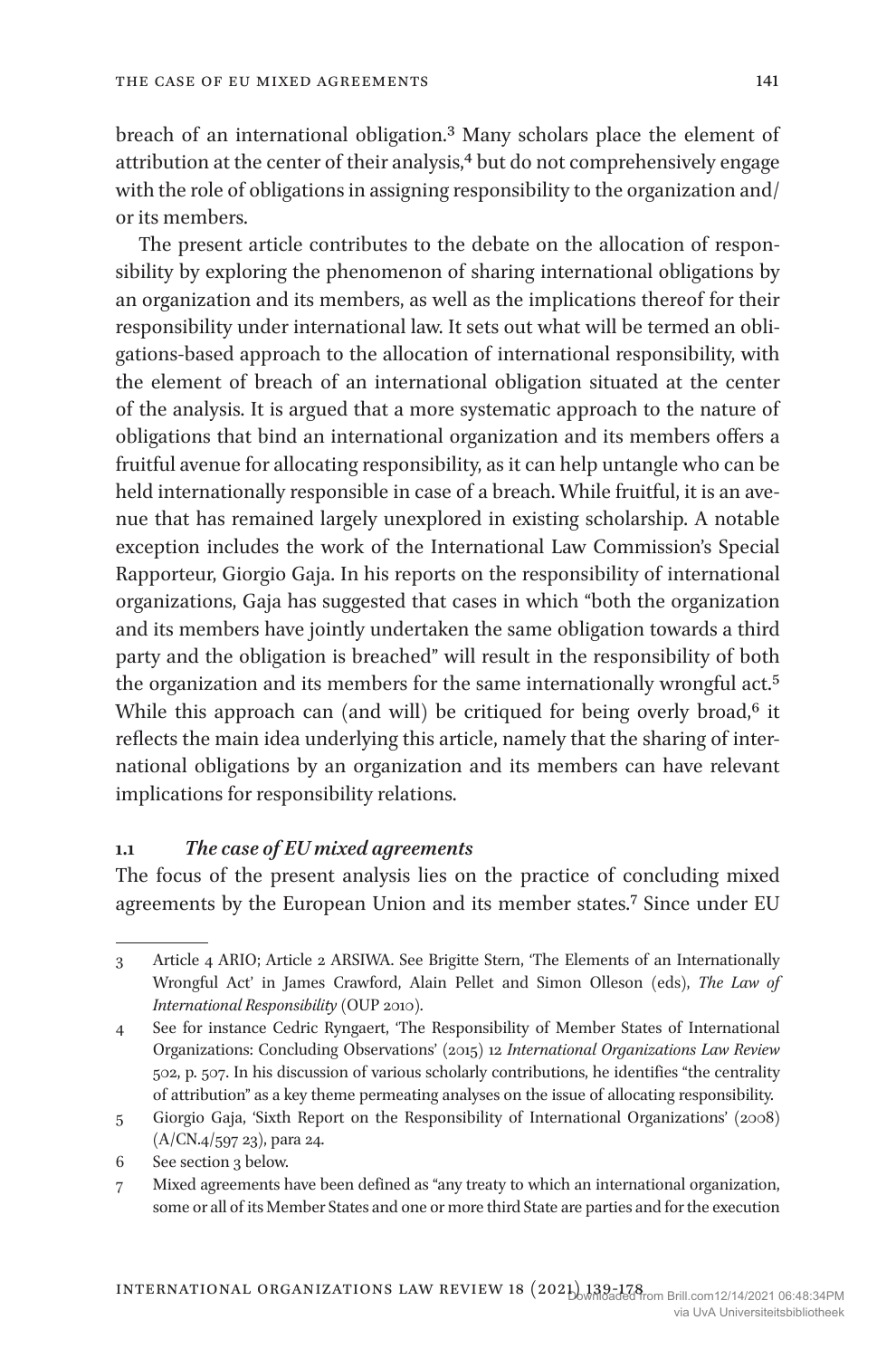law the competence to legislate and adopt legally binding acts with regard to certain fields of activity is divided between the organization and its members, the subject matter of a particular treaty can fall partly within the competence of the EU and partly within that of the member states.8 Due to this sharing of sovereign powers between the organization and its members, the conclusion of mixed agreements has become "the predominant form of EU participation in major international treaties",9 with examples including the WTO Agreement; the Kyoto Protocol; the Barcelona Convention for the Protection of the Mediterranean Sea Against Pollution and the Convention on the Rights of Persons with Disabilities. As is further discussed in section 2, the conclusion of mixed agreements commonly results in overlapping obligations of the organization and its members. Accordingly, the case of EU mixed agreements constitutes the ideal case-study for an analysis of shared obligations and the allocation of international responsibility between an organization and its members.

In the event of a breach of a mixed agreement on the part of the EU and/or its member states, the question arises who can be held internationally responsible for what. This question has been the subject of heated debate over the span of multiple decades. It should be noted that many scholars have attempted to grapple with the so-called 'special features' of the EU in their analyses,<sup>10</sup> while at the same time remaining within the general contours established by the law of international responsibility. An approach to EU and member state responsibility that is commonly found in legal literature focuses primarily on the element of attribution of conduct in assigning international responsibility, discussing for example whether the division of competences or the exercise of

of which neither the organization nor its Member States have full competence". Henry G Schermers, 'A Typology of Mixed Agreements' in David O'Keeffe and Henry G Schermers (eds), *Mixed Agreements* (Kluwer Law & Taxation Publishers and the Europa Instituut, 1983)  $25 - 26.$ 

<sup>8</sup> Joni Heliskoski, *Mixed Agreements as a Technique for Organizing the International Relations of the European Community and Its Member States* (Kluwer Law International 2001) 121.

<sup>9</sup> Esa Paasivirta, 'The Responsibility of Member States of International Organizations? A Special Case for the European Union' (2015) 12 *International Organizations Law Review* 448, p. 450.

<sup>10</sup> For example, Esa Paasivirta and Pieter-Jan Kuijper, 'Does One Size Fit All?: The European Community and the Responsibility of International Organizations' (2005) 36 *Netherlands Yearbook of International Law* 169; Stefan Talmon, 'Responsibility of International Organizations: Does the European Community Require Special Treatment?' in Maurizio Ragazzi (ed), *International Responsibility Today: Essays in Memory of Oscar Schachter* (Martinus Nijhoff, 2005); Paolo Palchetti, 'Unique, Special or Simply a Primus Inter Pares? The European Union in International Law' (2018) 29 *European Journal of International Law* 1409.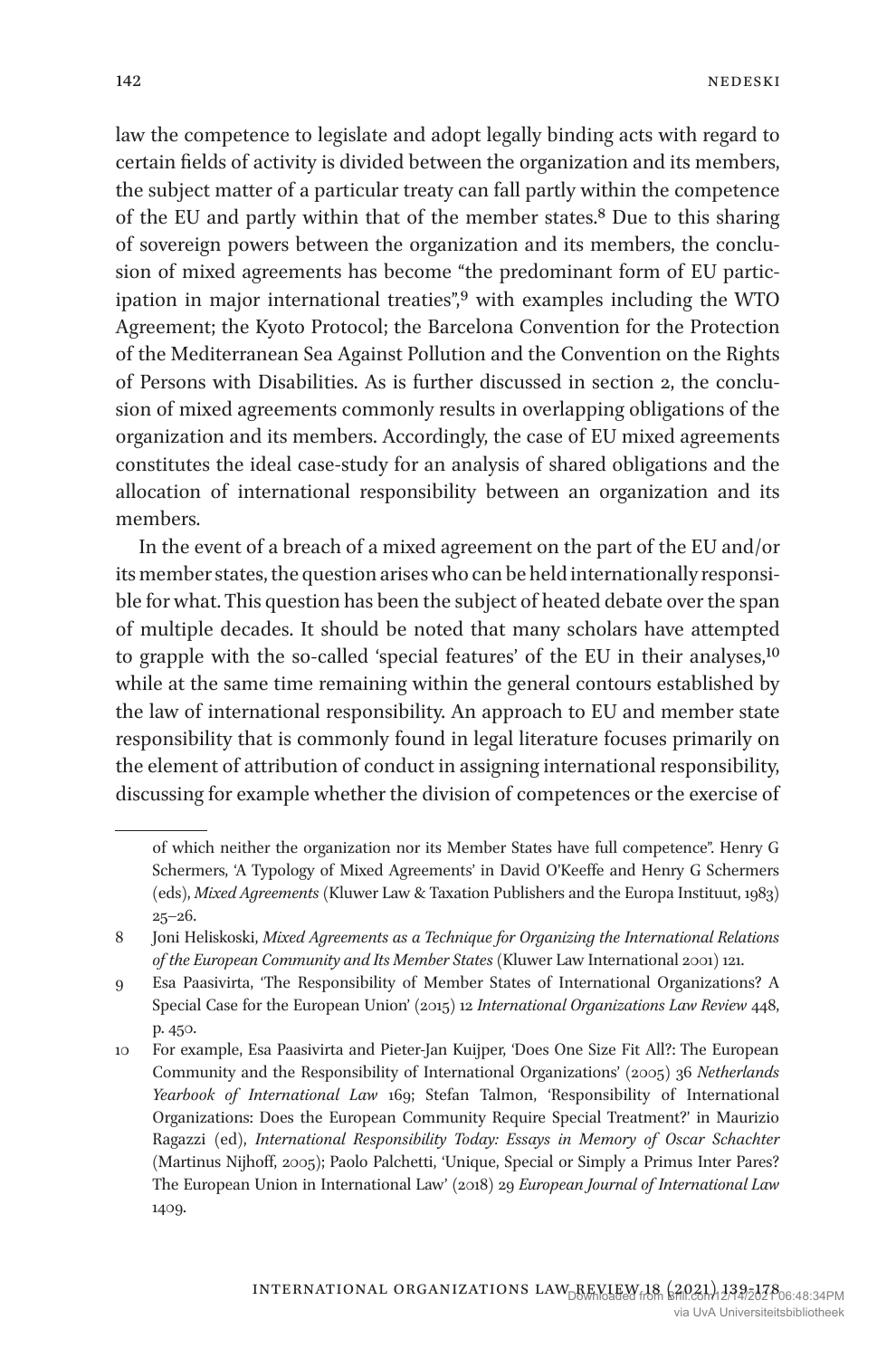normative control by the EU forms (or should form) the basis for attribution of conduct and hence the allocation of international responsibility.11 This discussion follows from the European Commission's insistence on a special rule of attribution of conduct during the codification of the ARIO. This special rule was opposed by Special Rapporteur Gaja but eventually resulted in the adoption of Article 64 ARIO on *lex specialis*, which has left open the possibility of the existence or future development of such special rules.<sup>12</sup>

The present analysis proceeds from the presumption that no special rules govern the allocation of international responsibility for breaches of mixed agreements to the EU and its members. Indeed, various commentators have come to the conclusion that under international law "there is no special rule of attribution applicable to the EU or at least not yet",13 whether on the basis of normative control or on the basis of the division of competences. This means that the topic of allocating responsibility to the EU and/or its member is governed by the general rules of international responsibility. Hence, the value of the present analysis is not limited to the context of the EU since it can be extended to general questions of responsibility for breaches of international obligations shared by other international organizations and their members.

Against this background, this contribution argues for a different take on the topic by focusing primarily on the element of breach of an international obligation. Where the majority of the discussion on the allocation of responsibility for mixed agreements adopts either a competence-based approach or engages

<sup>11</sup> For example, Paasivirta and Kuijper (*supra* note 10); Frank Hoffmeister, 'Litigating against the European Union and Its Member States – Who Responds under the ILC's Draft Articles on International Responsibility of International Organizations?' (2010) 21 *European Journal of International Law* 723; Joni Heliskoski, 'EU Declarations of Competence and International Responsibility' in Malcolm Evans and Panos Koutrakos (eds), *The International Responsibility of the European Union: European and International Perspectives* (Hart Publishing, 2013); Andrés Delgado Casteleiro, *The International Responsibility of the European Union* (CUP, 2016); Gracia Marín Durán, 'Untangling the International Responsibility of the European Union and Its Member States in the World Trade Organization Post-Lisbon: A Competence/ Remedy Model' (2017) 28 *European Journal of International Law*. It should be noted, however, that all of these authors recognize that responsibility only arises if the actor(s) in question are bound by an international obligation, but do not foresee any further role for obligations in determining responsibility.

<sup>12</sup> Durán (n 11) 706.

<sup>13</sup> Palchetti, (n 10) 1423, who analyzes various recent contributions to the literature on this topic. See also Cristina Contartese, 'Competence-Based Approach, Normative Control and the International Responsibility of the EU and Its Member States' (2019) 19 *International Organizations Law Review* 339, 377. After an analysis of recent case-law she concludes that this body of case-law is "far from suggesting the emergence of a customary norm on this special rule of attribution."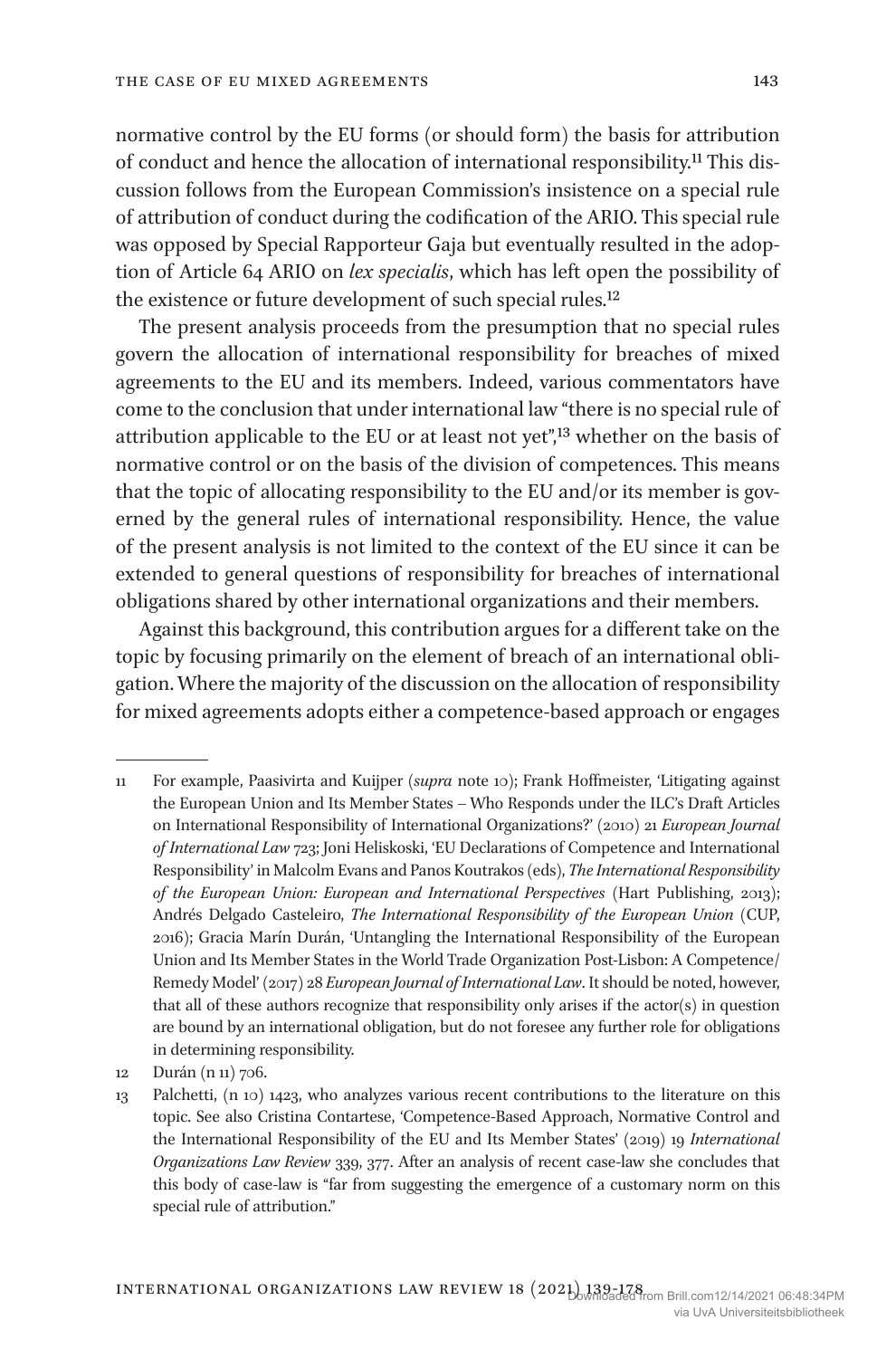with the normative control doctrine,<sup>14</sup> this article further explores the merits of an obligations-based approach to the allocation of international responsibility. In this respect, it is interesting to note that in the specific context of EU mixed agreements, several scholars have engaged with the potential role of obligations in allocating international responsibility to the EU and/or its member states, and appear to have recognized the idea of sharing international obligations in some shape or form. However, as is further explored in section 3, current approaches tend to oversimplify the implications of sharing obligations for international responsibility and are in need of further refinement.

In exploring this obligations-based approach to the allocation of responsibility, it is ultimately argued that a distinction should be made between two types of shared obligations in mixed agreements in order to untangle who can be held internationally responsible in case of a breach: the EU, the member state $(s)$ , or both. The main claim put forward is that the nature of the obligation breached can directly inform who is responsible for a breach of that obligation, and can clarify what injured parties can claim from whom. In some instances, the sharing of international obligations automatically results in the shared responsibility of both the EU and its members, depending on whether the shared obligation breached is divisible or indivisible.

#### **1.2** *The concept of shared responsibility*

Considering that this article explores the relationship between the sharing of international obligations and the sharing of international responsibility for wrongful acts by the organization and its members, some preliminary remarks on the concept of shared responsibility are in order. Where independent responsibility presupposes that a single state or international organization is exclusively responsible for its own internationally wrongful act that independently produces a particular harmful outcome,<sup>15</sup> shared responsibility arises when multiple states and/or international organizations contribute to a single harmful outcome by committing one or more internationally wrongful acts.16 In such cases multiple states and/or international organizations can be held responsible in for contributing to a single harmful outcome, and the question 'who can be held responsible for what' is brought to the forefront. In particular, the assertion that multiple states and/or international organizations share international responsibility has relevant implications for the content of

<sup>14</sup> For a recent analysis of these two approaches *see* Contartese (n 13).

<sup>15</sup> André Nollkaemper and Dov Jacobs, 'Shared Responsibility in International Law: A Conceptual Framework' (2013) 34 *Michigan Journal of International Law* 359, p. 381.

<sup>16</sup> Nollkaemper (n 2) 6–11.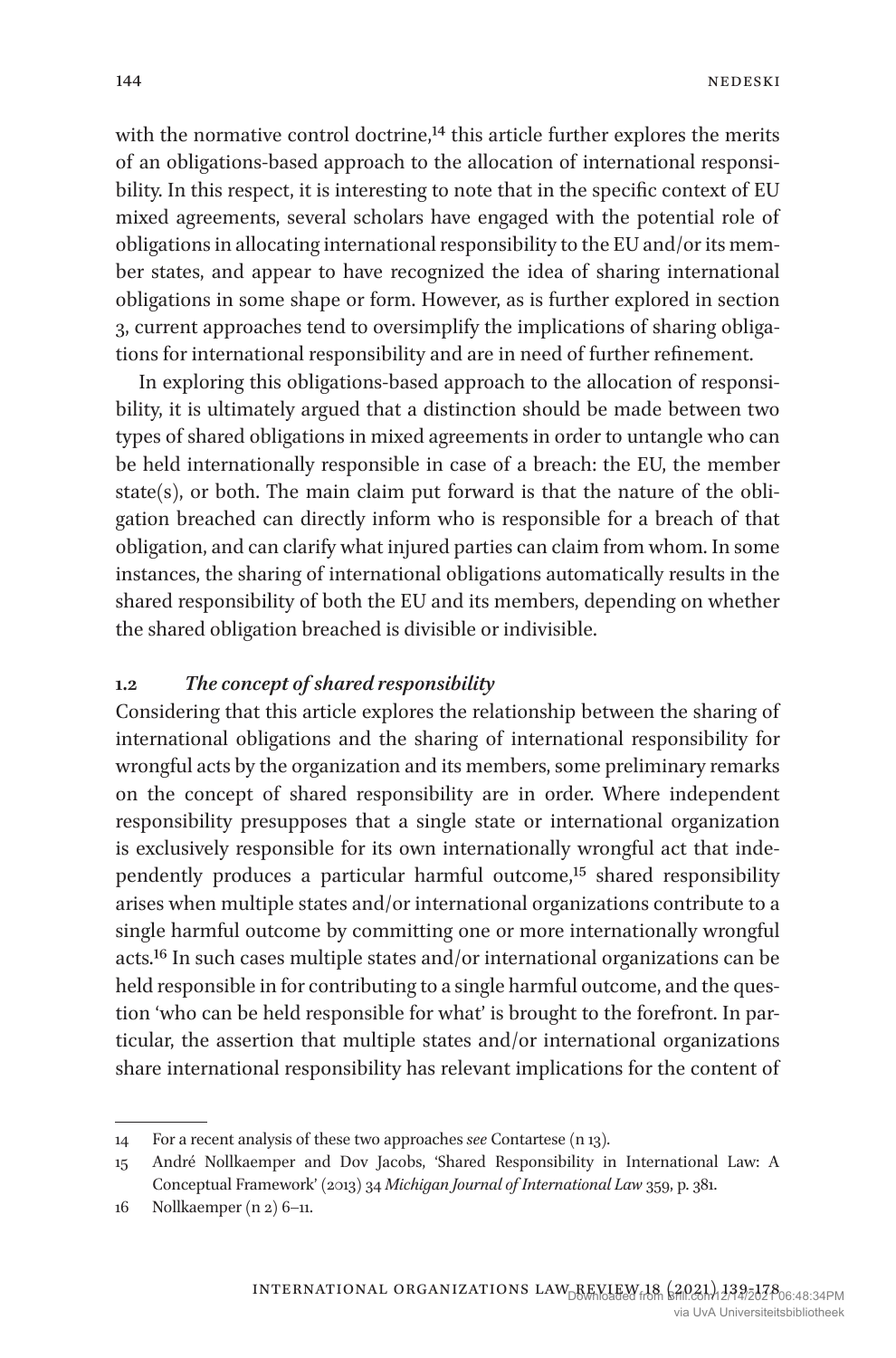that responsibility, since the ensuing obligations of cessation and reparation may also become shared by the plurality of responsible actors,<sup>17</sup> and an injured party may claim cessation or reparation from each of them.

The notion of shared responsibility includes situations where an international organization and one or more of its members jointly commit the same wrongful act. This is a situation explicitly recognized in Article 48 ARIO, which provides that, "[W]here an international organization and one or more States or other international organizations are responsible for the same internationally wrongful act, the responsibility of each State or organization may be invoked in relation to that act."

The 'sameness' of a wrongful act signifies that there is only one internationally wrongful act that is committed by a plurality of actors, and the International Law Commission has noted that this covers situations in which "a single course of conduct is at the same time attributable to several States and is internationally wrongful for each of them".18 However, it should be underlined that shared responsibility is not limited to situations where multiple actors commit the same wrongful act. It also includes situations where an international organization and its member states contribute to a single harmful outcome through separate internationally wrongful conduct,<sup>19</sup> in which case they share responsibility for multiple internationally wrongful acts. At first sight the distinction between these two manifestations of shared responsibility might appear quite abstract, but as will be seen in section 4, it can have concrete implications for what injured parties may claim from whom.

#### **1.3** *Structure*

Against this background, this article sets out a systematic approach to the nature of obligations in mixed agreements and shows how this can helps untangle who can be held internationally responsible in case of a breach: the EU, the member states, or both. The ensuing analysis consists of three steps.

First, section 2 introduces the notion of shared obligations and discusses how the practice of concluding mixed agreements can result in overlapping

<sup>17</sup> *See* André Nollkaemper et al, 'Guiding Principles on Shared Responsibility in International Law' (2020) 31 European Journal of International Law, 15.

<sup>18</sup> On multiple attribution of a single course of conduct giving rise to responsibility for the same wrongful act *see* International Law Commission, 'Draft Articles on Responsibility of States for Internationally Wrongful Acts, with Commentaries' (2001) (A/56/10 124) (hereafter: 'ARSIWA with commentaries'); International Law Commission, 'Draft Articles on the Responsibility of International Organizations, with Commentaries' (2010) (A/66/10 16) (hereafter: 'ARIO with commentaries').

<sup>19</sup> ARSIWA with commentaries (n 18) 125.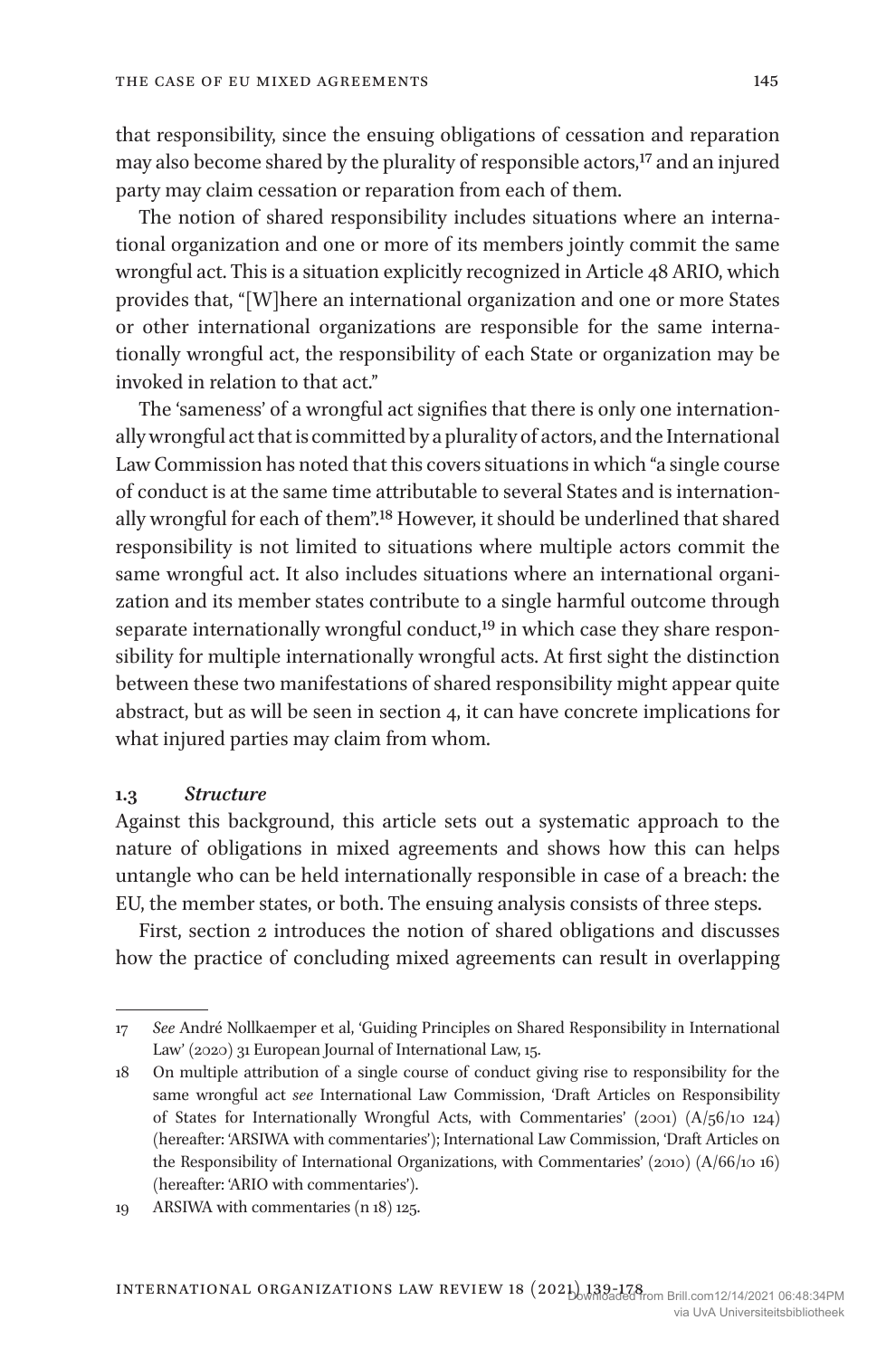obligations of both the EU and its member states. As a result of this overlap various questions arise: Which of them is bound to do what, and who can be held internationally responsible for what in case of a breach? Section 3 shows that the potential overlap between the obligations of the EU and its members has not remained unnoticed in legal literature, with a number of authors engaging with an obligations-based approach to the allocation of responsibility for mixed agreements. However, the two main views on the role of obligations in allocating responsibility that can be deduced from legal literature tend to oversimplify the issue at hand and are in need of further refinement. Section 4 argues that such refinement can be provided by a further categorization of shared obligations. It ultimately aims to show how the categorization of a shared obligation as either 'divisible' or 'indivisible' can function as an important tool in allocating responsibility for breaches of mixed agreements.

#### **2 Mixed Agreements and the Sharing of International Obligations**

The performance of an international obligation is not always up to only one state or international organization. The concept of shared obligations reflects the idea that performing obligations does not always occur in a vacuum, and captures situations where multiple states and/or international organizations are connected in the performance of an international obligation. Such a connection is present when 1) two or more states or international organizations are bound to a similar international obligation that 2) pertains to the same constellation of facts. These two elements combined indicate that there is an overlap between the obligations of multiple states and/or international organizations, with the result that they are connected in the performance of that obligation. It is contended that it is this connection between the bearers of a shared obligation that brings questions regarding performance and international responsibility to the forefront: Who is bound to do what, and who can be held responsible for what in case of a breach?

These questions have been raised regularly in the context of mixed agreements, and for good reason. This section shows that the practice of concluding mixed agreements makes it rather likely for the EU and its members to share their international obligations. First, the practice of concluding mixed agreements – which as we know is induced by the sharing of sovereign powers – commonly results in both the EU and its members being bound to a similar international obligation (section 2.1). Second, due to the fact that the area over which those sovereign powers are exercised by the EU and its member states generally overlap, it becomes more likely for each of their (similar) obligations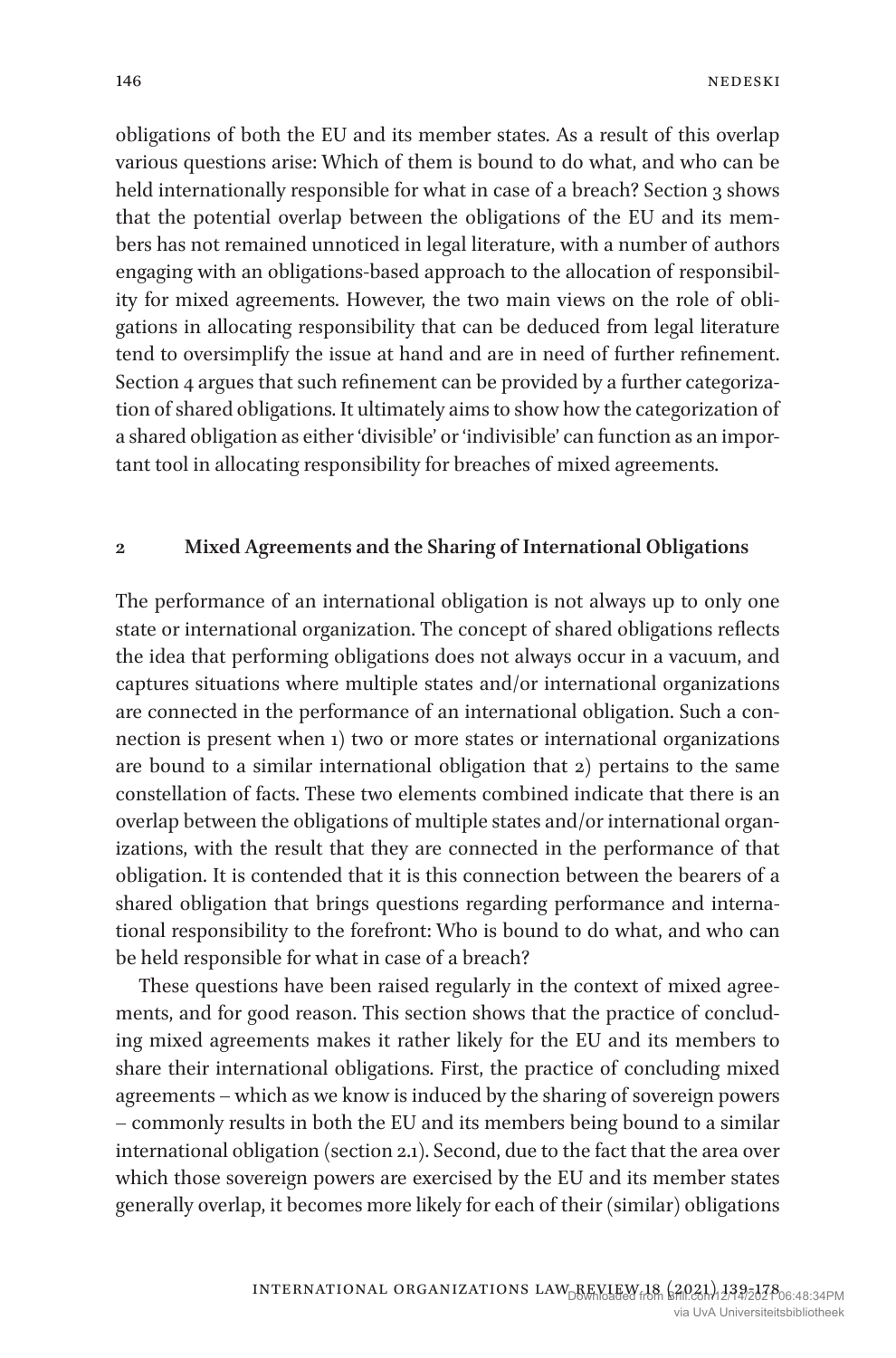to pertain to the same constellation of facts resulting, essentially, in overlapping obligations (section 2.2).

## **2.1** *Mixed agreements and 'multiple bearers of a similar international obligation'*

The notion of shared obligations presupposes, first of all, that the EU and one or more of its member states are bearers of a similar international obligation. After all, one state or international organization cannot 'share' an international obligation on its own. The obligations incumbent on both the EU and its member states are similar when they have similar normative content, for instance if they prescribe similar conduct (for example an obligation to take measures to prevent pollution) or the achievement of a similar result (for example an obligation to pay a certain amount of financial assistance to a particular state). When it comes to the question who bears a particular obligation, it should be noted that throughout this article the bindingness of obligations is approached from the outside perspective of general international law rather than from within an organization's institutional order.<sup>20</sup>

International obligations that solely bind the EU do not constitute shared obligations. For instance, if the EU independently concludes a bilateral fisheries access agreement with a state, it will be the EU (and not its member states) that is bound to the obligations enshrined in that agreement. This was confirmed by the International Tribunal for the Law of the Sea in its 2015 Advisory Opinion on *Case No 21*, in which it was asked to consider who could be held responsible for breaches of such agreements: the organization and/or its members. The Tribunal considered that if the international organization is the only contracting party to a bilateral fisheries access agreement with another state, the organization will be the one bound to obligations in that agreement, including the obligation to "ensure that vessels flying the flag of a member State comply with the fisheries laws and regulations of the [coastal State]."21 Such obligations bind only the organization and are not shared with its members, with the consequence that only the organization can be held responsible for breaches of obligations under these agreements. Indeed, the Tribunal

<sup>20</sup> Proceeding from the assumption that there is a distinction between general international law and international institutional law, as in Catherine Brölmann, *The Institutional Veil in Public International Law* (Hart Publishing, 2007) 12–13. Within the EU legal order, Member States are bound by agreements concluded by the EU even if they are not themselves parties to that international agreement, *see* Article 216(2) TFEU.

<sup>21</sup> *Request for an Advisory Opinion submitted by the Sub-Regional Fisheries Commission*, *Case No 21*, 2 April 2015, International Tribunal for the Law of the Sea, Advisory Opinion, ITLOS Reports 2015, p 4, para 172.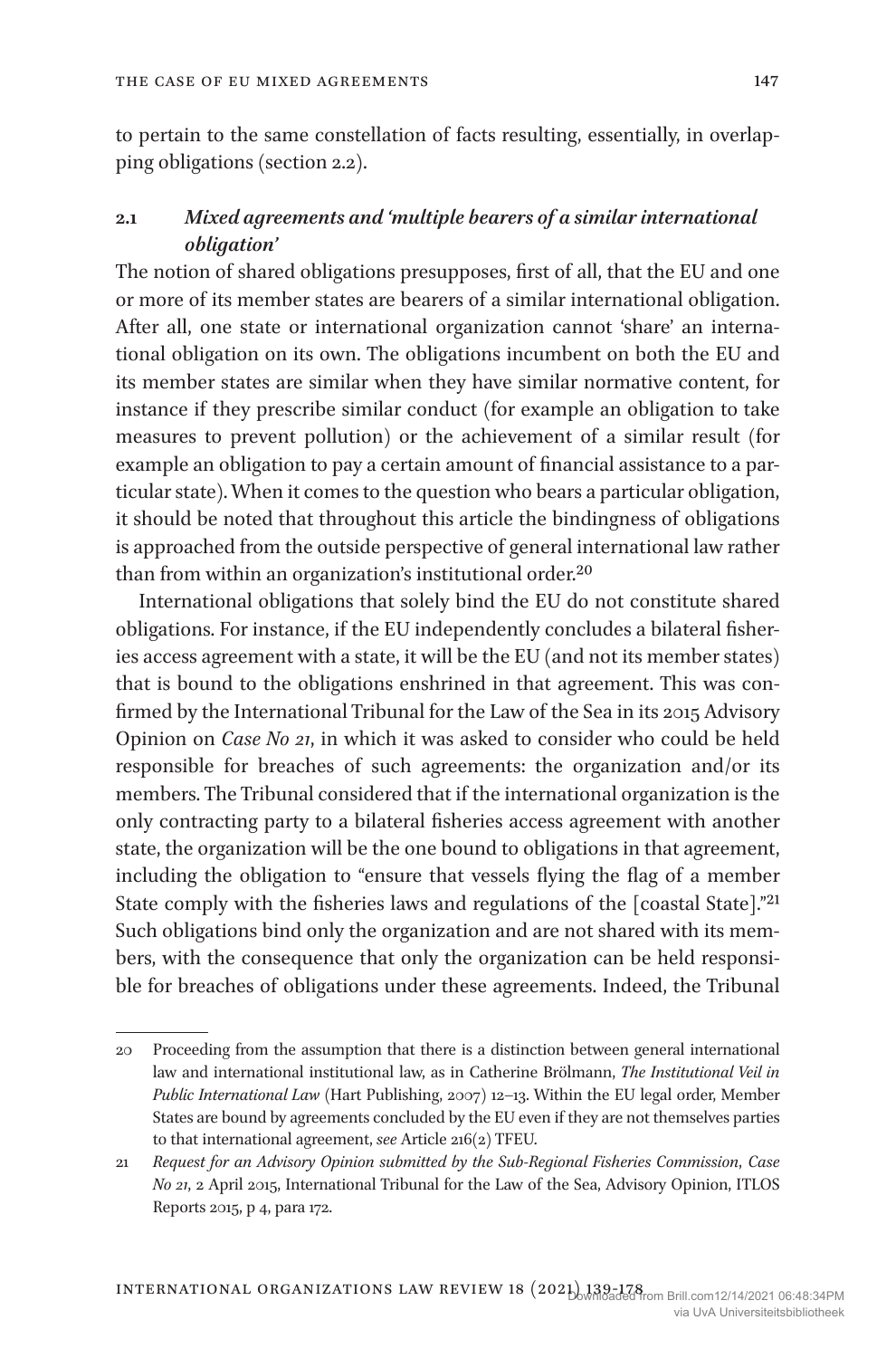148

considered that in cases where member states engage in conduct that violates the coastal state's fisheries laws and regulations, the organization can be held responsible if it did not comply with its (due diligence) obligation to ensure compliance.<sup>22</sup>

Mixed agreements differ from the bilateral agreements such as those assessed in *Case No 21* on an essential point, since they are characterised by the fact that *both* the EU and its members are parties. Does this mean that the EU and its member always bear the same international obligations under a mixed agreement? In principle, when an organization and its members become parties to the same international agreement, the general starting point in international law is that all of them are bound to the treaty as a whole, following from the international law principle *pacta sunt servanda*.23 This would indeed entail that, as parties to a mixed agreement, the EU and its member states become bearers of the full range of obligations enshrined in that treaty.

However, it is precisely this general starting point that has been the topic of debate in the context of mixed agreements, the main discussion being whether the division of competences between the EU and its members has implications for the external allocation of international obligations. The question then becomes whether such a division of competences – which, after all, is based on the internal rules of the organization – is opposable against third parties that are not members of the European Union. According to the European Commission, the answer to this question would be a definitive yes. In its comments addressed to the ILC during the drafting of the ARIO, the European Commission articulated its position that the allocation of obligations between the EU and its member states should in principle be determined by the 'rules of the organization' and hence by the division of competences.<sup>24</sup> According to

<sup>22</sup> *Ibid*, at para 168; Paolo Palchetti, 'The Allocation of International Responsibility in the Context of Investor-State Dispute Settlement Mechanisms Established by EU International Agreements' (2017) 28 *European Business Law Review* 185, 193. "In this kind of situation, the conduct triggering responsibility is the failure by the organization to comply with its due diligence obligation".

<sup>23</sup> This principle is codified in Article 26 VCLT (1969) and Article 26 VCLT (1986). See Anthony Aust, 'Pacta Sunt Servanda', *Max Planck Encyclopedia of Public International Law [MPEPIL]* (2007) para. 1 <www.mpepil.com>; Casteleiro, *supra* note 11, p 35.

<sup>24</sup> 'Comments and observations received from international organizations', Fifty-sixth session of the International Law Commission (2004) (A/CN.4/545), p 26. *See also* Paasivirta and Kuijper (n 10) 216, who observe that "for the Community the 'rules of the organization' do not just determine whether acts by certain organs are properly to be regarded as acts of the organization, but also who is to be regarded as being capable of assuming the international obligation in question (…) From a Community perspective the question of apportionment [of obligations] is really the primary question and attribution the secondary one."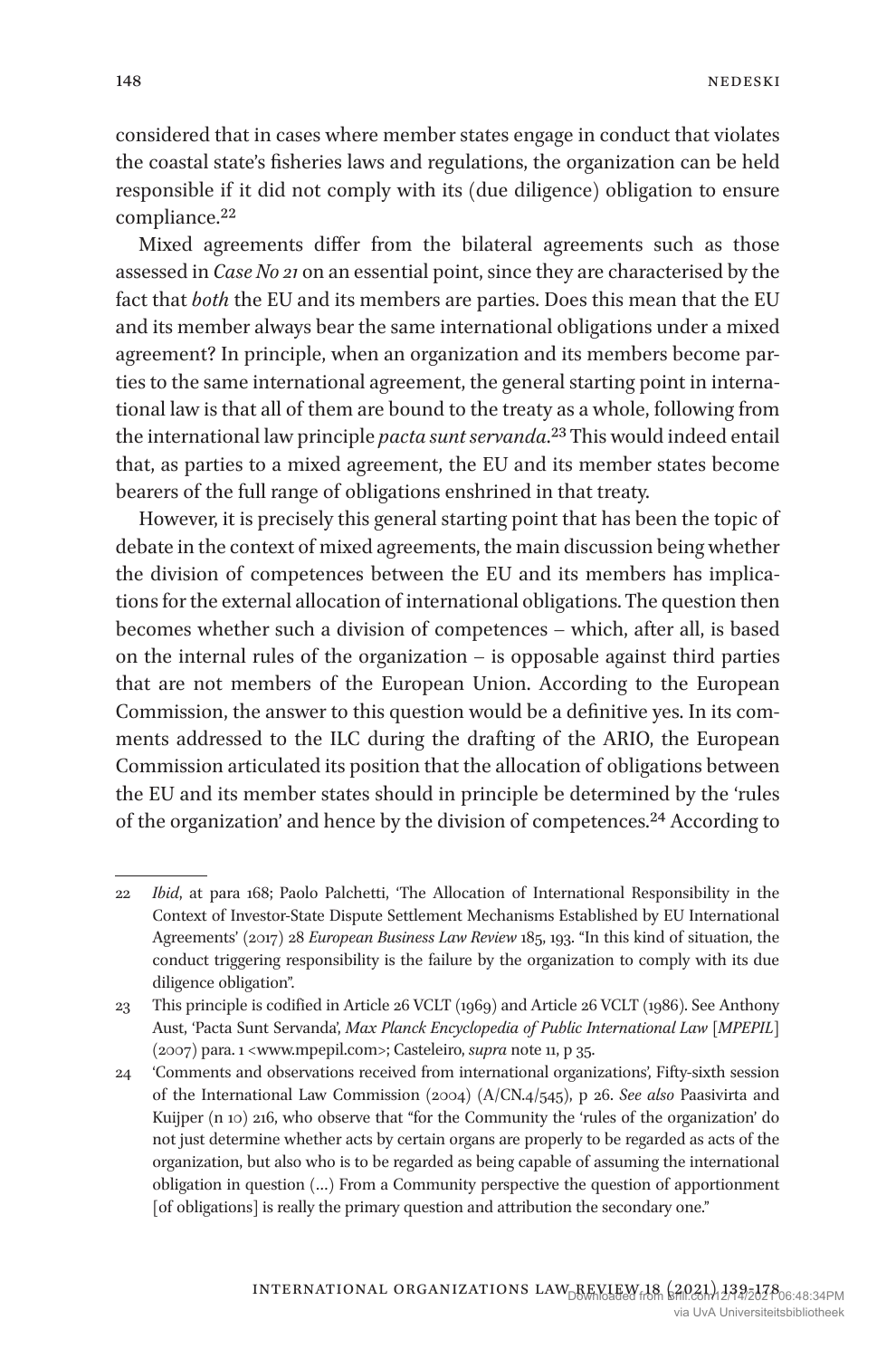the Commission's position the rules of the organization would be key to determining whether "the obligation of which a breach is alleged is an obligation of the organization in question."25 If one were to follow this line of reasoning, the number of situations in which the EU and its members are bound to similar international obligations would be drastically reduced.

The prevailing view in legal scholarship on the matter, however, is more nuanced in that it does not accept that the division of competences is necessarily determinative for the allocation of obligations under international law. A distinction can be made between two situations. First, in cases where the division of competences is clearly disclosed to the other parties to the mixed agreement, for instance by attaching a declaration of competences to the agreement, it is generally accepted that the EU and its member states are each bound to the part of the agreement for which they have competence.<sup>26</sup> After all, by becoming parties to a mixed agreement that includes a competence clause, third parties consent to a division of obligations based on the division of competences between the EU and its members.27 *In concreto*, this could mean that any international obligation that falls within an area of exclusive EU competence would be binding upon the EU only; and hence would not bind its members vis-à-vis third states.

The *Swordfish* case has been credited as an example of a situation "where the division of competence was indeed mirrored in the scope of external obligation".28 This case concerned vessels flying under the Spanish flag that had been fishing for swordfish on the high seas adjacent to Chile's exclusive economic zone, which Chile alleged had caused a decline in swordfish stocks in

<sup>25</sup> *Ibid*, 13.

<sup>26</sup> Christian Tomuschat, 'Liability for Mixed Agreements' in David O'Keeffe and Henry G Schermers (eds), *Mixed Agreements* (Kluwer Law & Taxation Publishers and the Europa Instituut, 1983), p. 127; Giorgio Gaja, 'The European Community's Rights and Obligations under Mixed Agreements' in David O'Keeffe and Henry G Schermers (eds), *Mixed Agreements* (Kluwer Law & Taxation Publishers and the Europa Instituut, 1983), pp. 133– 134; Moshe Hirsch, *The Responsibility of International Organizations Toward Third Parties* (Martinus Nijhoff Publishers 1995) 24; Marise Cremona, 'External Relations of the EU and the Member States: Competence, Mixed Agreements, International Responsibility, and Effects of International Law' *EUI Working Paper LAW No. 2006/22*, p. 21; Mirka Möldner, 'European Community and Union, Mixed Agreements', *Max Planck Encyclopedia of Public International Law [MPEPIL]* (2011), para. 35 <www.mpepil.com>.

<sup>27</sup> Christiane Ahlborn, 'The Rules of International Organizations and the Law of International Responsibility' (2011) 8 *International Organizations Law Review* 397, 463.

<sup>28</sup> André Nollkaemper, 'Joint Responsibility between the EU and Member States for Non-Performance of Obligations under Multilateral Environmental Agreements' in Elisa Morgera (ed), *The External Environmental Policy of the European Union* (CUP, 2012).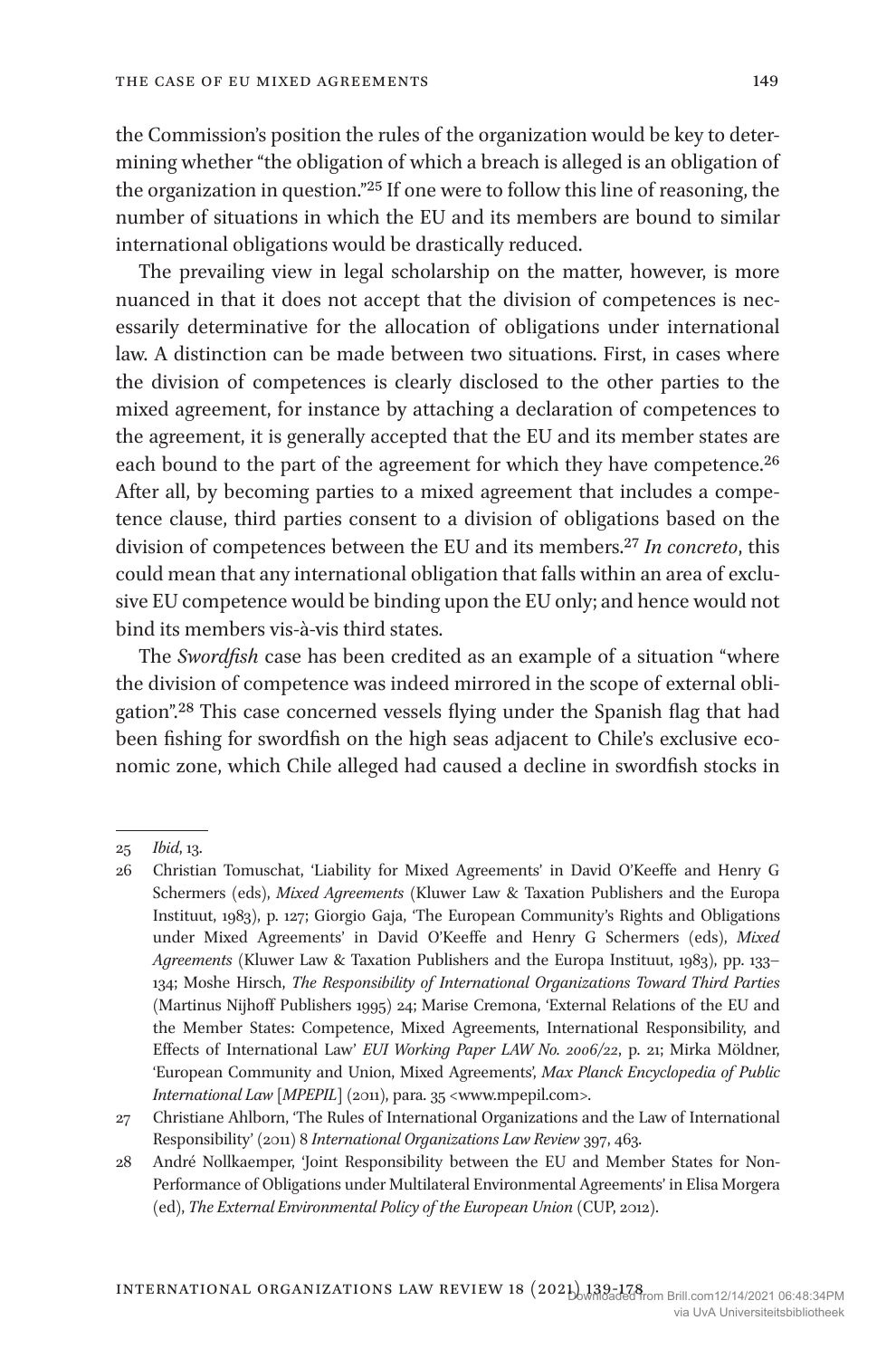contravention to the UN Convention on the Law of the Sea.29 Even though both the EU and Spain are parties to the Convention, Chile opted to institute proceedings solely against the EU. It is certainly conceivable that it chose to do so because the conservation of marine biological resources under the common fisheries policy is an exclusive EU competence, something which was clearly communicated by the EU upon ratification to the other parties to the Convention.30

If we then turn to cases where the division of competences is not clearly disclosed to non-EU member state parties to the treaty, there appears to be no reason to depart from the general starting point in international law that the EU and its members are bound to all of the provisions in the agreement to which they have become parties. This indeed appears to be the prevailing view in academic literature31 following not only from the principle *pacta sunt servanda* but also that of good faith, which is "[o]ne of the basic principles governing the creation and performance of legal obligations".32 From a public international law perspective it is also relevant to underline that the division of competences between the EU and its members derives from the Treaties of the European Union, which is *res inter alios acta* for third states and, in accordance with the *pacta tertiis* principle, cannot be opposed to third parties in the absence of their consent.33

<sup>29</sup> United Nations Convention on the Law of the Sea (1982) 1833 UNTS 3.

<sup>30</sup> Declaration concerning the competence of the European Community with regard to matters governed by the United Nations Convention on the Law of the Sea of 10 December 1982 and the Agreement of 28 July 1994 relating to the implementation of Part XI of the Convention.

<sup>31</sup> Emilija Leinarte, 'The Principle of Independent Responsibility of the European Union and Its Member States in the International Economic Context' (2018) 21 *Journal of International Economic Law* 171, p. 190; Durán (n 12) p. 704; Andrés Delgado Casteleiro and Joris Larik, 'The "Odd Couple": The Responsibility of the EU at the WTO' in Malcolm Evans and Panos Koutrakos (eds), *The International Responsibility of the European Union: European and International Perspectives* (Hart Publishing, 2013) 238; Nollkaemper, *supra* note 28; Möldner (n 26) para 35; Talmon (n 10) pp. 416–417; Martin Björklund, 'Responsibility in the EC for Mixed Agreements – Should Non-Member Parties Care?' (2001) 70 *Nordic Journal of International Law* 373, p. 373.

<sup>32</sup> *See* 'Advies Inzake Extern Optreden van de Europese Unie En Internationaal Recht, Commissie van Advies Inzake Volkenrechtelijke Vraagstukken (Advisory Committee on Issues of Public International Law)' (2014) Advies nr. 24. The principle of good faith, moreover, forms an integral part of the *pacta sunt servanda* rule, see *Gabčikovo-Nagymaros Project (Hungary/Slovakia)*, International Court of Justice, Judgment, ICJ Reports 1997, p 7 para 114, 142.

<sup>33</sup> *See generally* Malgosia Fitzmaurice, 'Third Parties and the Law of Treaties' (2002) 6 *Max Planck Yearbook of United Nations Law* 37. *See also* Ahlborn (n 27) 463.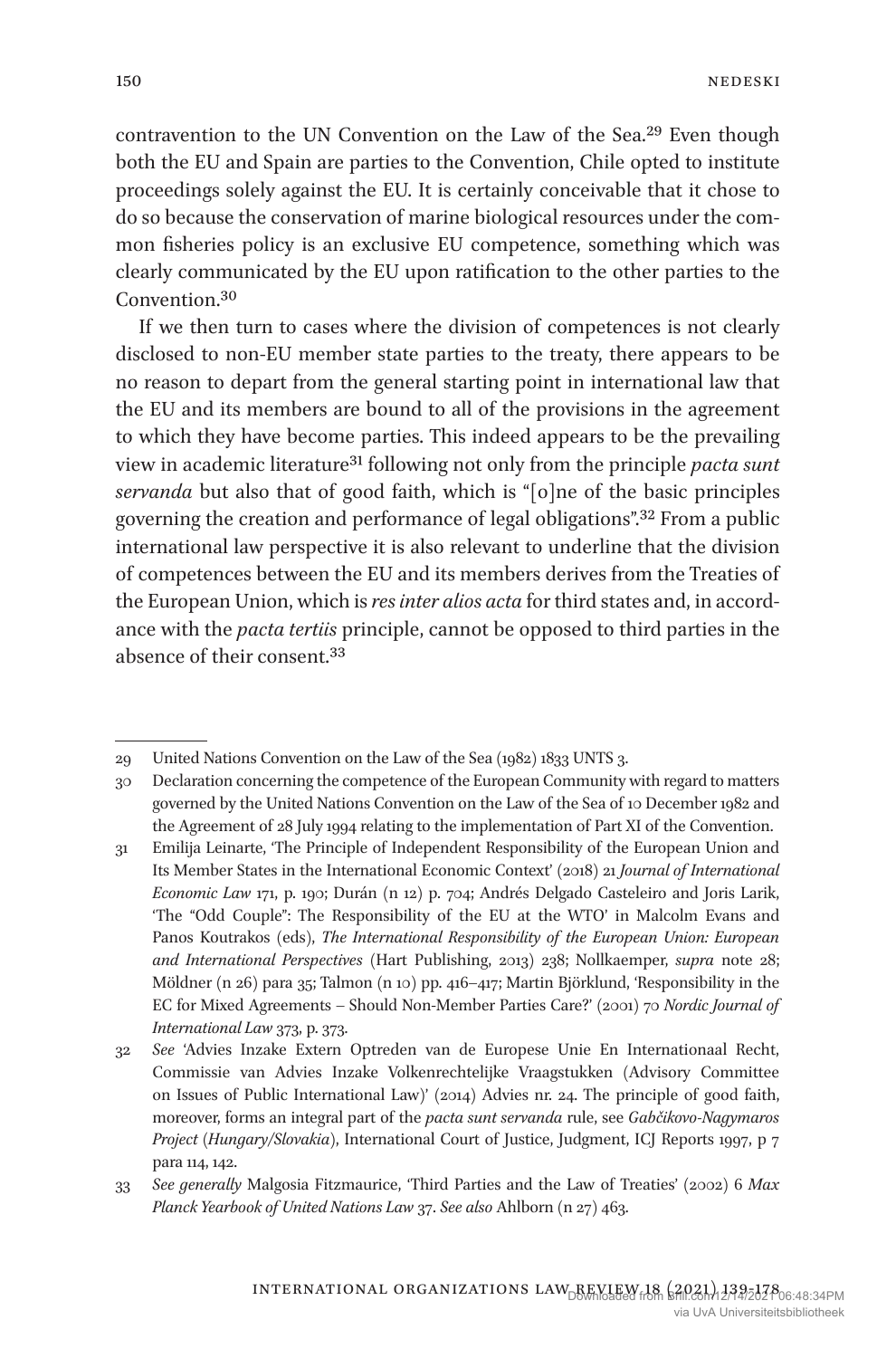The view that the EU and its members are bound to all obligations in a mixed agreement in the absence of a clear disclosure of competences to third parties finds support in practice. On several occasions the Court of Justice of the European Union (CJEU) itself appears to have taken this position.<sup>34</sup> For example, it implied that both the EU and France were bound to the obligation to strictly limit pollution from land-based sources in lake Etang de Berre,<sup>35</sup> which emanated from article 6(1) of the Athens Protocol to the Barcelona Convention for the Protection of the Mediterranean Sea Against Pollution. In another case the CJEU found that "in the absence of derogations expressly laid down" in the Lomé Convention, the EU and its member states were "jointly liable (…) for the fulfilment of every obligation arising from [the Convention]",<sup>36</sup> which included the obligation to provide 12.000 million ECU in financial assistance to the African, Caribbean and Pacific group of states in a five-year period.

A comparable position can be derived from WTO case-law.37 For example in *Computer Equipment*, the Panel rejected the European Commission's competence-based approach to the allocation of obligations and found that "[t]he European Communities, Ireland and the United Kingdom are all bound by their tariff commitments under Schedule LXXX".38 Moreover, in the *Large Civil Aircraft* case instituted against the EU and four of its member states, the Panel considered that "[e]ach of these five is, in its own right, a Member of the WTO, with all the rights and obligations pertaining to such membership."39

Based on the above it can be concluded that mixed agreements commonly give rise to similar international obligations for the EU and its member states, except in the case that the division of competences has been clearly communicated to the other parties and one or more of the obligations in that agreement fall solely within the competence of the EU or the member states. In this respect, a small caveat is in order. While the disclosure of competences might occur in various ways, the division of competences "is one of the most complex and debated issues in EU external relations law" and is subject to continuous change and evolution.40 It is not uncommon for declarations of competence

<sup>34</sup> As noted by Paasivirta and Kuijper (n 10) 187; Leinarte (n 31) 187.

<sup>35</sup> *Case C-239/03, Commission v French Republic [2004] ECR I-9325*, para. 26; Hoffmeister, (n 11) 744.

<sup>36</sup> *Case C-316/91, European Parliament v Council of the European Union [1994] ECR I-00625*, para 29.

<sup>37</sup> For an overview see Leinarte, (n 31) pp 186–187.

<sup>38</sup> WTO, Panel Reports, Cases WT/DS62/AB/R; WT/DS67/AB/R; WT/DS68/AB/R; *EC-Customs Classification of Certain Computer Equipment*, para 8.16.

<sup>39</sup> WTO, Panel Report, Case WT/DS316/R, *European Communities and Certain Member States – Measures Affecting Trade in Large Civil Aircraft*, para 7.174.

<sup>40</sup> Casteleiro (n 11) 111.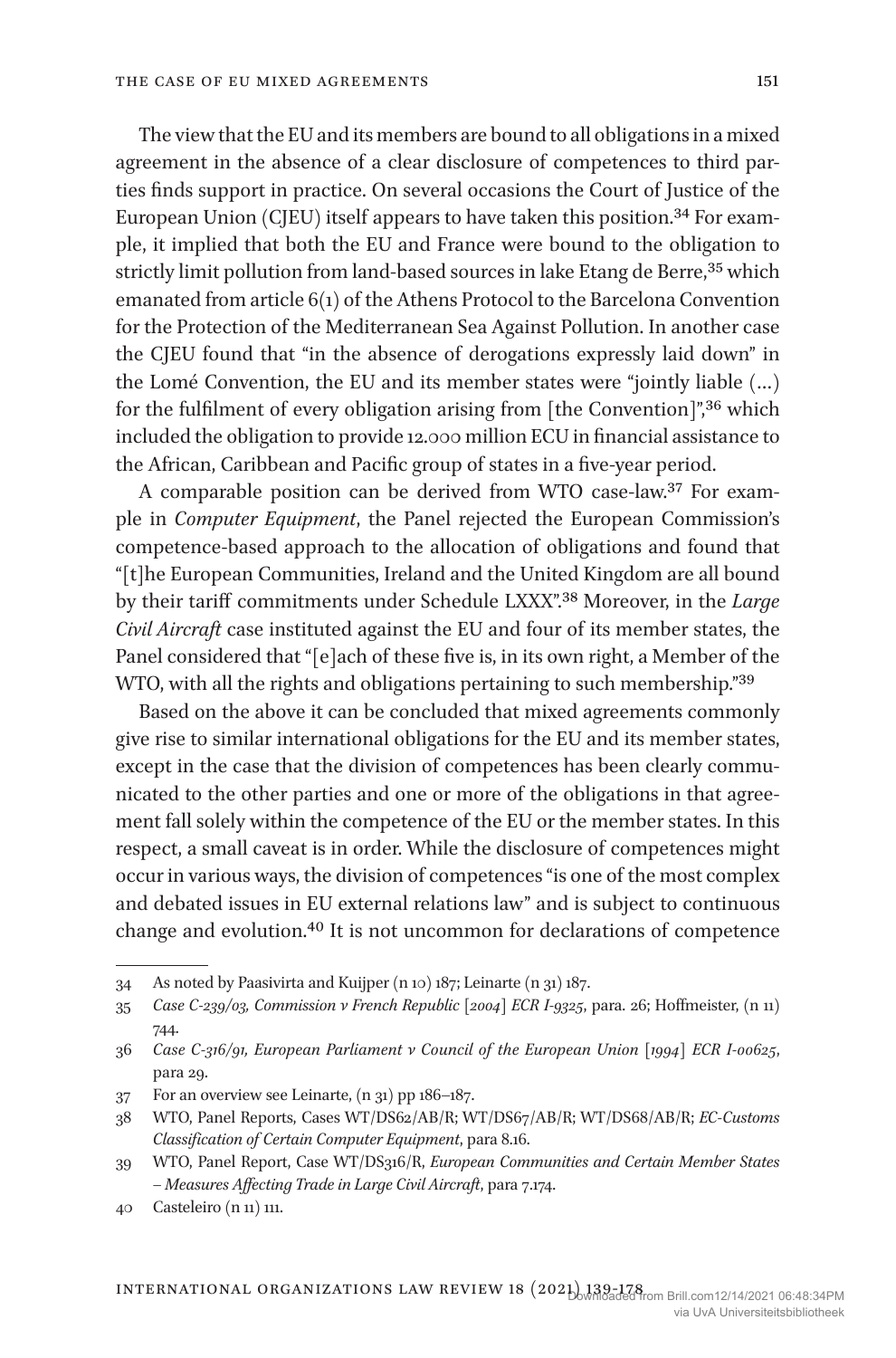issued by the EU to be "imprecise, incomplete and open-ended",<sup>41</sup> and the EU updating its declarations of competence seems to be a rare occurrence. Therefore, the mere fact that a declaration of competence has been issued does not necessarily mean that the division of competences between the EU and its member states has been clearly communicated to third parties. This only adds to the possibility that both the EU and its members become bound to similar international obligations as a result of the conclusion of mixed agreements.

## **2.2** *Mixed agreements and obligations 'pertaining to the same constellation of facts'*

The connection between the bearers of a shared obligations consists of more than simply being bound to an obligation with the same normative content. Indeed, the mere fact that an international organization and its member states are bound to an obligation with the same normative content does not as such entail that they are connected in the performance of that obligation. When an international organization and its member share an international obligation there is another element at play that is indicative of this connection: The obligation of the organization and its members pertains to the same constellation of facts.

This element is essential to the idea of sharing international obligations, as it indicates that the concept of shared obligations is not to be equated with the full catalogue of obligations that arise from a multilateral rule or source and are consequently binding on a plurality of actors. After all, such obligations may bind multiple states or international organizations, but as long as those obligations do not pertain to the same constellation of facts they are simply not 'shared'. This can be clearly illustrated by the following example. While all states parties to the Vienna Convention on Diplomatic Relations – a multilateral treaty – may be bearers of the same obligation to take measures to protect diplomatic premises, in principle each state's obligation pertains only to those diplomatic premises that are situated in its own territory. Because each of their obligations pertain to a different constellation of facts (i.e. different premises on different territories), their obligations require a purely individualized performance and quite simply do not overlap.

Thus, the final step in determining whether a particular obligation arising from a mixed agreement is shared consists of enquiring whether the similar obligations of the EU and its members pertain to the same constellation of facts, which would result in an overlap of their obligations. All in all, there are two ways in which such an overlap of obligations is typically brought about.

<sup>41</sup> Heliskoski (n 11) 202.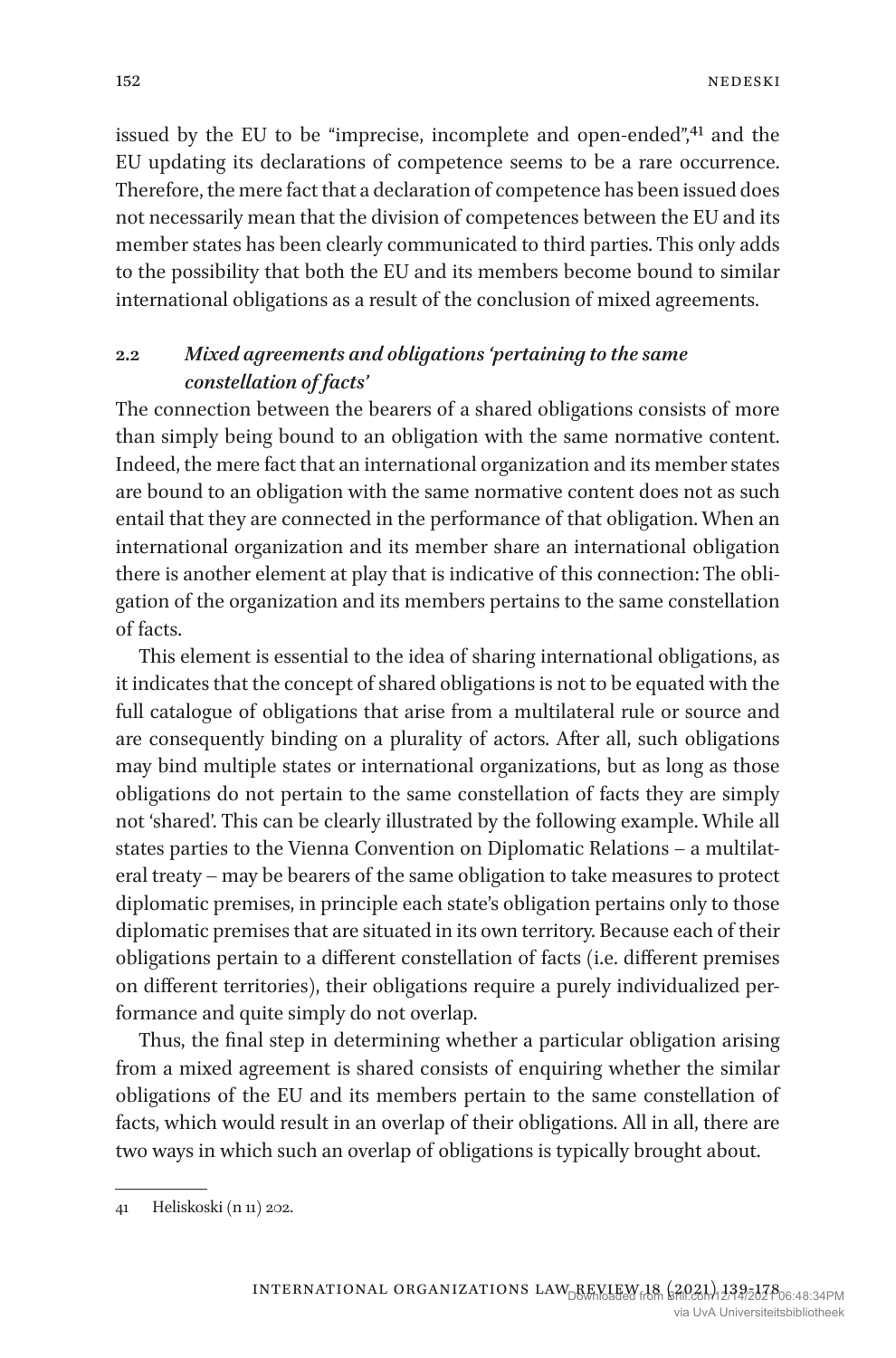## 2.2.1 The EU and its member states agree to an obligation to work towards or achieve a common goal

First, an overlap between obligations can be the result of the EU and its member states agreeing *ex ante* to a similar international obligation to work towards or achieve a common goal. Clear examples of such obligations is a mixed agreement include the obligation of Iceland, the EU and its member states to achieve a 20 per cent reduction of their aggregate greenhouse gas emissions by 2020 in the second commitment period of the Kyoto Protocol<sup>42</sup> and the obligation of the EU and its member states to provide 12.000 million ECU in financial assistance to the ACP states.43 In both of these examples the bearers of the obligation in question have themselves agreed explicitly to a concrete common goal (respectively a common greenhouse gas emissions reduction target and the making available of a predetermined amount of monetary assets), consequently bringing about that the obligations of each of them pertain to the same constellation of facts.

## 2.2.2 The EU and its member states are legally or factually linked to a common situation

Moreover, overlapping obligations can be the result of the existence of a legal or factual link between the EU and its member states on the one hand and the same territory or individual on the other hand. When it comes to a wide range of international obligations, the link between a state or international organization and a particular territory or individual is determinative of what constellation of facts its obligations apply to. In many cases this entails that the obligations of different duty-bearers do not overlap. Imagine, for example, that state X is party to a multilateral human rights treaty. State X's human rights obligations pertain to those individuals within its territory or control, and in principle do not pertain to individuals in state Y. Similarly, a state's obligation to take measures to prevent transboundary harm pertains only to activities taking place in its own territory. Finally, multiple states may be parties to a multilateral trade treaty, but state A's obligation to afford a certain import tariff to specific imported products pertains only to those products imported into its own territory. In principle its obligations do not pertain to products that are imported by state B, another party to the same treaty.

<sup>42</sup> Conference of the Parties serving as the meeting of the Parties to the Kyoto Protocol, 'Report on Its Seventh Session' (2011) (FCCC/KP/CMP/2011/10/Add.1).

<sup>43</sup> Peter-Tobias Stoll, 'Lomé Conventions', *Max Planck Encyclopedia of Public International Law, Volume II* (1997); *Parliament v Council* (n 36).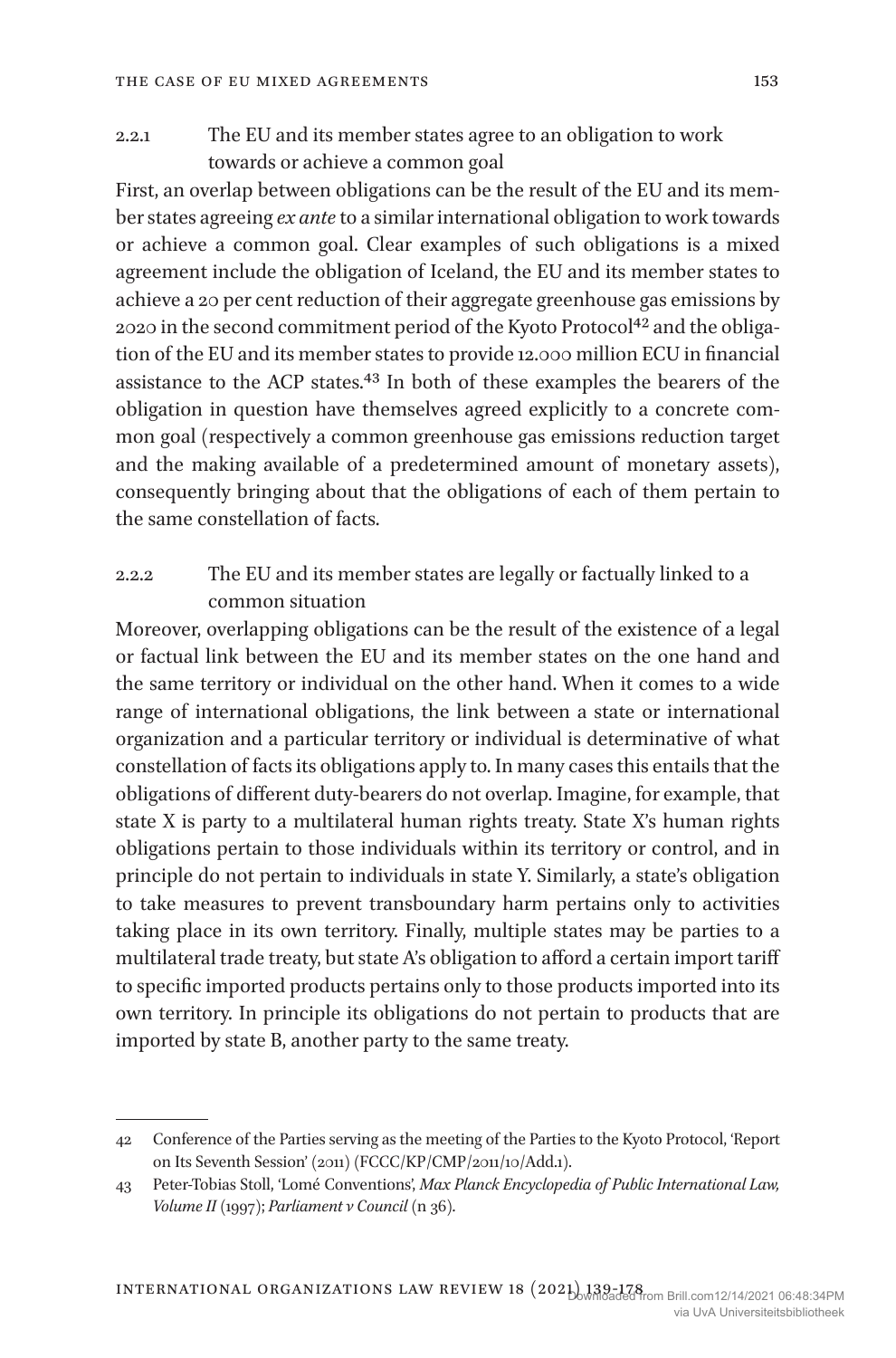In some circumstances a link may be established between *multiple* states and the same territory or individual, resulting in overlapping obligations of multiple duty-bearers in cases where they simultaneously exercise sovereignty, authority or control. An example outside the context of mixed agreements can be two states occupying the territory of another state, such as the joint occupation of Iraq by the US and the UK,<sup>44</sup> in which case the obligation to prevent the looting of natural resources of on both states pertains to the territory of Iraq. Another example includes the exercise of control by both Australia and Nauru over a refugee detention center,<sup>45</sup> in which case the obligation to prevent torture of both states pertains to the same constellation of facts. An example of overlapping obligations of an international organization and a state is the duty of care in relation to civilian personnel deployed abroad, incumbent on both the sending international organization and the host state.<sup>46</sup>

In the same vein, it is possible for there to be a link between both the EU and one or more member states and the same territory or individual. What is more, the sharing of sovereignty that is inherent to the relationship between the EU and its members is an important factor contributing to the likelihood that their obligations pertain to the same constellation of facts. This is due to the following. When the EU becomes bound to an international obligation, in many instances it incurs that obligation with regard to the combined territory of its member states, whereas each individual member state's obligations in principle pertains solely to its own territory or control. This necessarily results in an overlap of the obligations of the EU and each of its member states. This is aptly illustrated by the following two factual scenarios involving the obligations of the EU and one or more of its members, which have both been the subject of international adjudication.

<sup>44</sup> Stefan Talmon, 'A Plurality of Responsible Actors: International Responsibility for Acts of the Coalition Provisional Authority in Iraq' in P Shiner and A Williams (eds), *The Iraq War and International Law* (Hart Publishing, 2008) 3.

<sup>45</sup> Niels Frenzen, 'Extraterritorial Refugee Protection' in André Nollkaemper and Ilias Plakokefalos (eds), *The Practice of Shared Responsibility in International Law* (CUP 2017) 17; Madeline Gleeson, 'Offshore Processing and Australia's Responsibility for Asylum Seekers and Refugees in Nauru and Papua New Guinea' (Andrew & Renata Kaldor Centre for International Refugee Law, UNSW, 2015) 4.

<sup>46</sup> Lorenzo Gasbarri, 'Overlapping Responsibility: The Legal Relationship Between the International Organization and the Host State' in Andrea de Guttry and others (eds), *The Duty of Care of International Organizations Towards Their Civilian Personnel* (TMC Asser Press, 2018); Andrea Spagnolo, 'The Duty of Care of International Organizations: Issues of Conduct and Responsibility Attribution' in Andrea de Guttry and others (eds), *The Duty of Care of International Organizations Towards Their Civilian Personnel* (TMC Asser Press, 2018).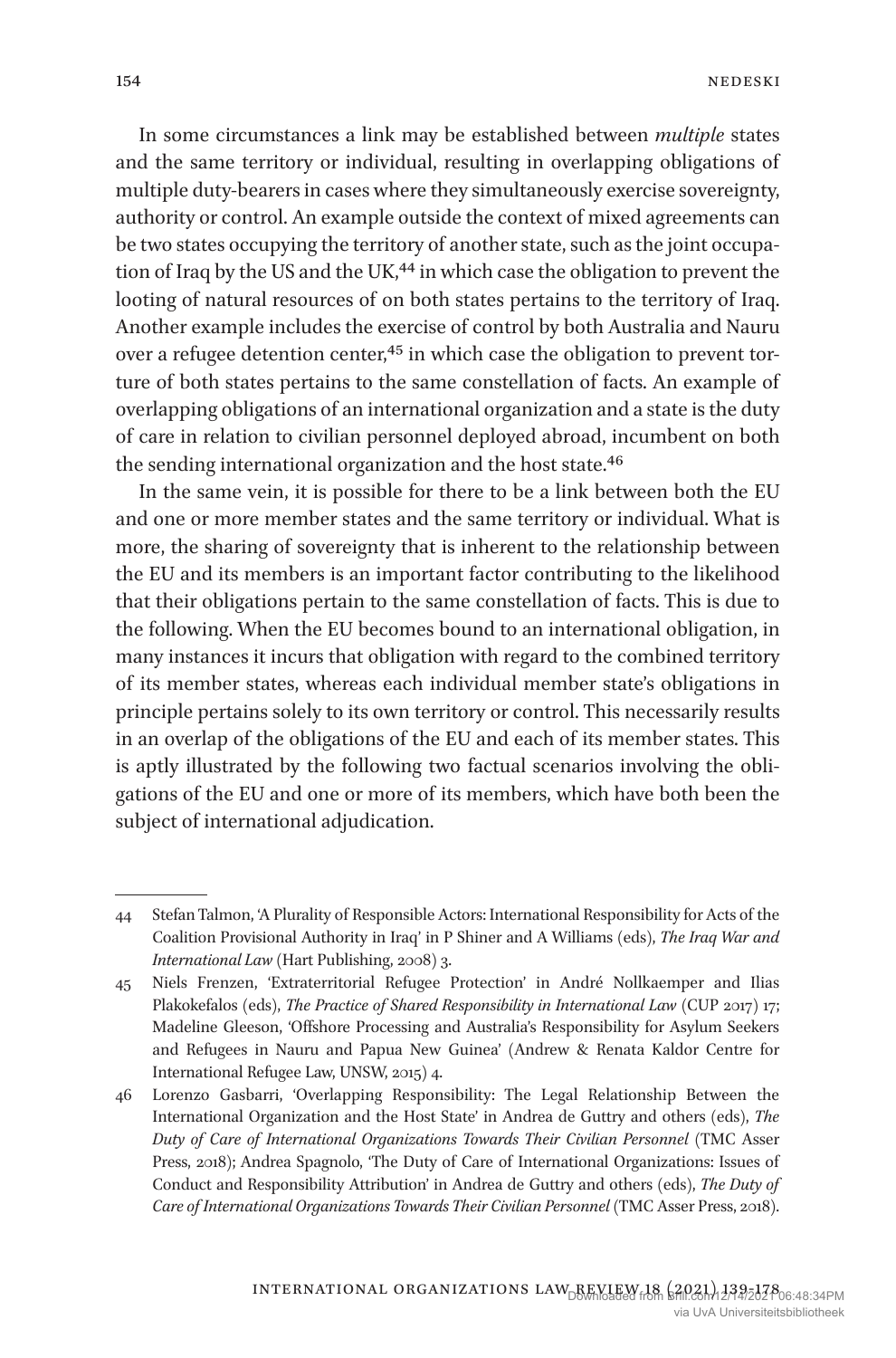The first example concerns the overlapping obligations of the EU and France in relation to the pollution of a salt-water lake in France, which was the subject of the *Etang de Berre* case before the CJEU. The European Commission had instituted infringement proceedings against France because it believed that France had failed to fulfil the obligation to strictly limit pollution from land-based sources; an obligation that arises from article 6(1) of the Athens Protocol (to which both the EU and some of its members are parties). The CJEU considered that the European Commission was entitled to institute such proceedings against France to ensure that it would comply with this obligation because the EU itself "had assumed responsibility for the due performance of the agreement".47

The factual scenario that is the subject of this case is easily construed as a situation of overlapping obligations. Both France and the EU are bound to an obligation with similar normative content that pertains to the same constellation of facts: namely to the lake Etang de Berre on French territory. After all, France's obligation to strictly limit pollution pertains to land-based sources within its territory, and the EU's similar obligation to strictly limit pollution pertains to land-based sources within the territory of its member states (including France). It should be noted that in this particular scenario France's obligation only overlaps with that of the EU and does not overlap with those of the other member states parties to the Athens Protocol since, for instance, Spain's obligation to strictly limit pollution does not pertain to land-based sources on French territory. Accordingly, the obligation in this particular constellation of facts is shared solely by France and the EU.

Another example concerns the obligations of the United Kingdom, Ireland and the EU pertaining to the import of certain products addressed by a WTO Panel in the *Computer Equipment* case. In this case, the United States argued that customs authorities in the UK and Ireland had violated Article II GATT which, in combination with Schedule LXXX, gives rise to an obligation to afford a particular tariff to Local Area Network (LAN) equipment imported from the US. The Panel considered that Ireland, the UK and the EU were all bound to this obligation.48 Since the notion of shared obligations presupposes not only that multiple legal persons are bound to a similar obligation but also that their obligations overlap, the next question to ask would be what constellation of facts each of their obligations pertain to.

The answer to this question produces a similar picture of overlapping obligations as the one painted with regard to the obligations in the *Etang de Berre*

<sup>47</sup> *Commission v. French Republic* (n 35) para 26.

<sup>48</sup> *Certain Computer Equipment* (n 38).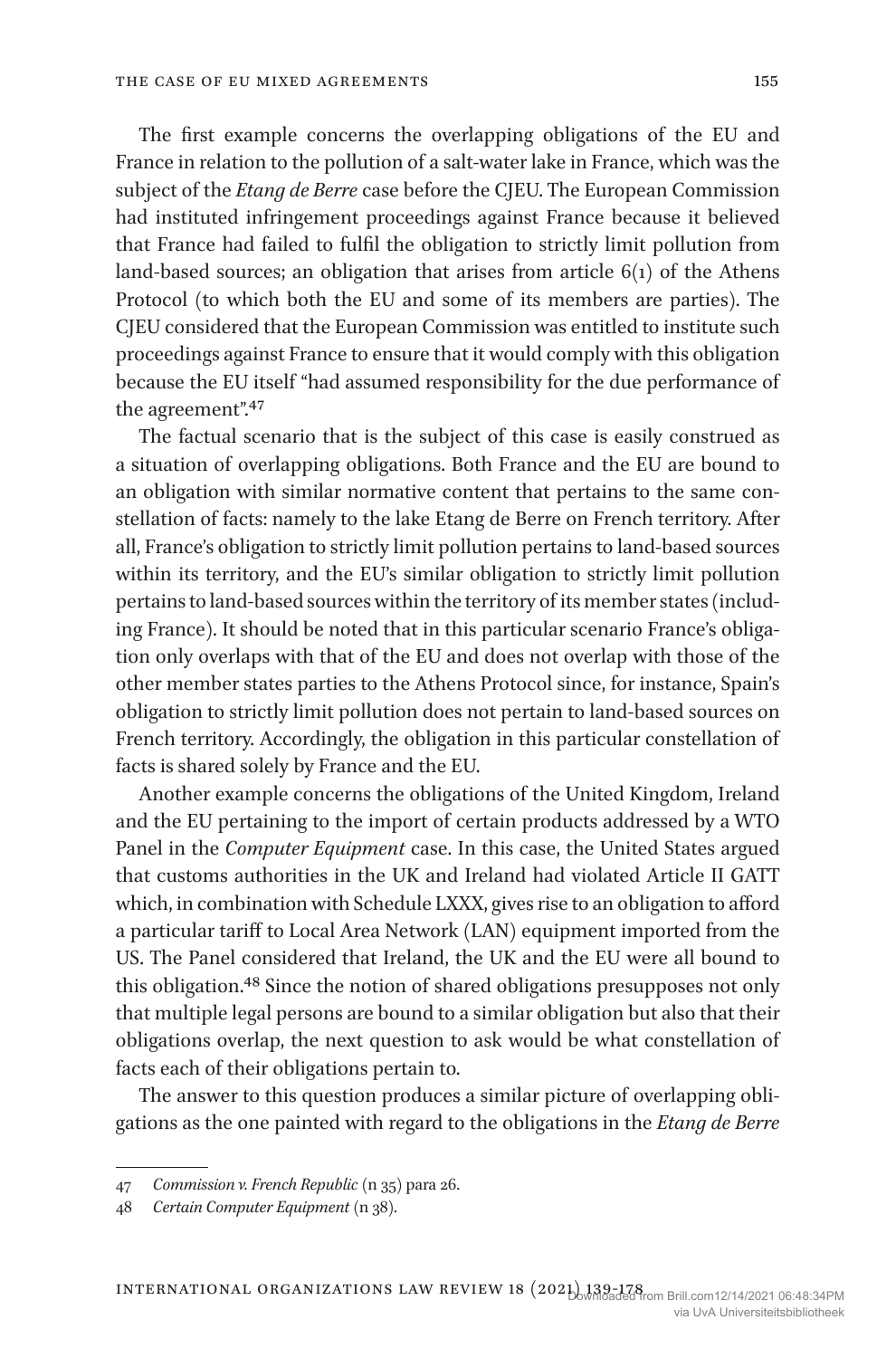case. The UK is under an obligation to grant tariff concessions to LAN equipment imported into its own territory but it is under no obligation that such tariff concessions are granted when products are imported into Ireland, and *vice versa*. The EU, however, incurs the obligation with regard to the import of products throughout the entire EU, including the UK and Ireland. Accordingly, the EU and the UK share the obligation to afford a particular tariff to LAN equipment imported into the UK, whereas the EU and Ireland share the obligation to afford a particular tariff to LAN equipment imported into Ireland.

#### **2.3** *Interim conclusion*

The above analysis shows that the practice of concluding mixed agreements can result in the sharing of obligations by the EU and one or more member states, where all of them are bound to an obligation with similar normative content that pertains to the same constellation of facts. It is this overlap between the obligations of the EU and member state(s) that connects them in the performance of their obligations. As a result of this overlap various questions arise: which of them is bound to do what and who can be held internationally responsible for what in case of a breach? Against this background, the next section explores the way in which the implications of sharing obligations by the EU and its members have been approached in legal literature.

## **3 Exploring the Obligations-Based Approach to the Allocation of Responsibility: A Need for Further Refinement**

The potential overlap between the obligations of the EU and its members has not remained unnoticed. An examination of existing literature quickly reveals that various scholars have at least recognized the idea of sharing international obligations in mixed agreements in some shape or form. A number of scholars have attempted to engage with what will be called an obligations-based approach to allocating responsibility for mixed agreements, which addresses the potential implications of the EU and its members being bound to 'joint obligations' or 'the same obligations' for the allocation of international responsibility. This section briefly assesses the two main views on to the role of obligations in allocating responsibility for mixed agreements that can be deduced from legal literature, in light of the notion of shared obligations set out in this article.

Overall, the analysis aims to show that current discussions on the obligations-based approach tend to oversimplify the issue at hand and are in need of further refinement. First, current discussions do not properly capture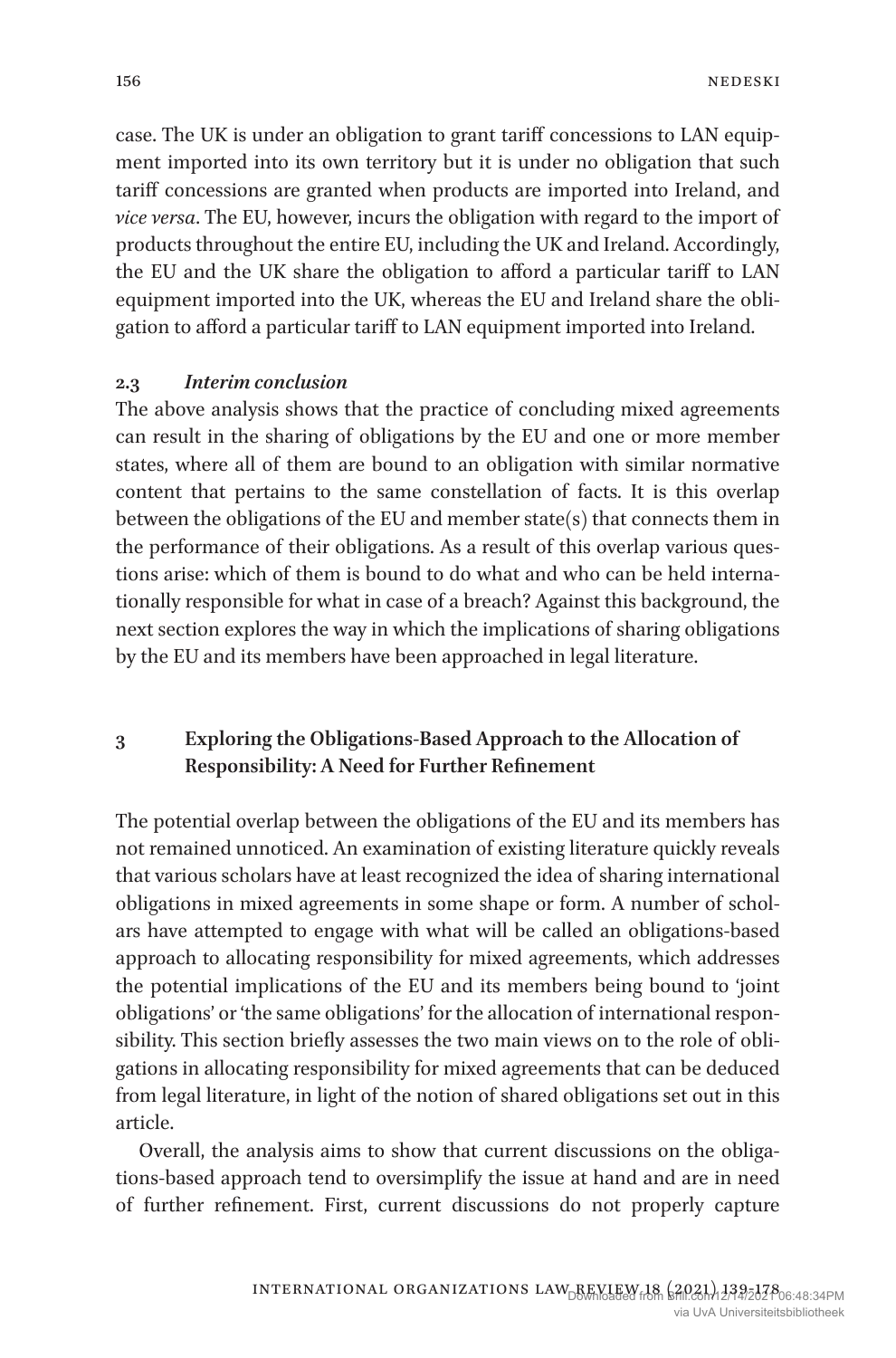situations where the EU and its members share an international obligation, but rather proceed from an understanding of 'joint obligations' that is quite simply too broad. Second, each of the two (fundamentally opposing) views on the obligations-based approach comes to a too rigorous conclusion: either being bound to a joint obligation results in shared responsibility of the EU and its members all of the time, or it does not have any implications for shared responsibility. Thus, while various scholars may have dealt with the idea of sharing obligations in the context of mixed agreements, they have not yet managed to adequately address the implications of sharing obligations for the allocation of responsibility.

#### **3.1** *The strategy of joint obligations*

The strategy of joint obligations essentially comes down to the argument that since, under international law, mixed agreements impose obligations that are 'joint' or 'the same' on both the EU and its members, any breach of that agreement results in some form of joint responsibility under international law.49 Overall, minimal explanation is offered for such far-reaching implications of being bound to the same obligation, other than that it is the result of the fact that the EU's obligations are not separated from those of the member states<sup>50</sup> and should be regarded as an "undivided whole".<sup>51</sup>

This approach to the role of obligations in determining responsibility for mixed agreements finds support in the work of ILC Special Rapporteur (SR) Giorgio Gaja on the responsibility of international organizations. In his second report, he explores various potential bases for the joint responsibility of an organization together with one or more of its members. This analysis begins with a discussion of dual attribution of conduct as a basis for responsibility of an organization and its members, but eventually notes that joint, or joint and several, responsibility does not necessarily depend on dual attribution of conduct.<sup>52</sup> Mixed agreements are discussed as the only example, and the SR stipulates that in case of a breach of a mixed agreement that does not distinguish

<sup>49</sup> See for example, Talmon (n 10) pp. 416–417; Rafael Leal-Arcas, 'The European Community and Mixed Agreements' (2001) *European Foreign Affairs Review* 483, p. 497; Eric Stein, 'External Relations of the European Community: Structure and Process' *Collected Courses of the Academy of European Law* (1991).

<sup>50</sup> Eleftheria Neframi, 'International Responsibility of the European Community and of the Member States under Mixed Agreements' in Enzo Cannizaro (ed), *The European Union as an Actor in International Relations* (Kluwer Law International, 2002) p 201.

<sup>51</sup> Gaja (n 26) p 137.

<sup>52</sup> Giorgio Gaja, 'Second Report on the Responsibility of International Organizations' (2004) (A/CN.4/541) p. 5, para. 8.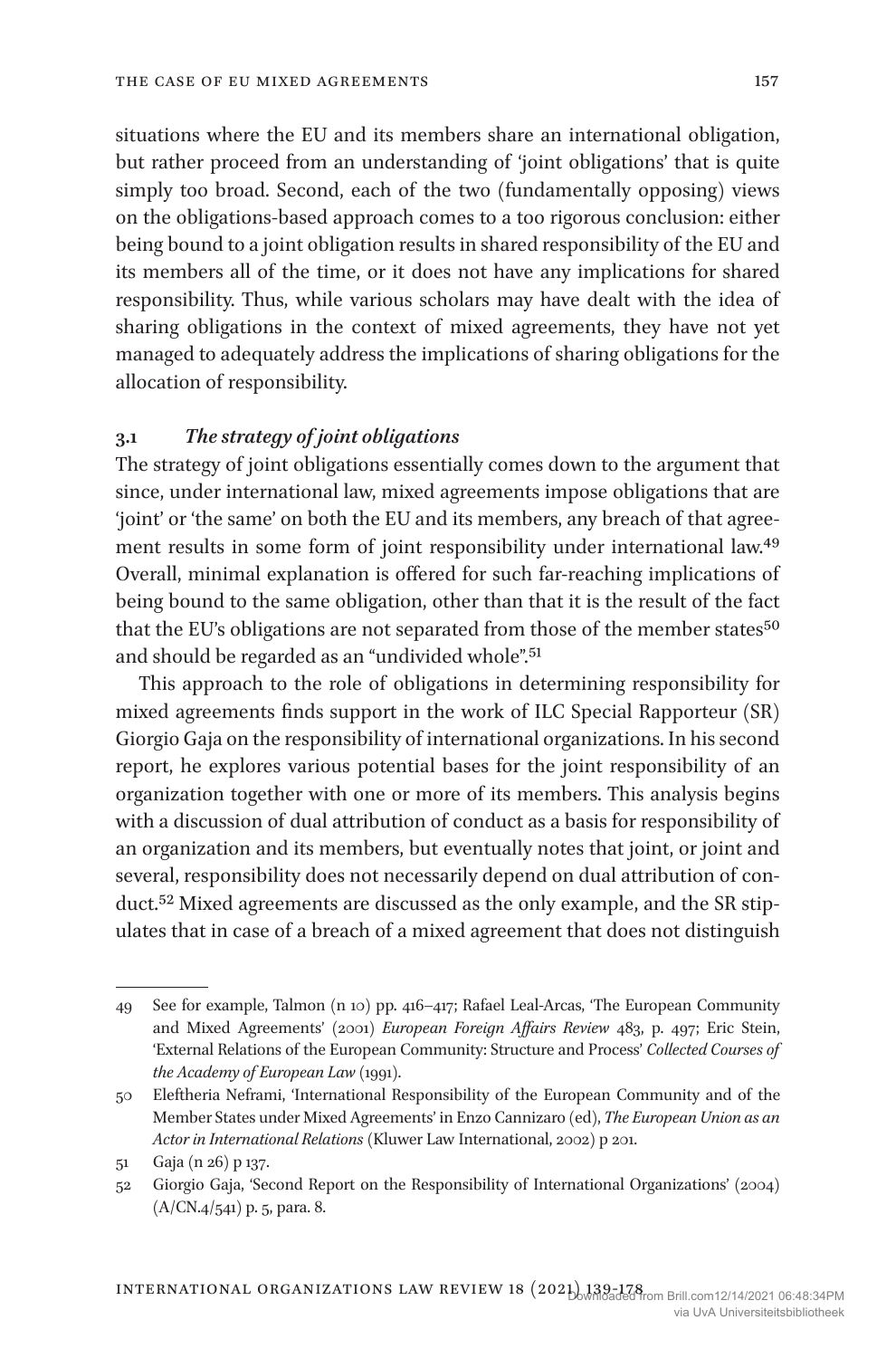between the respective obligations of the EU and its member states, joint responsibility will ensue.53

While the SR does not employ the terminology of joint (or shared) obligations, his argumentation similarly comes down to the claim that being bound to the same international obligation is enough to make an international organization and its members *per se* jointly responsible.<sup>54</sup> In one of his later reports, the SR again alludes to this argument when discussing an early version of what is now article 48 ARIO, which addresses situations where "an international organization and one or more States or other international organizations are responsible for the same internationally wrongful act". In his analysis of this provision, the case in which "both the organization and its members have jointly undertaken the same obligation towards a third party and the obligation is breached"55 is put forward as an example of shared responsibility for the same internationally wrongful act, accompanied by a footnote that explicitly refers to mixed agreements where the obligations of the EU and member states "have not been separated".56

All in all, the strategy of joint obligations supports the idea that an overlap between the obligations of the EU and its members can have relevant implications for the allocation of responsibility for breaches of mixed agreements. However, the understanding of when such an overlap of obligations occurs is quite simply too broad and in need of further refinement. Unlike the notion of shared obligations introduced in section 2, the strategy of joint obligations suggests that being bound to an obligation with similar normative content in and of itself would merit the automatic consequence of shared responsibility.57

Adopting such an approach would essentially amount to attaching the consequence of shared responsibility to the full catalogue of international obligations arising from multilateral treaties and customary international law. After all, any multilateral treaty or customary norm gives rise obligations with the same content for a plurality of legal persons. However, in this piece it has been contended that being bound to the same obligation is *not* enough to qualify

<sup>53</sup> *Ibid.*

<sup>54</sup> Delgado Casteleiro (n 11) p 64.

<sup>55</sup> Gaja (n 6) p 23, para 24.

<sup>56</sup> *Ibid*, p. 23, footnote 31.

<sup>57</sup> For an exception *see* Nollkaemper (n 28). He notes that a distinction should be made between "situations where the EU and Member States are bound by the same agreement, on the one hand, and where they are bound by joint obligations (…) since in the latter case joint responsibility for non-performance is implied", but without providing a comprehensive definition of such 'joint obligations'.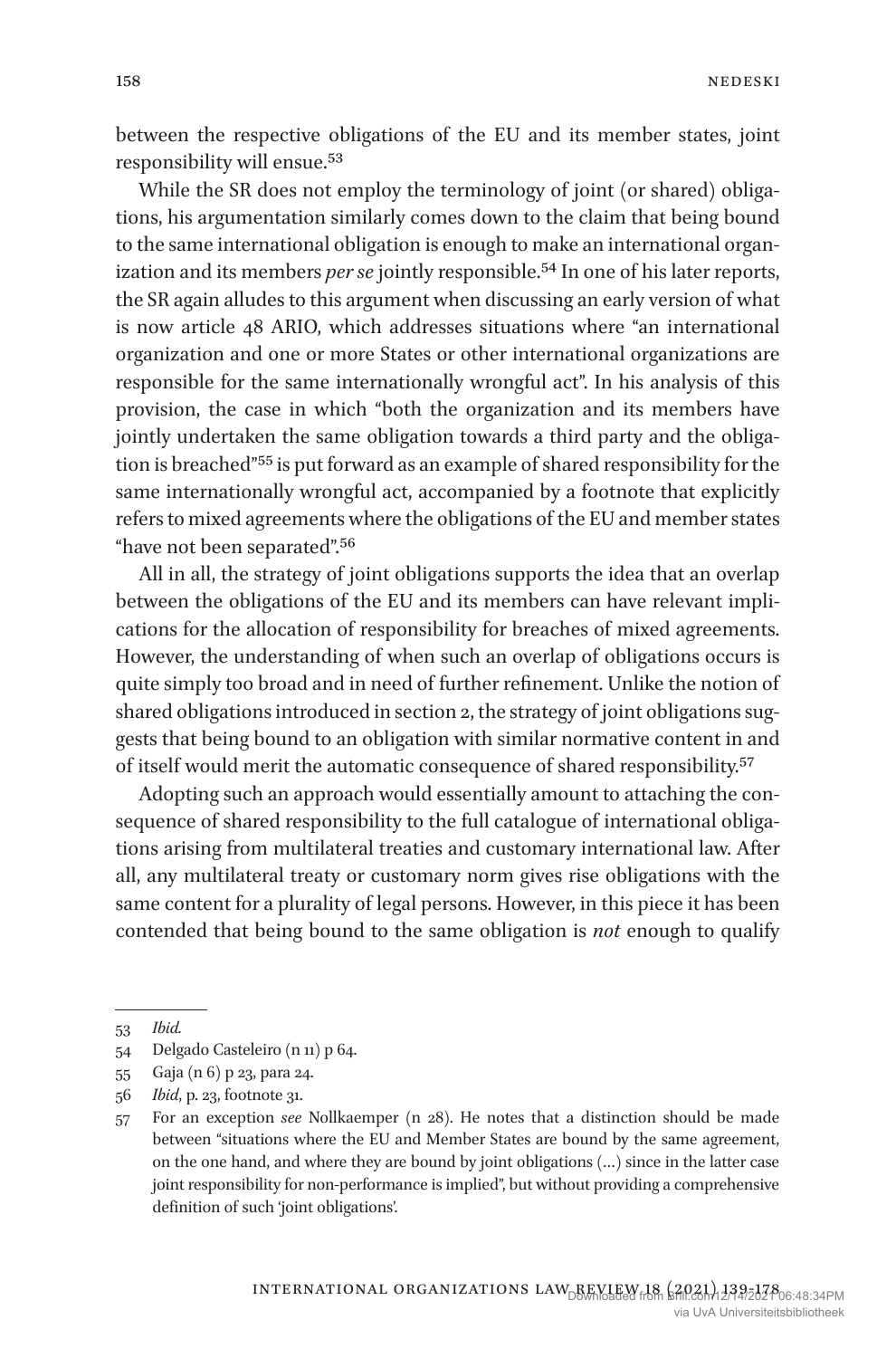those obligations as shared obligations.<sup>58</sup> Only if those same obligations of the EU and its members pertain to the same constellation of facts will they be connected in the performance of that obligation, which may have implications for the allocation of responsibility.

## **3.2** *The strategy of disconnecting international responsibility from the nature of obligations*

The strategy of joint obligations has been rightly critiqued, with several scholars asserting that the mere fact that obligations in a mixed agreement are not apportioned amongst the EU and member states is not enough to justify the automatic consequence of joint responsibility of the EU and its member states.59 Interestingly, however, this assertion is generally where the analysis of the role of obligations in determining responsibility for breaches of mixed agreements ends.60 Hence, where the strategy of joint obligations envisages a crucial role for the nature of obligations in the allocation of responsibility for mixed agreements, the only other approach that may be discerned from legal literature completely disconnects international responsibility from the nature of the obligations breached. In other words, the latter approach does not seem to envisage *any* role for obligations in allocating responsibility.

The apparent assumption that the nature of obligations is not particularly relevant in the context of mixed agreements is displayed in the way some scholars have analyzed the case of *Parliament v. Council*, which concerns the obligation to provide 12.000 ECU in financial assistance to the African, Caribbean and Pacific group of states (ACP states) arising from the Fourth Lomé Convention.<sup>61</sup> In this case, the European Parliament argued that the obligation in question was binding only on the (then) EC. However, the CJEU considered that "[i]n the absence of derogations expressly laid down in the Convention, the Community and its Member States as partners of the ACP States were jointly liable to those latter states for the fulfilment of every obligation arising from the commitments undertaken, including those relating to financial assistance."62

<sup>58</sup> *Compare* James Crawford, 'Multilateral Rights and Obligations in International Law' (2006) 319 *Recueil des Cours* 325, p. 344, who argues that a finding "[t]hat State A's rights or obligations have the same *content* so far as States B, C, D… are concerned does not necessarily make those rights or obligations multilateral."

<sup>59</sup> Durán (n 11) p 704; Leinarte (n 31); Casteleiro and Larik (n 31) p 238; Casteleiro (n 11) p 66.

<sup>60</sup> See for example, Casteleiro and Larik (n 31) p 238; Casteleiro (n 11) p 66; Armin Steinbach, *EU Liability and International Economic Law* (Hart Publishing, 2017) p. 143.

<sup>61</sup> *Parliament v Council* (n 36).

<sup>62</sup> *Ibid,* para 29.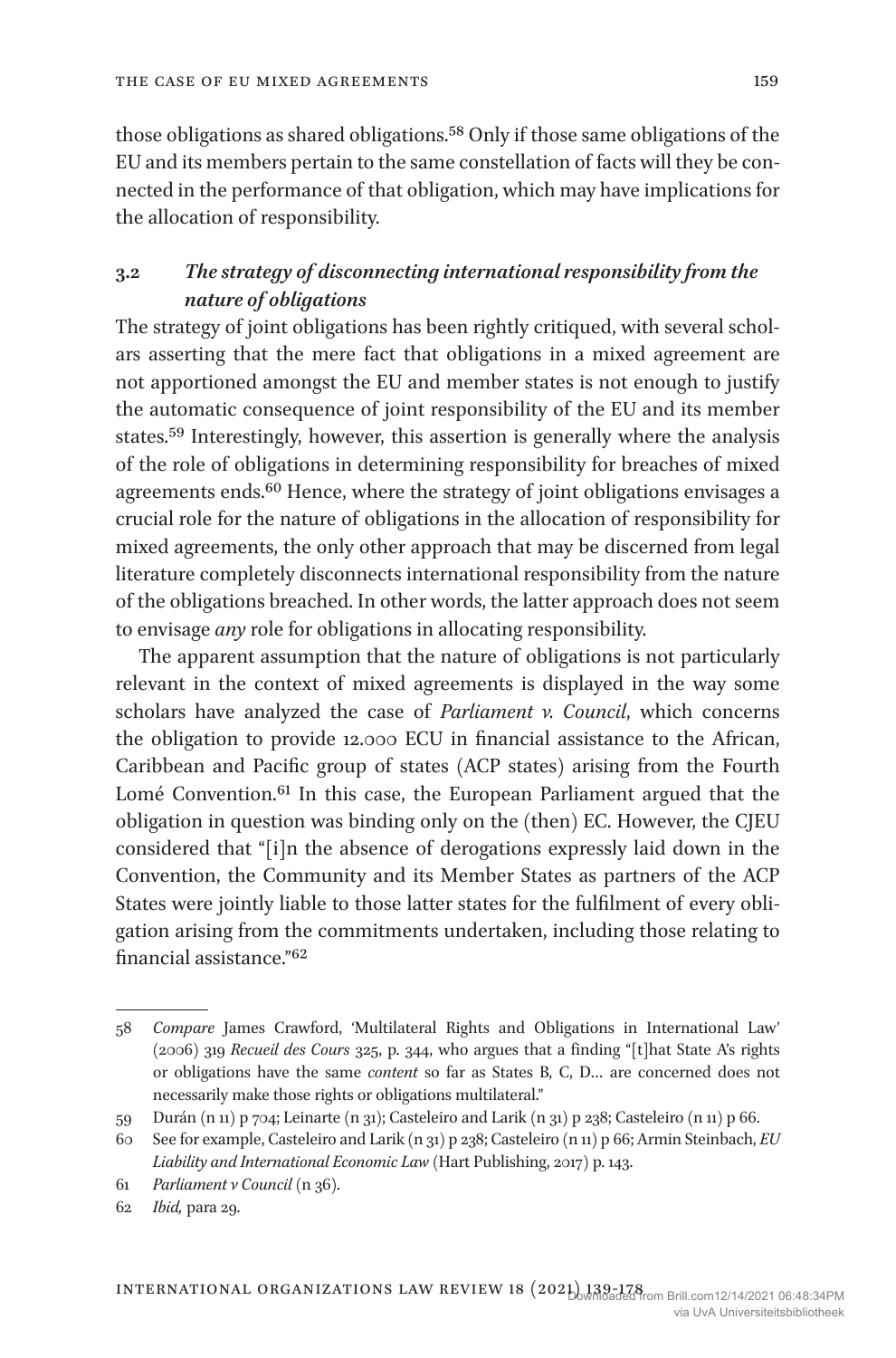The above passage is commonly referred to in support of the strategy of joint obligations.<sup>63</sup> Those opposing this interpretation, however, have construed several arguments to underline that the CJEU'S pronouncement on this point should not be taken to imply that all international obligations incumbent upon both the EU and the member states inherently give rise to joint responsibility. For example, Paasivirta and Kuijper suggest that the joint responsibility envisaged in this case was due to the specific nature of the *treaty* in question. The Lomé Convention was concluded between the Union and the states 'of the one part' and the ACP states 'of the other part', and should therefore be qualified as a 'bilateral mixed agreement' concluded between two 'sides' (with each side consisting of multiple legal persons).<sup>64</sup> By establishing the joint responsibility of the EU and member states, the argument goes, the CJEU was not making general claims about joint responsibility but was rather acknowledging the bilateral nature of the Lomé Convention.65

Several objections to this interpretation come to mind. In any case, the added value of a fusion between the established categories of bilateral and multilateral treaties raises several questions, particularly if one considers that under international law a treaty concluded between more than two legal persons is simply considered to be a multilateral one<sup>66</sup> and, moreover, the qualification of a treaty as bilateral or multilateral does not necessarily mean that all of the legal relations established by that treaty are bilateral or multilateral.<sup>67</sup> The most compelling objection to this interpretation, however, is formulated by Paasivirta and Kuijper themselves, who ponder the implications of applying their own reasoning to the ACP States that make up the other 'side' of the treaty: would those states be jointly responsible for any breach of the human rights obligations arising from the Lomé Convention, even if committed independently by one of those states on its own territory? As concluded by the

<sup>63</sup> Gaja (n 52) p 5, para. 8; Neframi (n 50) p 201, fn 28; Heliskoski (n 11) p 148.

<sup>64</sup> Paasivirta and Kuijper (n 10) p 188; Pieter Jan Kuijper and Esa Paasivirta, 'EU International Responsibility and Its Attribution: From the Inside Looking Out' in Malcolm Evans and Panos Koutrakos (eds), *The International Responsibility of the European Union: European and International Perspectives* (Hart Publishing, 2013), p. 64. See also the comments made by the European Commission to the ILC in the context of its work on the responsibility of international organizations, 'Comments and observations received from international organizations', Fifty-sixth session of the International Law Commission (2004) (A/CN.4/545), p. 32 para. 22. This argument has been repeated by several scholars, see for instance Contartese, *supra* note 13, p. 346.

<sup>65</sup> Casteleiro (n 11) p 65; Casteleiro and Larik (n 31) p 237; Kuijper and Paasivirta (n 64) p 64; Paasivirta and Kuijper (n 10) p 188.

<sup>66</sup> Crawford (n 47) 338–339, who explicitly addresses treaties concluded by a group of states 'of the one part' and another group 'of the other part'.

<sup>67</sup> Crawford (n 58) p 344.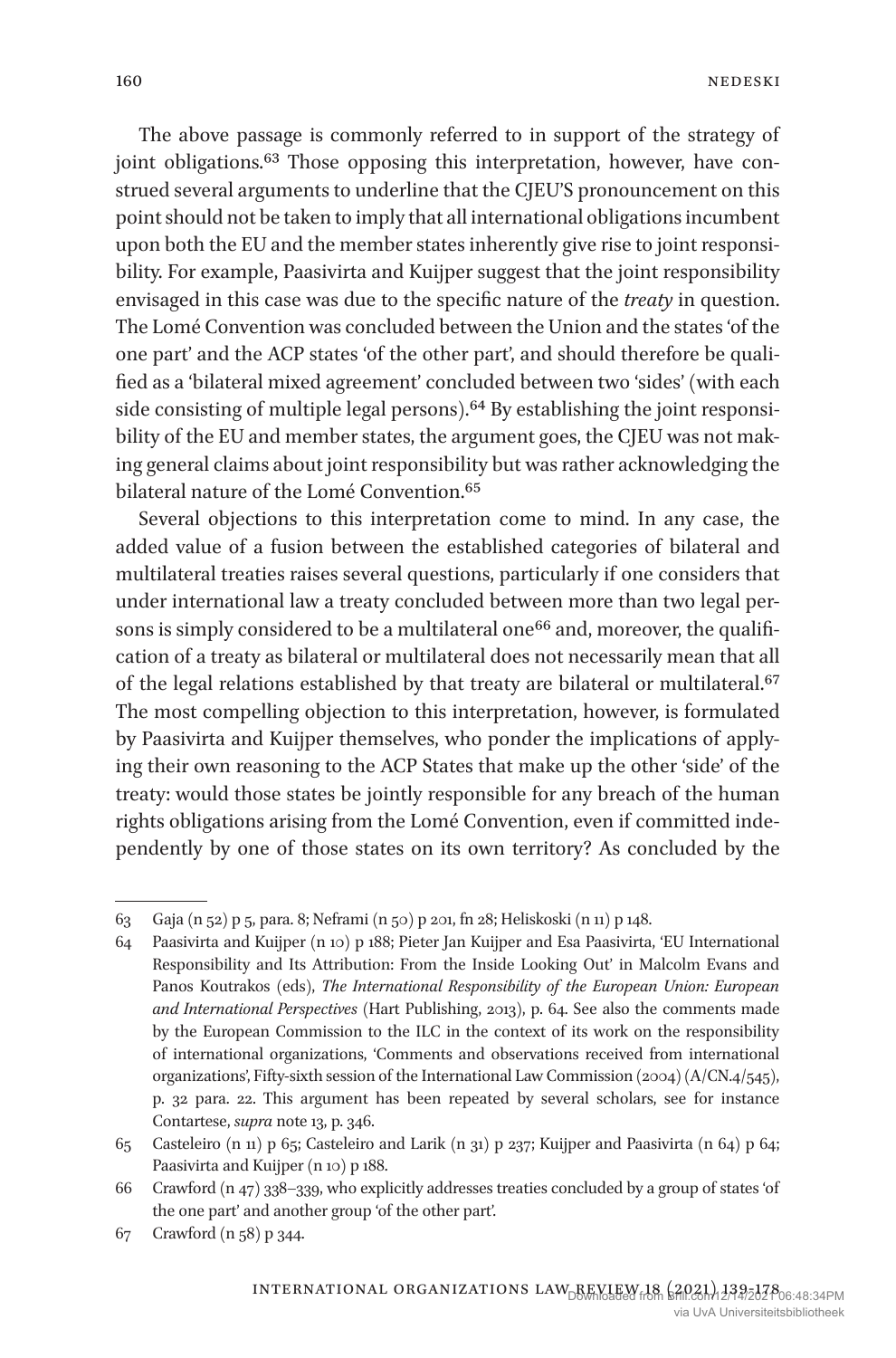authors, "one can hardly imagine".68 This intuition is confirmed if one attempts to place such obligations within the framework of shared obligations: assuming that the human rights obligations of each of the ACP states would pertain to different constellations of facts (i.e. to individuals within each of their respective territories or control), in principle there would be no overlap of obligations to even give rise to questions of shared responsibility.

A more convincing interpretation of the contested passage in *Parliament v. Council* is that the CJEU was simply talking about the binding character of the obligations arising from the Lomé Convention.69 Even though the CJEU'S use of the term 'liable' at first glance might suggest it was talking about the question of responsibility for a breach of obligation, the CJEU specifically referred to the EU and its member states as being jointly liable *for the fulfilment of obligations* (rather than for a breach of obligations). From this it can be inferred that the CJEU intended to convey that the EU and its member states were all bound to the obligations in the agreement, which is supported by the corresponding conclusion that 'the *obligation* to grant the Community's financial assistance falls on the Community and on its Member States, considered together.'

This takes us back to the main argument of those opposing the strategy of joint obligations, namely that being bound to the same obligation does not as such give rise to joint responsibility in case of a breach. While this is certainly true, it is unfortunate that this is where the analysis of the potential implications of sharing international obligations ends. It is contended that those who rightly critique the strategy of joint obligations have at the same time inadvertently passed on the opportunity to further refine the obligations-based approach to allocating responsibility. After all, in cases where the similar obligations of the EU and its member state(s) overlap, this overlap may very well have relevant implications for the allocation of international responsibility. The next section argues that such implications can be unraveled on the basis of a further categorization of shared obligations.

## **4 Refining the Obligations-Based Approach to the Allocation of Responsibility: Distinguishing Between Divisible and Indivisible Shared Obligations**

While the notion of shared obligations set out in section 2 above reveals that the EU and its members can be connected in the performance of various

<sup>68</sup> Paasivirta and Kuijper (n 10) p 188.

<sup>69</sup> Casteleiro and Larik (n 31) p 237. See also Leinarte (n 31) pp. 187–188, who stipulates that the CJEU appears to conflate the concepts of joint obligations and joint responsibility.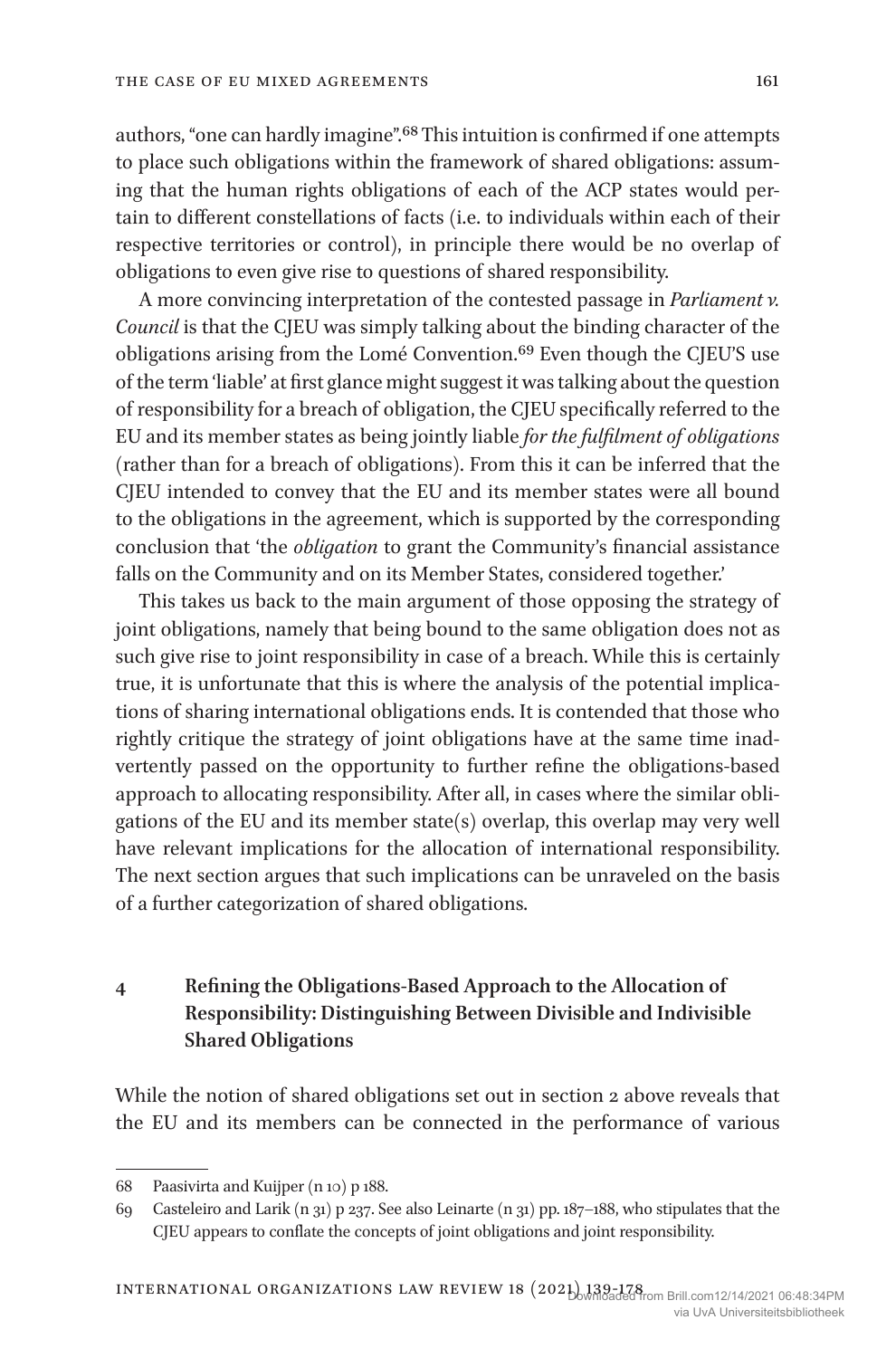obligations that arise from mixed agreements, such a finding does not necessarily clarify how responsibility is to be allocated when those obligations are breached. It can even be said that – rather than answering questions – the notion of shared obligations brings questions on the allocation of responsibility to the forefront: Does a breach of a shared obligation result in the responsibility of all of its bearers, with the consequence that injured parties can claim reparation or cessation from both the EU and its member states?

This section advocates for a more systematic approach to the nature of obligations that are shared by both the EU and its members, and aims to show how the categorization of a shared obligation as either 'divisible' or 'indivisible' can function as an important tool in allocating responsibility for breaches of mixed agreements. This is presented as an alternative to existing views on the role of obligations in mixed agreements, which either assume that the EU and its members *always* incur shared responsibility when they are bound to joint obligations, or imply that the sharing of obligations can never be enough to justify the result of shared responsibility.

In order to set out this obligations-based approach to the allocation of responsibility, the section starts by introducing the distinction between indivisible and divisible shared obligations (4.1), which is then applied to various examples of shared obligations in mixed agreements (4.2). It subsequently addresses the implications of this categorization of shared obligations for the determination of shared responsibility (4.3) and the content of shared responsibility  $(4.4)$ .

## **4.1** *Introducing the distinction between indivisible and divisible shared obligations*

A shared obligation is indivisible when it binds multiple states and/or international organizations to achieve a common performance.70 A hypothetical example would be an international organization and multiple members states binding themselves to an obligation to reduce their combined tuna catches with 20 per cent before the year 2020. In such a case, all of them are bound to

<sup>70</sup> Compare the category of 'solidary' or 'joint and several' obligations that is known in many domestic legal systems. In domestic private law the main characteristic of such a solidary obligation is that each of its bearers is bound to perform the whole obligation; its performance cannot be divided. See The Commission on European Contract Law, *Principles of European Contract Law: Part III* (Ole Lando and others eds, Kluwer Law International 2003); Christian von Bar and Eric Clive, *Principles, Definitions and Model Rules of European Private Law: Draft Common Frame of Reference (DCFR), Full Edition* (Selier European Law Publishers, 2009); UNIDROIT Principles of International Commercial Contracts, with commentaries 2016, <https://www.unidroit.org/instruments/commercial-contracts/unidroit-principles-2016>.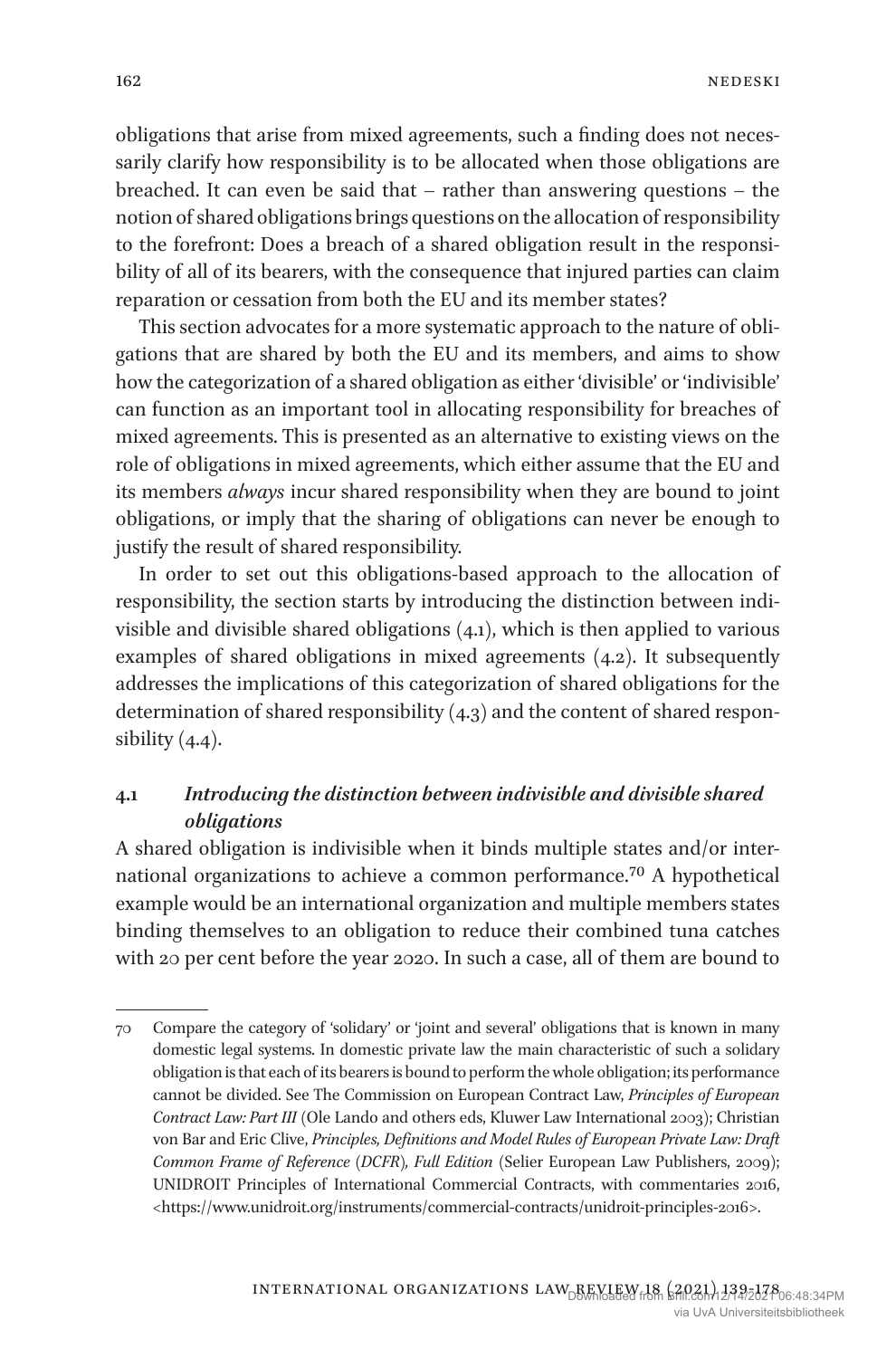achieve a common performance, namely the reduction of their aggregate tuna catches with a predetermined percentage.

When multiple states and/or international organizations are bound to a divisible shared obligation,<sup>71</sup> each of them is bound only to its own share. For instance, one may think of a situation where states A, B and C are under an obligation to take measures to prevent an impending genocide that is bound to take place on the territory of a neighboring state. These three states are bound to a similar international obligation that pertains to the same constellation of facts, resulting in overlapping obligations. However, they are not bound to achieve a common performance. Instead, each of them is bound to do its own share by taking measures that are within its power with the aim of preventing genocide.

Essentially, each of these two categories is characterised by a distinct structure of performance. On the one hand, an indivisible shared obligation can only be fulfilled or breached by all of its bearers simultaneously. This is a logical consequence of the fact that all of them are bound to achieve a common performance, such as the above-mentioned 20 per cent reduction of combined tuna catches by 2020. As soon as this common performance has been achieved, the obligation is fulfilled by all duty-bearers. However, if that common performance is not achieved by 2020 the obligation is simultaneously breached by all of its bearers. It is not possible for an indivisible shared obligation to be fulfilled by one of its bearers while another simultaneously breaches that obligation; it is either fulfilled by all of them or breached by all of them.

On the other hand, a divisible shared obligation has a divisible structure of performance. This means that it is possible for a duty-bearer to independently breach or fulfil the obligation in question. It would be perfectly possible for state A to take the measures that are required of it, thereby doing its share and fulfilling the obligation to prevent genocide, while states B and C fail to take the necessary measures and thereby breach the obligation to prevent genocide. A bearer of a divisible shared obligation is released from the obligation as soon as it has done its own share, regardless of whether other duty-bearers have done theirs.

It will be seen below that this categorisation of obligations can easily be applied to obligations in mixed agreements that are shared by the EU and its members. After a brief discussion on how to qualify shared obligations in mixed agreements as divisible or indivisible, it will be assessed how the distinct

<sup>71</sup> *Compare* the category of 'divided' or 'separate' obligations that is known in many domestic private law systems. *See ibid*.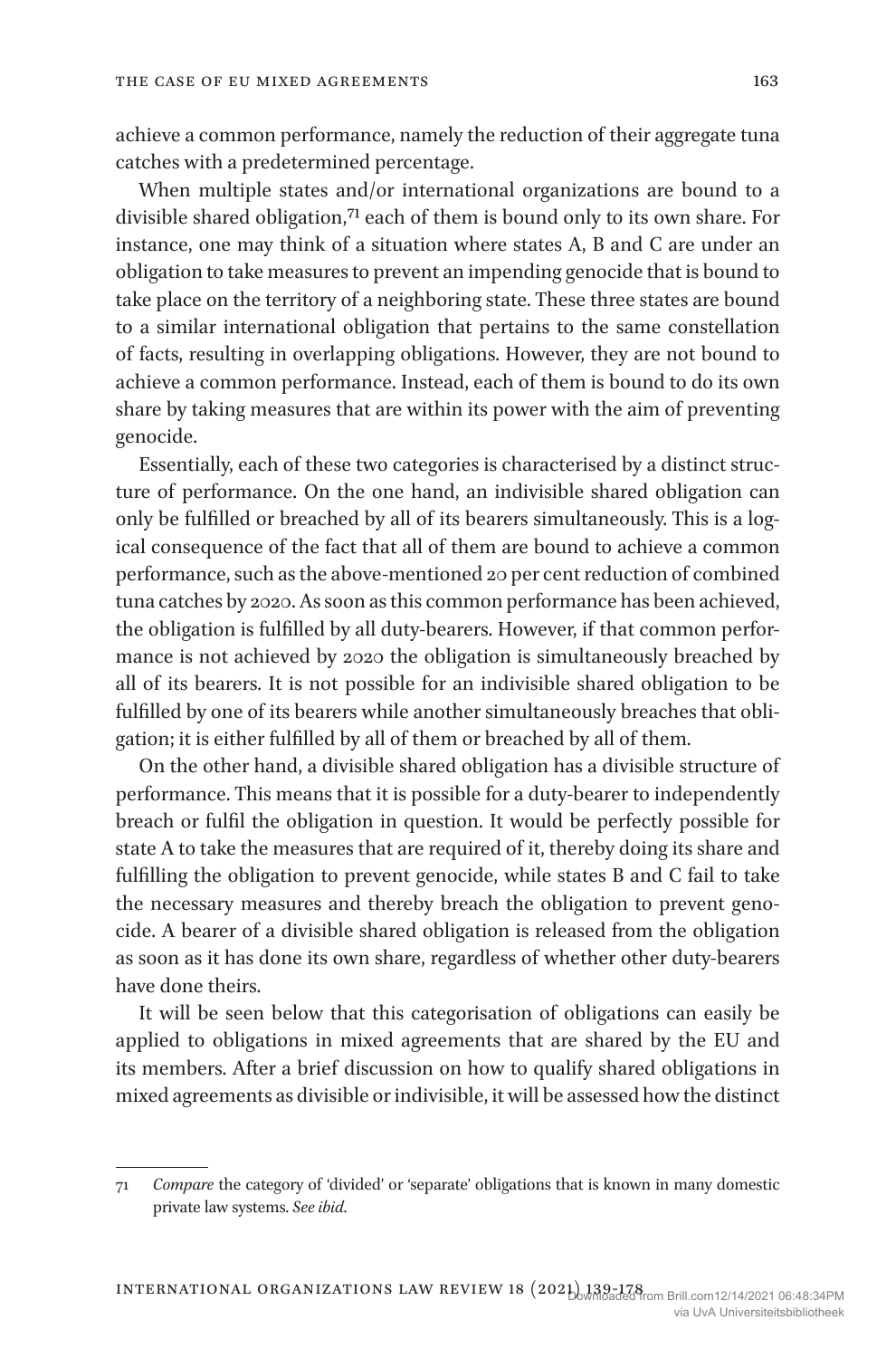structure of performance of each of these two categories of shared obligations can have relevant implications for responsibility relations.

## **4.2** *Qualifying shared obligations in mixed agreements as divisible or indivisible*

All in all, qualifying a particular shared obligation that arises from a mixed agreement as divisible or indivisible calls for a determination of the content of that obligation: What does it ask of its bearers? Does it oblige the EU together with one or more of its members to achieve a common result, or is each of them bound to do only its own share?

It is submitted that answering this question can be facilitated by relying on the distinction between obligations of result and obligations of conduct. Where an obligation of result requires that its bearer(s) successfully achieve a specific result,72 an obligation of conduct is a best efforts obligation73 that requires its bearers to do all in their power *in pursuance of* a particular result, but without ultimately committing them to achieve the result.<sup>74</sup> In the case that the EU and its members are bound to a shared obligation, qualifying that obligation as one of conduct or result indicates to a large extent whether the shared obligation in question is divisible or indivisible.

Since an indivisible shared obligation requires its bearers to *achieve* (rather than merely pursue) a common performance, a shared obligation can be indivisible only if it is an obligation of result. A clear example of an indivisible shared obligation arising from a mixed agreement is the obligation of the EU and its member states, together with Iceland, to reduce their aggregate greenhouse gas emissions with 20 per cent by 2020 in the second commitment period of the Kyoto Protocol. All bearers of this obligation are bound to achieve a common result, namely a 20 per cent reduction of their combined emissions within a predetermined period.75 Other examples of indivisible shared obligations that require the EU and one or more of its members to achieve a common result are the obligation of the UK and the EU to afford a particular tariff to

<sup>72</sup> Constantin P Economides, 'Content of the Obligation: Obligations of Means and Obligations of Result' in J Crawford, A Pellet and S Olleson (eds), *The Law of International Responsibility* (OUP, 2010) p 377.

<sup>73</sup> James Crawford, *State Responsibility: The General Part* (CUP, 2013) p 231.

<sup>74</sup> James Crawford, 'Second Report on State Responsibility' (1999) (A/CN.4/498), p. 25; Pierre-Marie Dupuy, 'Reviewing the Difficulties of Codification: On Ago's Classification of Obligations of Means and Obligations of Result in Relation to State Responsibility' [1999] *European Journal of International Law* 371, p. 378.

<sup>75</sup> However, *see* section 4.3.1 below, where the *lex specialis* pertaining to responsibility in article 4(6) Kyoto Protocol is discussed.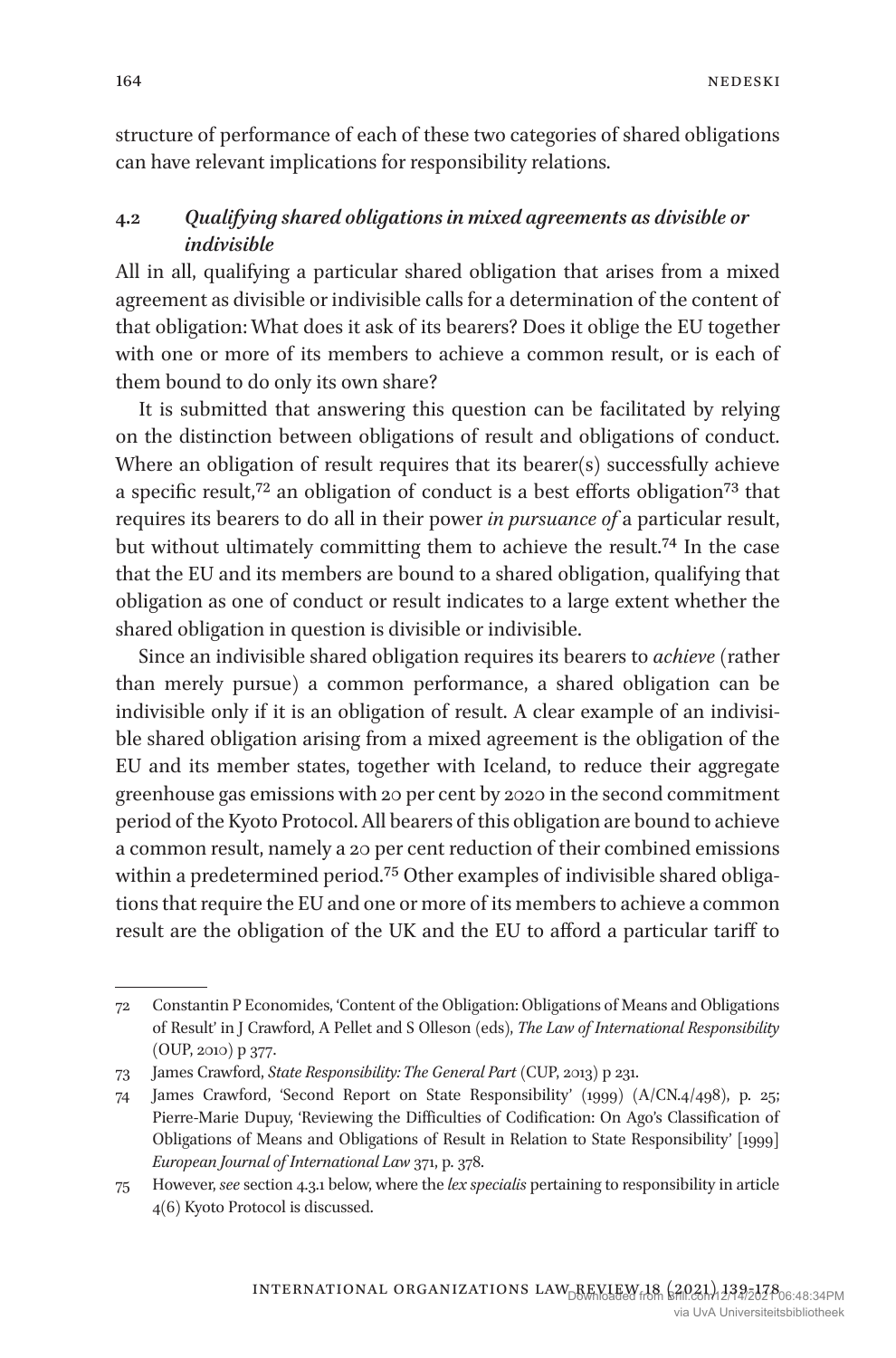LAN equipment imported into UK territory and the obligation of the EU and its member states to provide 12.000 million ECU in financial assistance to the ACP states.

In the case that a shared obligation is an obligation of conduct, it is inherently divisible. This is due to the fact that an obligation of conduct is a best efforts obligation<sup>76</sup> that, when incumbent on multiple states or international organizations, can be said to bind each of them to their own share. Indeed, each state or organization that bears such an obligation would be obliged to take all measures that are within its power in pursuance of a particular result. As is inherent to obligations of best efforts, the specific measures that must to be taken in order to fulfil the obligation differ depending on the specific circumstances of the case and the capabilities of each duty-bearer.

An example of a divisible shared obligation arising from a mixed agreement is the obligation "to pursue limitation or reduction of emissions of greenhouse gases not controlled by the Montreal Protocol from aviation and marine bunker fuels, working through the International Civil Aviation Organization and the International Maritime Organization, respectively" arising from article 2(2) Kyoto Protocol. This obligation does not prescribe the achievement of a common result but is an obligation of conduct that requires each of its bearers to take measures in pursuance of a common result, thereby binding them only to their own share.

Another example can be found in the overlapping obligations of France and the EU to strictly limit pollution from land-based sources into lake Etang de Berre. It is worth noting that during these infringement proceedings instituted by the Commission against France, the nature of this obligation was actually a point of contention.77 On the one hand, the Commission maintained that the obligation was one of result, which in the context of our present analysis would mean that the shared obligation incumbent upon France and the EU would be qualified as indivisible. In such a case, both the EU and its member state would be bound to achieve a common result: the strict limitation of pollution from land-based sources into lake Etang de Berre. France, however, argued that the obligation in question was one of conduct, which would oblige France and the EU to take all measures in their power without having to achieve the result of a strict limitation of pollution.

<sup>76</sup> Crawford (n 74) p 231; Philippe Gautier, 'On the Classification of Obligations in International Law' in Holger P Hestermeyer (ed), *Coexistence, Cooperation and Solidarity: Liber Amoricum Rüdiger Wolfrum, Volume I* (Martinus Nijhoff, 2012) p 856.

<sup>77</sup> Pieter-Jan Kuijper, 'Case C-239/03, Commission v. French Republic' (2005) 43 *Common Market Law Review* 1491, p 1498.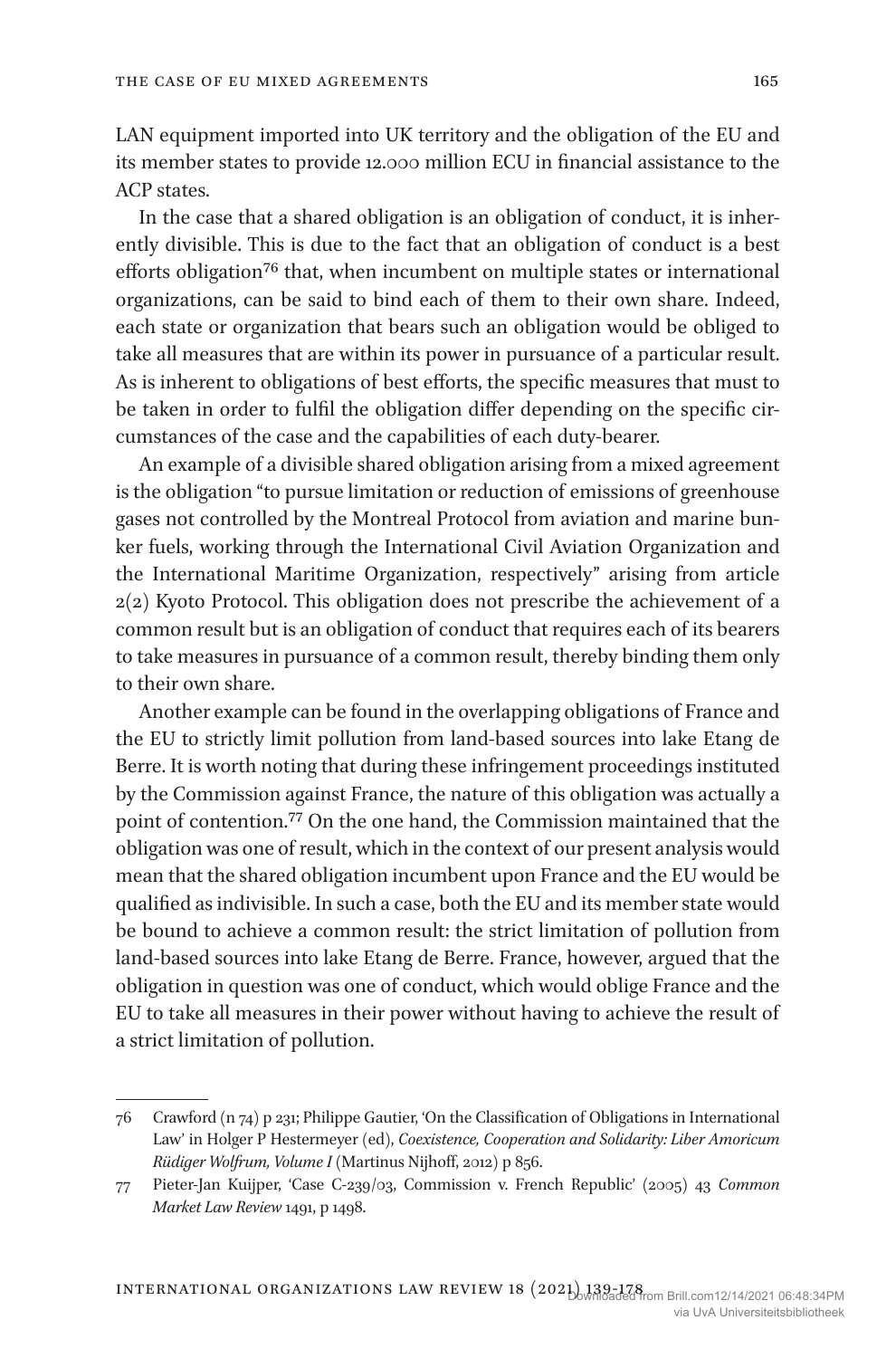While the CJEU did not explicitly choose one position over the other, it did consider that article 6(1) of the Athens Protocol gives rise to a "particularly rigorous obligation" to strictly limit pollution from land-based sources, and to do so by taking "appropriate measures".78 The terminology of 'appropriate measures' employed here suggests that the obligation concerned is one of conduct that binds each of its bearers to its own share: The EU and France each have to take those measures that are within their power in pursuance of the result of strictly limiting pollution from land-based sources. This indicates that the obligation in question requires each if them to do their own share (by taking appropriate measures), and can in principle be performed by each of them independently.79

## **4.3** *Determining international responsibility for breaches of mixed agreements*

The categorization of a shared obligation as either indivisible or divisible functions as an important tool in untangling who can be held responsible under international law for breaches of mixed agreements.

#### 4.3.1 Indivisible shared obligations and shared responsibility

The indivisible structure of performance of an indivisible shared obligation has far-reaching implications for the allocation of international responsibility. It is submitted that a breach of an obligation that binds the EU and one or more of its members to achieve a common result *always* gives rise to the shared responsibility of all of them for a single internationally wrongful act. This conclusion can be drawn by simply proceeding from the rules of international responsibility which, as we may recall, require the presence of two elements for any determination of responsibility: a breach of an international obligation and attribution of conduct.

First, international responsibility is contingent on the breach of an international obligation. Since an indivisible shared obligation binds the EU and one or more of its members to achieve a common result, the failure to achieve that result necessarily constitutes a breach by all of them. Hence, if the common result of providing 12.000 million ECU in financial assistance to the ACP states is not achieved, the EU and its member states will all be deemed to have breached the obligation to provide that amount in financial assistance which is incumbent on all of them. Moreover, if both EU and UK are bound to the

<sup>78</sup> *Commission v. French Republic* (n 35) para 50.

<sup>79</sup> However, this does not mean they will not be obliged to interact with one another, see section 4.3.2 below.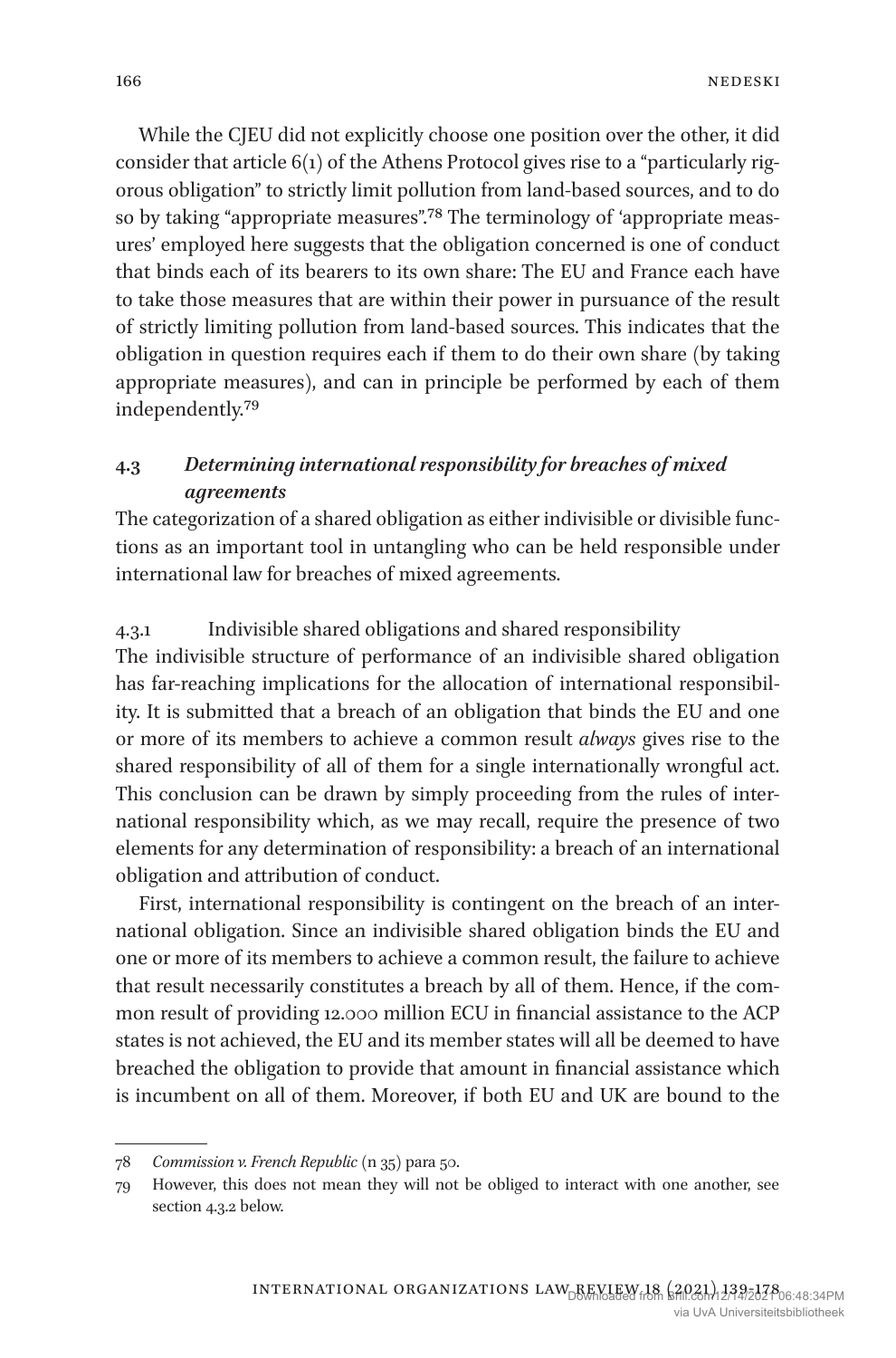obligation that computer equipment imported into the UK is afforded a particular, pre-negotiated tariff, and that tariff is not afforded, the common result required by the obligation is not achieved. As a consequence, both the EU and the UK will be deemed to have breached this obligation.

Second, international responsibility requires that conduct in breach of an international obligation is attributable to one or more state(s) or international organization(s). It has already been noted that the conduct in breach of an indivisible shared obligation consists of a failure to achieve the common result that is required by the obligation. But how do we assess to whom can this failure can be attributed?

Essentially the rules on the attribution of conduct serve to determine who is the author of a particular course of conduct from the perspective of international law. In situations where the conduct in breach of a particular obligation consists of an omission,80 as is the case with breaches of indivisible shared obligations, the rules of attribution of conduct "operate at a greater level of abstraction"81 when compared to the attribution of active conduct. By its very nature, a failure of a state or international organization to achieve a result that was required of it by a particular obligation qualifies as conduct of that state or organization.82 As a consequence, in the case of a failure to act, the element of attribution of conduct is always satisfied by identifying who was under an obligation to act in the concrete case at hand.83

With this in mind it can be inferred that an omission consisting of a failure to achieve a common result can be attributed to *multiple* legal persons in the case that *multiple* legal persons were bound to achieve that common result. This indicates that there is an inherent connection between a breach of an indivisible shared obligation in a mixed agreement (which obliges the EU and one or more of its members to achieve a common result) and multiple attribution of conduct to all bearers of the obligation. Accordingly, the failure to provide 12.000 million ECU in financial assistance to the ACP states constitutes a

<sup>80</sup> *See* Crawford (n 73) p 218, defining omissions as "the failure to do what should be done".

<sup>81</sup> Franck Latty, 'Actions and Omissions' in James Crawford, Alain Pellet and Simon Olleson (eds), *The Law of International Responsibility* (OUP, 2010) p 361.

<sup>82</sup> Miles Jackson, *Complicity in International Law* (OUP, 2015) p 195: "by its very nature a failure on the part of the state to fulfil a positive obligation is conduct of that state. All of the legwork in such a case is done in determining the specific content of the specific obligation to take action and whether it was discharged."

<sup>83</sup> See Pierre d'Argent, 'State Organs Placed at the Disposal of the UN, Effective Control, Wrongful Abstention and Dual Attribution of Conduct' (2014) 1 *Questions of International Law,* p 17.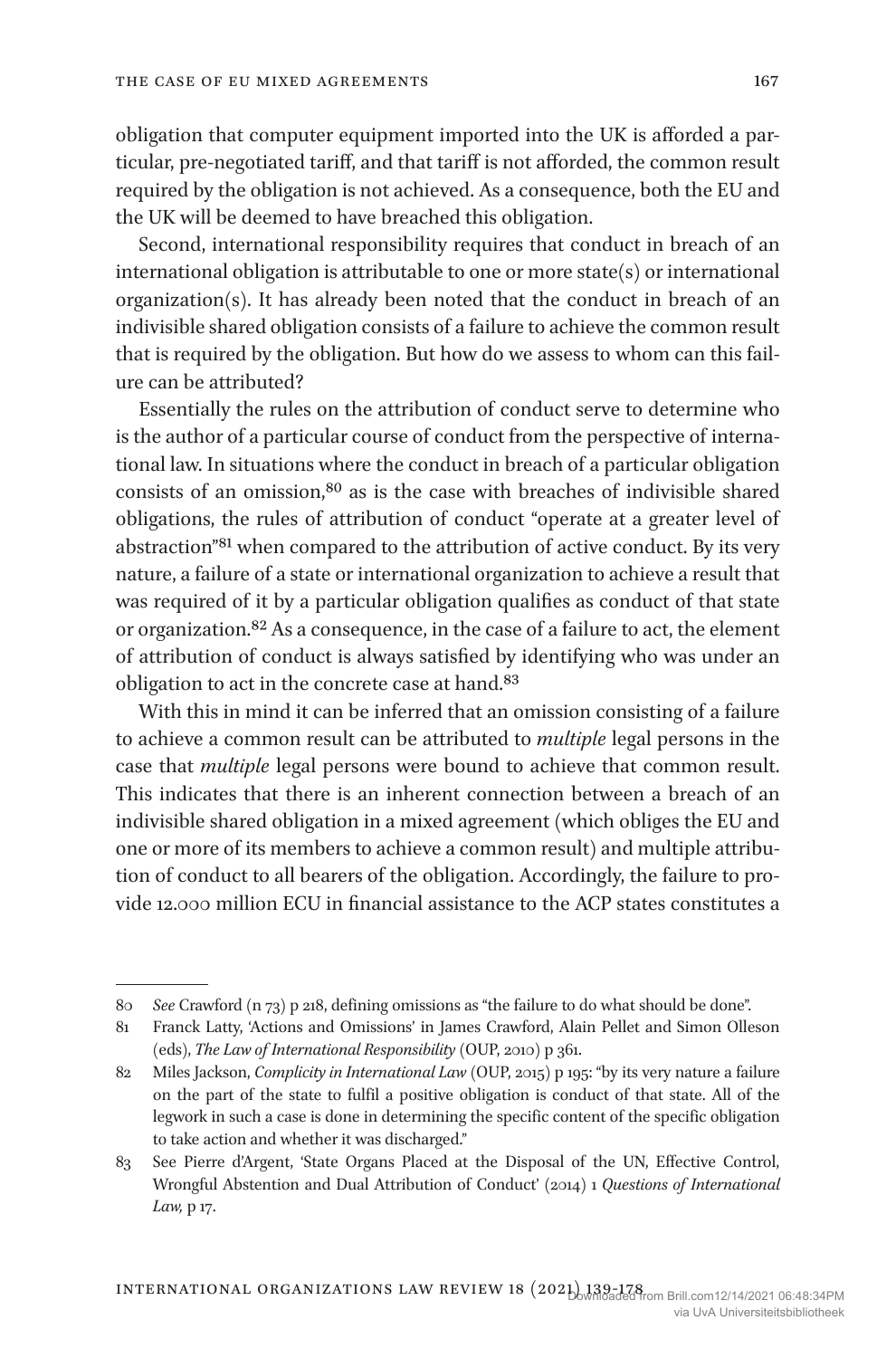joint failure that is attributable to those that were bound to achieve that result in the first place: the EU and its member states. Hence, a breach of the indivisible shared obligation to provide 12.000 million ECU in financial assistance gives rise to the shared responsibility of both the EU and its members for the same wrongful act. The same can be said with regard to the failure to afford a particular tariff to LAN equipment imported into the UK: as both the EU and the UK are bound to an obligation to achieve this common result, the failure to achieve it is a joint failure that can be attributed to them both.

The same reasoning can be applied in case of a breach of the obligation to achieve a 20 per cent reduction of aggregate greenhouse gas emissions by 2020, which is incumbent on the EU, its member states and Iceland. A failure to achieve this common result would be attributable to all bearers of the obligation and, in principle, give rise to shared responsibility of all of them for the same wrongful act. Yet, it should be noted that in this particular case such a conclusion would be precluded by the *lex specialis* in article 4(6) Kyoto Protocol, which instead establishes that each member state shall be responsible only for its own level of emissions, both individually and together with the EU. The fact that this provision was drafted to fit the specific situation of the EU84 suggests that negotiators were aware of the possibility that a failure to achieve their combined target would result in the shared responsibility of the EU, its member states and Iceland.

All in all, it follows from the above that a breach of an indivisible shared obligation necessarily gives rise to the international responsibility of all duty-bearers for the same internationally wrongful act.<sup>85</sup> Accordingly, being bound to an indivisible shared obligation is sufficient as such to give rise to shared responsibility of both the EU and its member state(s) when that obligation is breached.

4.3.2 Divisible shared obligations and shared responsibility?

Divisible shared obligations do not have such automatic consequences. Their divisible structure of performance brings with it that the determination of responsibility is more diffuse.

<sup>84</sup> Javier de Cendra de Larragán, 'Liability of Member States and the EU in View of the International Climate Change Framework: Between Solidarity and Responsibility' in Michael Faure and Marjan Peeters (eds) *Climate Change Liability* (Edward Elgar Publishing, 2011) p 62.

<sup>85</sup> On multiple attribution of a single course of conduct giving rise to responsibility for the same wrongful act (see n 18).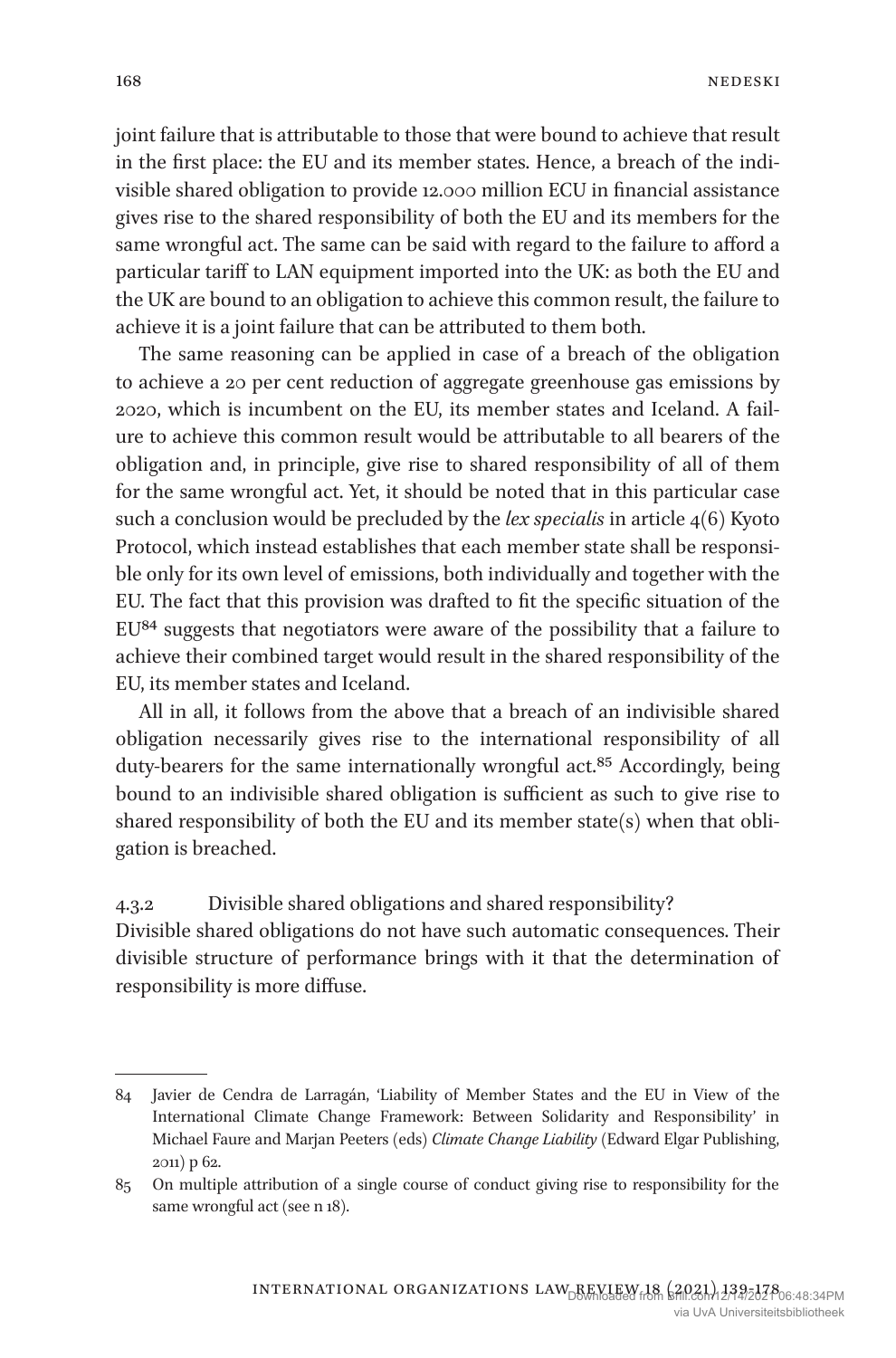First, a breach of a divisible shared obligation does not necessarily constitute a breach by all of its bearers. Because such an obligation binds each duty-bearer to its own share only, it is possible for only one or some of those that bear the obligation to breach it while others fulfil the obligation. Second, whether or not conduct that breaches a divisible shared obligation can be attributed to one or more bearers of the obligation depends on the factual circumstances that are specific to each case of a breach.

Let us take as an example the divisible shared obligation of the EU and France to take appropriate measures to strictly limit pollution from landbased sources into lake Etang de Berre. With regard to this obligation several scenarios of breach and attribution of conduct can be envisaged. First, it would be possible that the EU takes all appropriate measures while France takes little to no measures at all. If one proceeds from the above-mentioned proposition that a failure to act can be attributed to the state or organization that was bound to perform those acts in the concrete case at hand, the failure to take measures in this scenario would be attributable to France only. France's omission cannot be attributed to the EU, since the obligation of the EU extends only to the measures that need to be taken by the EU itself and does not oblige the EU, for instance, that France takes appropriate measures in pursuit of the strict limitation of pollution. Accordingly, in this scenario the EU has fulfilled its obligation by taking appropriate measures whereas France has failed to take such measures, resulting in the international responsibility of France only.

One could also imagine a different scenario in which neither the EU nor France take any measures, thereby both breaching their divisible shared obligation by failing to do their share. These breaches represent individual failures of France and the EU that are attributable to each of them separately. In such a scenario the respective failures of both of them would result in shared responsibility for multiple internationally wrongful acts, considering that each of their respective failures contribute to the pollution of lake Etang de Berre.

It should be emphasised, however, that even though each bearer of a divisible shared obligation is bound only to its own share, they may still be obliged to engage with one another and failing to do so could constitute a breach of that obligation. For instance, in our example both the EU and France are bound to take those measures that are within their power to strictly limit pollution of lake Etang de Berre. Engaging with the co-bearers of a shared obligation could very well be part of the measures that are within the power of an individual duty-bearer and are hence required to fulfil that obligation. In such a case it would be bound to try, with the means reasonably available to it (e.g. through diplomatic channels), to induce other duty-bearers to take measures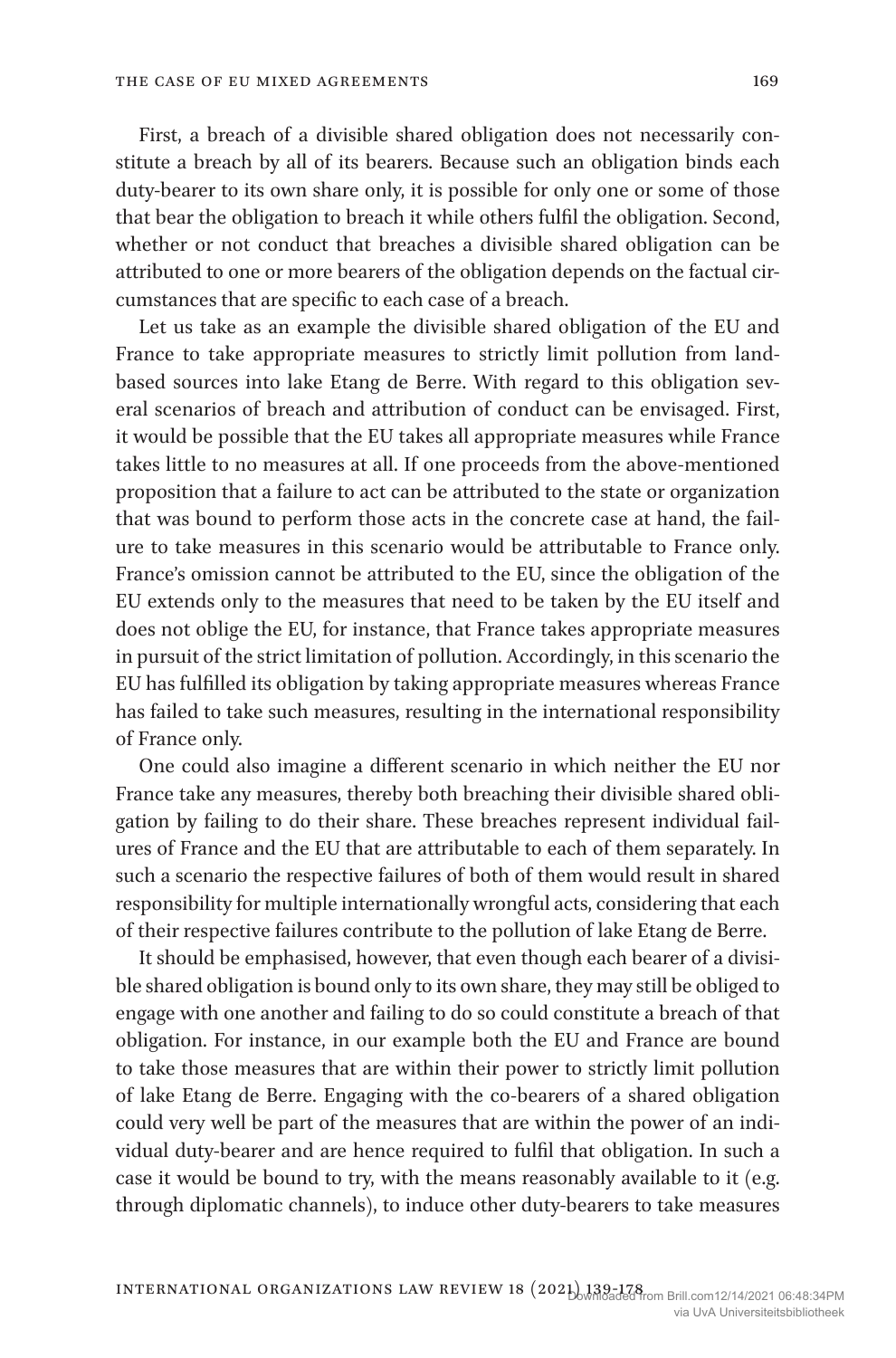in pursuance of the common goal they are all pursuing before an individual duty-bearer can be deemed to have performed its share of the obligation.<sup>86</sup>

This is particularly relevant when an international organization and one or more of its member(s) share international obligations. After all, due to the close relationship between an organization and its members, international organizations have various means at their disposal to influence member state conduct (and *vice versa*). For instance, the EU has the power to institute infringement proceedings against its member state(s), which it may employ to induce its member states to comply with a particular (shared) obligation.<sup>87</sup> Interestingly the *Etang de Berre* case before the CJEU was itself a manifestation of the EU taking such measures within its power, as it had instituted infringement proceedings against France with the purpose of inducing the latter to comply with the international obligation that it shared with the EU.88 It could be argued that failing to do so would have constituted a breach of the EU's share of the obligation to take measures to limit pollution from land-based sources into lake Etang de Berre.

To summarize, the sharing of a divisible obligation by the EU and its members indicates that they are connected in the performance of that obligation and may have to take measures to influence each other's conduct with the aim of inducing others to comply with the obligations that they share. However, whether or not a breach of a divisible shared obligation gives rise to shared responsibility (or rather gives rise to the responsibility of only one duty-bearer) ultimately depends on the facts of each case, since it is still possible for only one duty-bearer to fail to do its share whereas the others fulfil the obligation.

<sup>86</sup> *Compare* the considerations of the Arbitral Tribunal in *Eurotunnel* regarding the (non-) performance of obligations pertaining to the Coquelles terminal that were incumbent upon both France and the United Kingdom, taking into account that "the record … though it sometimes shows disagreement between [France and the United Kingdom], does not show a consistent and conscientious opposition by the United Kingdom to a unilateral French policy, such that the United Kingdom could argue that it did everything within its power to bring a clearly unsatisfactory situation promptly to an end." *Eurotunnel Arbitration (The Channel Tunnel Group Ltd & France-Manche SA v United Kingdom & France), Partial Award, 2007*, para 318. Accordingly, the UK could have "undertaken certain actions to try to induce France to comply with the obligations resting upon both respondents", but did not undertake any such actions, see Freya Baetens, 'Invoking, Establishing and Remedying State Responsibility in Mixed Multi-Party Disputes' in Christine Chinkin and Freya Baetens (eds), *Sovereignty, Statehood and State Responsibility: Essays in Honour of James Crawford* (CUP, 2015) p 437.

<sup>87</sup> Eva Steinberger, 'The WTO Treaty as a Mixed Agreement: Problems with the EC's and the EC Member States' Membership of the WTO' (2006) 17 *European Journal of International Law* 837, p 851.

<sup>88</sup> *See* the discussion of the case in section 2.2.1.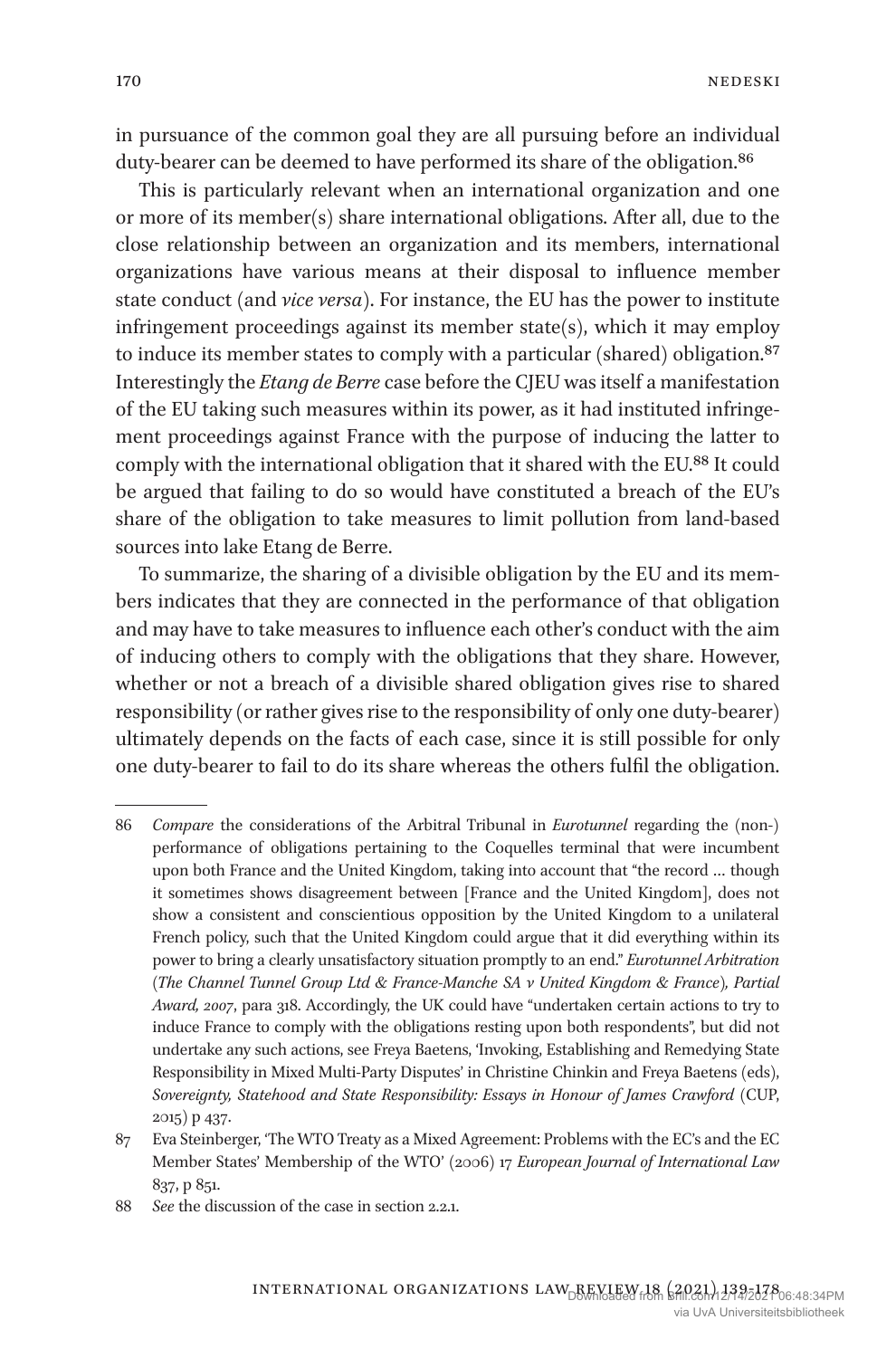This indicates that while breaches of divisible shared obligations may very well result in shared responsibility, being bound to a divisible shared obligation is not enough *in and of itself* to give rise to shared responsibility as an automatic consequence.

## **4.4** *Claiming cessation and reparation for breaches of shared obligations in mixed agreements*

In those cases where breaches of shared obligations result in shared responsibility of the EU and its member states, all of them may become bound to the secondary obligations of cessation<sup>89</sup> and reparation,<sup>90</sup> and it becomes necessary to determine what injured parties can claim from whom. If both France and the EU are internationally responsible for breaches of the divisible shared obligation to take measure to prevent pollution, will each of them become bound to cease only part of the wrongful conduct or all of the wrongful conduct? And if the EU and its member states are internationally responsible for a breach of the indivisible shared obligation to provide 12.000 million ECU to the ACP states, will each of them become bound to repair only part of the injury or will all of them become bound to repair the whole injury?

Where these secondary obligations arise for both the EU and its member states, we are again confronted with the phenomenon of sharing obligations by the organization and its members. This section aims to show that conceiving of these secondary shared obligations as either divisible or indivisible will help determine what injured parties can claim from whom. The qualification of an obligation of cessation or reparation as divisible or indivisible differs depending on whether the EU and its members share responsibility for a single wrongful act or for multiple wrongful acts.91

#### 4.4.1 A shared obligation of cessation

The obligation of cessation is geared towards restoration of the legal relationship affected by the internationally wrongful act(s) committed. It follows from Article 30(a) ARSIWA and Article 30(a) ARIO that the obligation to cease a wrongful act arises only for a state or international organization if the wrongful act for which it is responsible is continuing. Hence, in the case that the EU and its member states are responsible for one and the same wrongful act that is of a continuing character, an obligation to cease that act will emerge for all of them. Such a shared obligation of cessation is of an indivisible character, since

<sup>89</sup> Article 30(a) ARSIWA; Article 30(a) ARIO.

<sup>90</sup> Article 31 ARSIWA; Article 31 ARIO.

<sup>91</sup> On these two manifestations of shared responsibility *see* the discussion in section 1.2.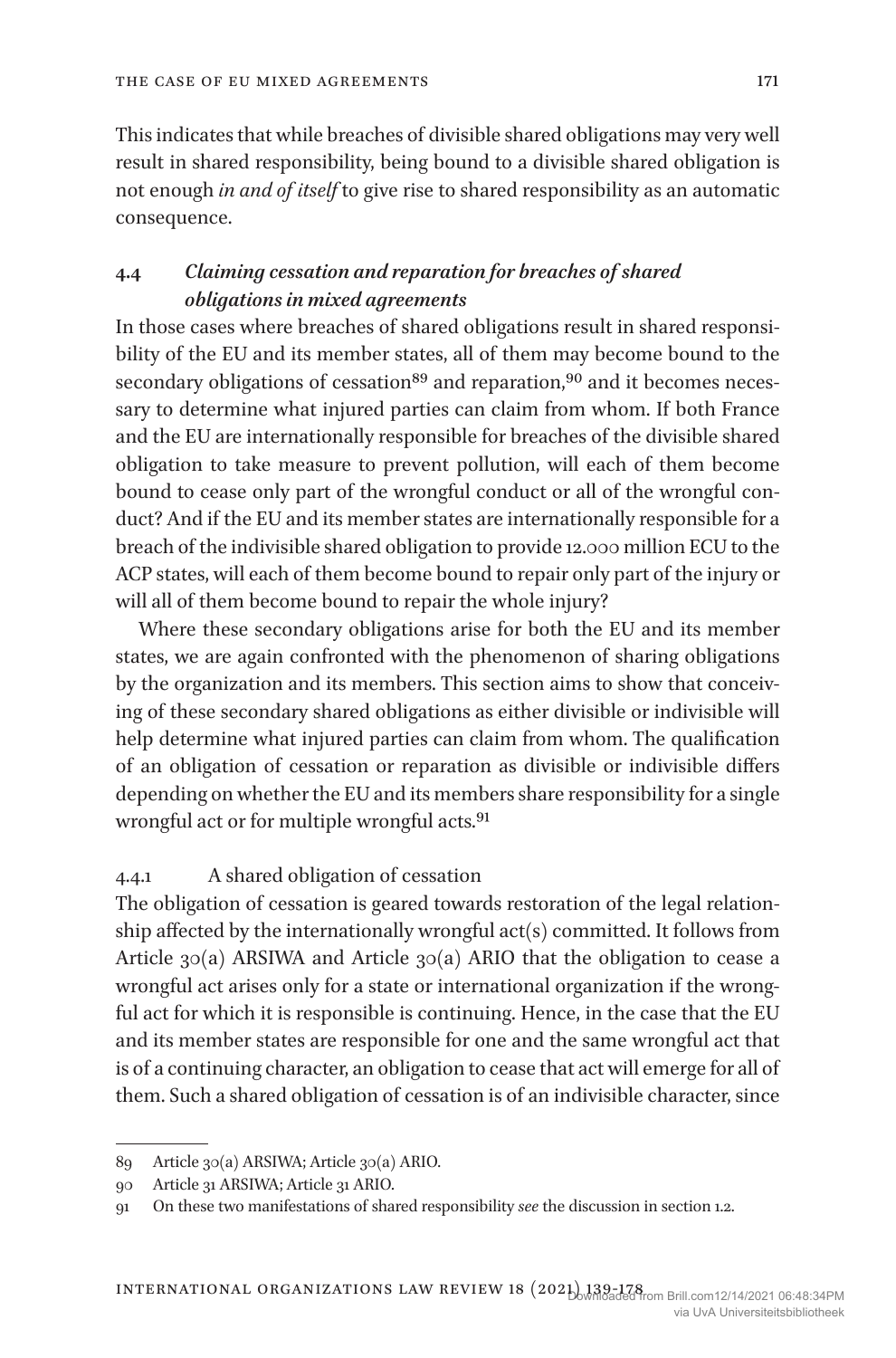it obliges responsible actors to achieve a common result: the cessation of the one act for which they are all responsible.

Considering that breaches of indivisible shared obligations always results in shared responsibility for the same wrongful act, $92$  an obligation of cessation that arises as a result of a breach of an indivisible shared will necessarily arise for both the EU and its member state(s). For instance, if the UK and the EU breach their indivisible shared obligation to afford a certain tariff to computer equipment imported into the UK, both will become bound to an indivisible shared obligation to cease this one wrongful act. Accordingly, third parties can claim full cessation from each of them. In practice, this means that an injured party may opt to claim full cessation from all those responsible for the same wrongful act, for instance by instituting legal proceedings against all of them simultaneously. This is what happened when the US decided to institute proceedings against the EU and the UK for the alleged breach of the obligation to afford a particular tariff to imported computer equipment,<sup>93</sup> for which it demanded cessation (which is often considered to be "the usual remedy" in the WTO dispute settlement system).94

However, claiming full cessation for a breach of an indivisible shared obligation may also take the form of directing a claim against only one of the responsible actors, asking it to ensure that the one wrongful act for which it is co-responsible is ceased. This is in accordance with Articles 47(1) ARSIWA and 48 ARIO, which stipulate that where several states or international organizations are responsible for the same wrongful act, *the responsibility of each of them may be invoked in relation to that act*.95 Hence, pointing to cases involving only the EU in the context of WTO dispute settlement as evidence of only the EU being internationally responsible for breaches of WTO obligations<sup>96</sup> would seem to gloss over the fact that shared responsibility offers injured parties the choice to direct a claim against each responsible actor separately, and that each responsible actor may be asked to provide full cessation.

<sup>92</sup> *See* section 4.3.1.

<sup>93</sup> *Certain Computer Equipment* (n 38).

<sup>94</sup> Petros Mavroidis, 'Remedies in the WTO Legal System: Between a Rock and a Hard Place', 11 (2000) *European Journal of International Law* 763–813.

<sup>95</sup> On this point *see also* Nollkaemper (n 28) p 315; Alexander Orakhelashvili, 'Division of Reparation between Responsible Entities' in James Crawford, Alain Pellet and Simon Olleson (eds), *The Law of International Responsibility* (OUP, 2010), p. 657.

<sup>96</sup> *See* Marín Durán (n 11) pp 719–720. She critiques the proposition that WTO dispute settlement practice "has gone a long way in the direction of attributing the acts of the Member States [exclusively] to the EU".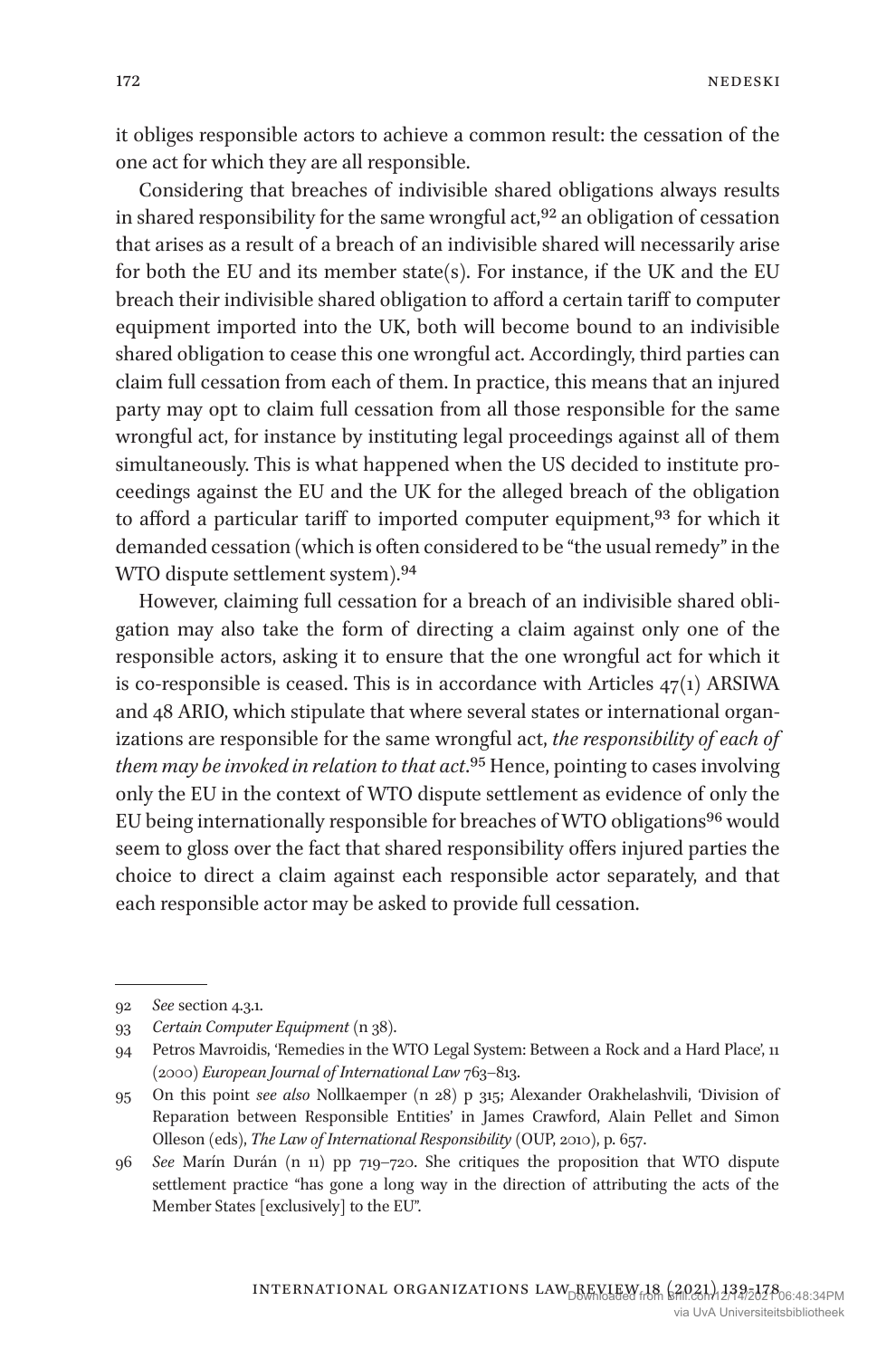The choice to direct a claim against only one of the actors that share responsibility could be informed by the pragmatic consideration that one of them is particularly well-positioned to put an end to the wrongful act in question. For instance, in the *Asbestos* case Canada challenged only the EU – and not France – for a French asbestos decree, which Canada maintained was in breach of various obligations arising from the General Agreement on Tariffs and Trade. It appears that Canada's choice to focus only on the EU was not based on France not being bound to the obligations purportedly breached or France not being responsible for such a breach, but rather that the competence to deal with the issue at hand laid with the EU, and an action against the EU offered a realistic prospect of a return to legality.97

Matters are different in situations where the EU and its member(s) share responsibility for multiple wrongful acts, for example if each of them fails to take measures in pursuance of limitation or reduction of greenhouse gas emissions from aviation and marine bunker fuels, which would be in breach of their divisible shared obligation arising from article 2(2) Kyoto Protocol. Provided that all of the wrongful acts are of a continuing character, an obligation of cessation will arise for both the EU and its member states. However, the nature of that shared obligation of cessation will be divisible because *multiple* wrongful acts have been committed, and each responsible actor becomes bound to cease its own internationally wrongful act only.98 While this means that the EU and its members states are solely obliged to cease their *own* wrongful conduct, this does not entail that they are in no way connected in the performance of their obligations of cessation. Depending on the influence that each of them is able to exert over the other bearers of a divisible shared obligation of cessation they may very well be required to try, with the means reasonably available to them, to induce the others to cease their wrongful conduct.<sup>99</sup> Doing so would contribute to the main rationale underlying cessation, which is to restore the legal relationship breached and safeguard the validity and effectiveness of the underlying primary rule of international law: one of the main functions of the law of international responsibility.100 Also in this respect it is worth noting that, with a view to their close relationship, an international organization and

<sup>97</sup> Nollkaemper (n 28) p 345.

<sup>98</sup> *See* Pierre d'Argent, 'Reparation, Cessation, Assurances and Guarantees of Non-Repetition' in André Nollkaemper and Ilias Plakokefalos (eds), *Principles of Shared Responsibility in International Law* (CUP, 2014) p 215.

<sup>99</sup> Compare the earlier discussion on the performance of divisible shared obligations, section 4.3.2 See also Principle 9(2) of the Guiding Principles on Shared Responsibility (n 17).

<sup>100</sup> ARSIWA with commentaries (n 18) p 89.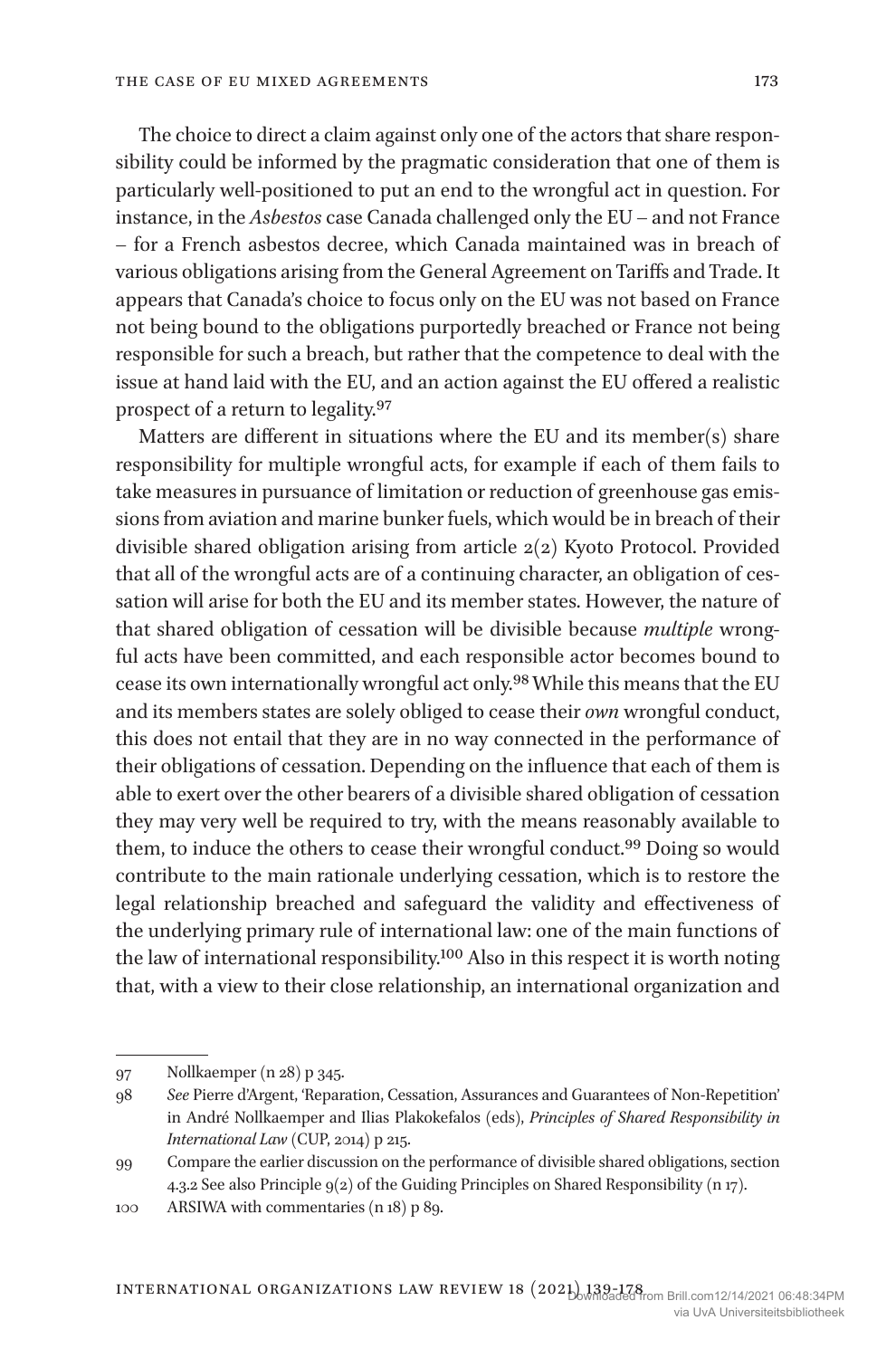its members often have a variety of means at their disposal to influence each other's conduct in order to implement such an obligation.

#### 4.4.2 A shared obligation to make full reparation

In accordance with Articles 31 ARSIWA and 31 ARIO, a responsible state or organization is bound to 'make full reparation for the injury caused by the internationally wrongful act'. This obligation reflects the remedial function of the law of international responsibility, which has as one of its main goals to restore the *status quo ante* and place the injured party "in the position which would, in all probability, have existed if that act had not been committed."101

Unlike the obligation of cessation; the obligation of reparation does not relate to the wrongful act as such. Rather, it relates to the injury that has been caused by the wrongful act, and is dependent on a causal link between wrongful act and injury. It arises only for the state or international organization that is responsible for a wrongful act that has caused injury, and it solely obliges that state or organization to make reparation for the injury that has been caused by the wrongful act for which it is responsible.

When applied to a context in which the EU and its members are responsible for the same wrongful act, and that wrongful act causes injury, these considerations can only lead to the conclusion that all of them will become bound to an obligation to provide full reparation for the whole injury. This is due to the fact that there is only one wrongful act for which the EU and its member state(s) are responsible, which is the sole cause of the whole injury.102 This shared obligation of reparation is indivisible, as it requires its bearers to achieve a common result: the making of full reparation for the entire injury caused by their wrongful act.

For third parties injured by a breach of an indivisible shared obligation this means that full reparation can be claimed from any of the bearers of that obligation, since breaches of indivisible obligations necessarily result in shared responsibility for the same wrongful act. If, for instance, a breach of the indivisible shared obligation to provide a certain amount of financial assistance to the ACP states results in injury, full reparation can be claimed from the EU and its member states, either singly or in combination. This is confirmed by Articles 47(1) ARSIWA and 48(1) ARIO, with their above-mentioned stipulation

<sup>101</sup> *Factory at Chorzów*, Permanent Court of International Justice, Jurisdiction, Judgment No. 8, 1927, PCIJ Series A, No. 9, p. 47; ARSIWA with commentaries (n 18) p 91. On the remedial function of the law of international responsibility *see* Dinah Shelton, 'Righting Wrongs: Reparations in the Articles of State Responsibility' (2002) 96 AJIL 833–856.

<sup>102</sup> d'Argent (n 99) p 238; Talmon (n 44) p 221; Steinberger (n 88) pp 860–861.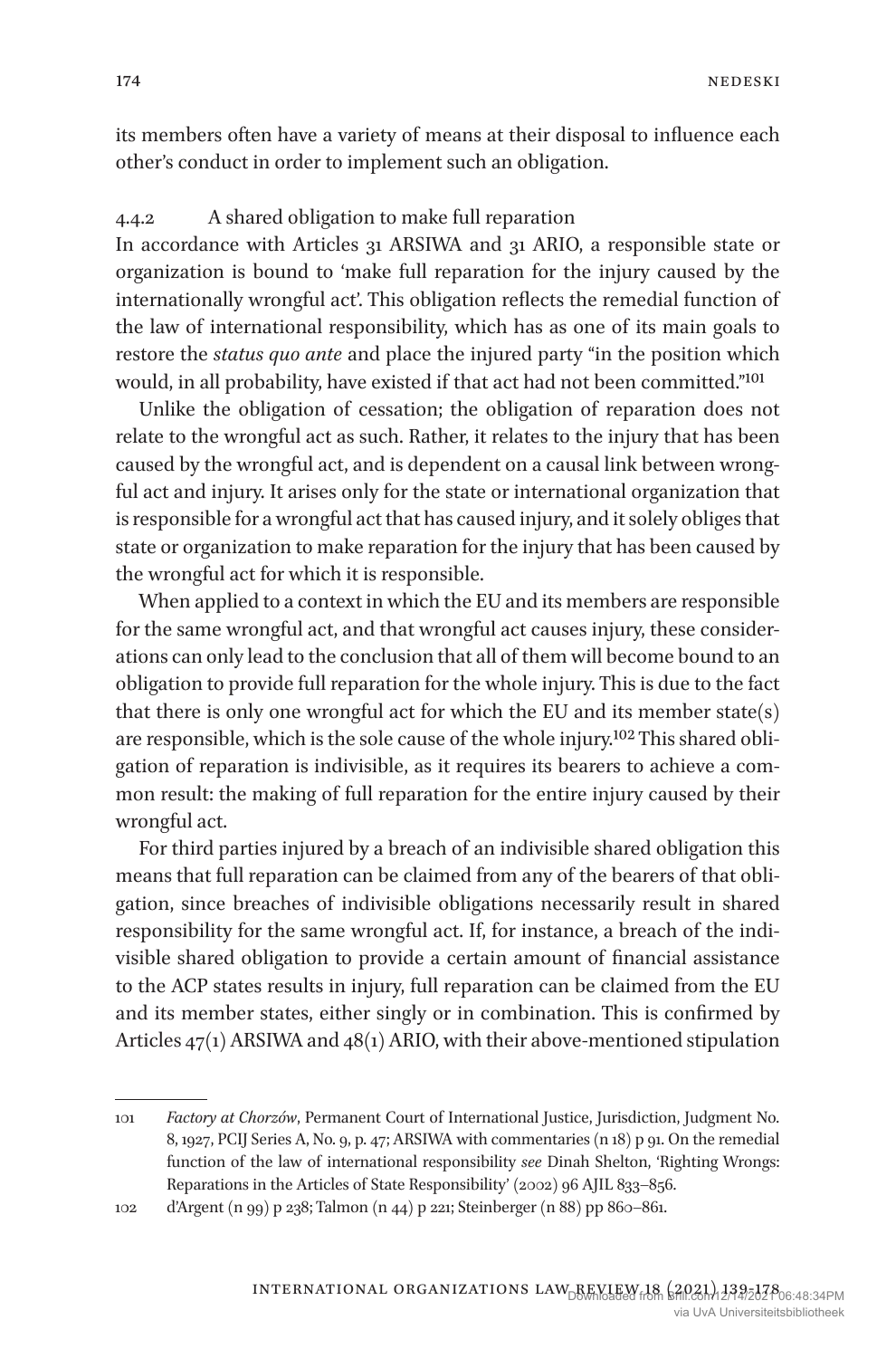that where several states or international organizations are responsible for the same wrongful act, the responsibility of each of them may be invoked in relation to that act. The only limitation imposed in the ARSIWA and ARIO is that the injured party is not entitled to 'recover, by way of compensation, more than the damage it has suffered,'103 which would mean *in concreto* that an injured party that has already obtained full reparation for its damage from one responsible state or organization cannot direct another claim for reparation at one of the other responsible actors.

Overall, this outcome in terms of reparation resembles the notion of joint and several liability that is familiar to many domestic legal systems,104 which quite similarly encompasses that full reparation can be claimed from any of the actors that have contributed to the same damage. The rationale behind the imposition of this type of liability is in accordance with the general tort law policy of "affording the victim of the harm the maximum possible chance of having his harm properly compensated".<sup>105</sup>

At first sight, the nature of the obligation of reparation may appear to be less straightforward in those cases where the EU and its members share responsibility as a result of breaches of a divisible shared obligation, since breaches of such obligations can (and often do) give rise to shared responsibility for *multiple* wrongful acts. Let us continue with the example of France and the EU failing to take the required measures to limit pollution, and assume that both of their internationally wrongful acts contribute to injury in the form of the pollution of lake Etang de Berre. Since a causal link exists between both of their wrongful acts and the injury, both of them become bound to an obligation to make reparation. But can full reparation be claimed from each of them for the whole injury, or they each repair only part of the injury?

It is submitted that as long as multiple wrongful acts contribute to the same (indivisible) injury, all of them become bound to an obligation to make full

<sup>103</sup> Article 47(2) ARSIWA; Article 48(3) ARIO.

<sup>104</sup> European Group on Tort Law, *Principles of European Tort Law: Text and Commentary* (Springer Wien New York 2005) pp. 134–138; John Noyes and Brian Smith, 'State Responsibility and the Principle of Joint and Several Liability' (1988) 13 *Yale Journal of International Law* 225, pp 251–254; Roger Alford, 'Apportioning Responsibility Among Joint Tortfeasors for International Law Violations' (2011) 38 *Pepperdine Law Review* 233, p. 241, fn. 38.

<sup>105</sup> Noyes and Smith (n 104) p 254. See also The Commission on European Contract Law, *Principles of European Contract Law: Part III* (2003) at 64; C. von Bar and E. Clive, *Principles, Definitions and Model Rules of European Private Law: Draft Common Frame of Reference (DCFR*) (2009), p. 978: "in order to protect the victim of damage caused by several people [...] the obligation of reparation arising out of damage is solidary."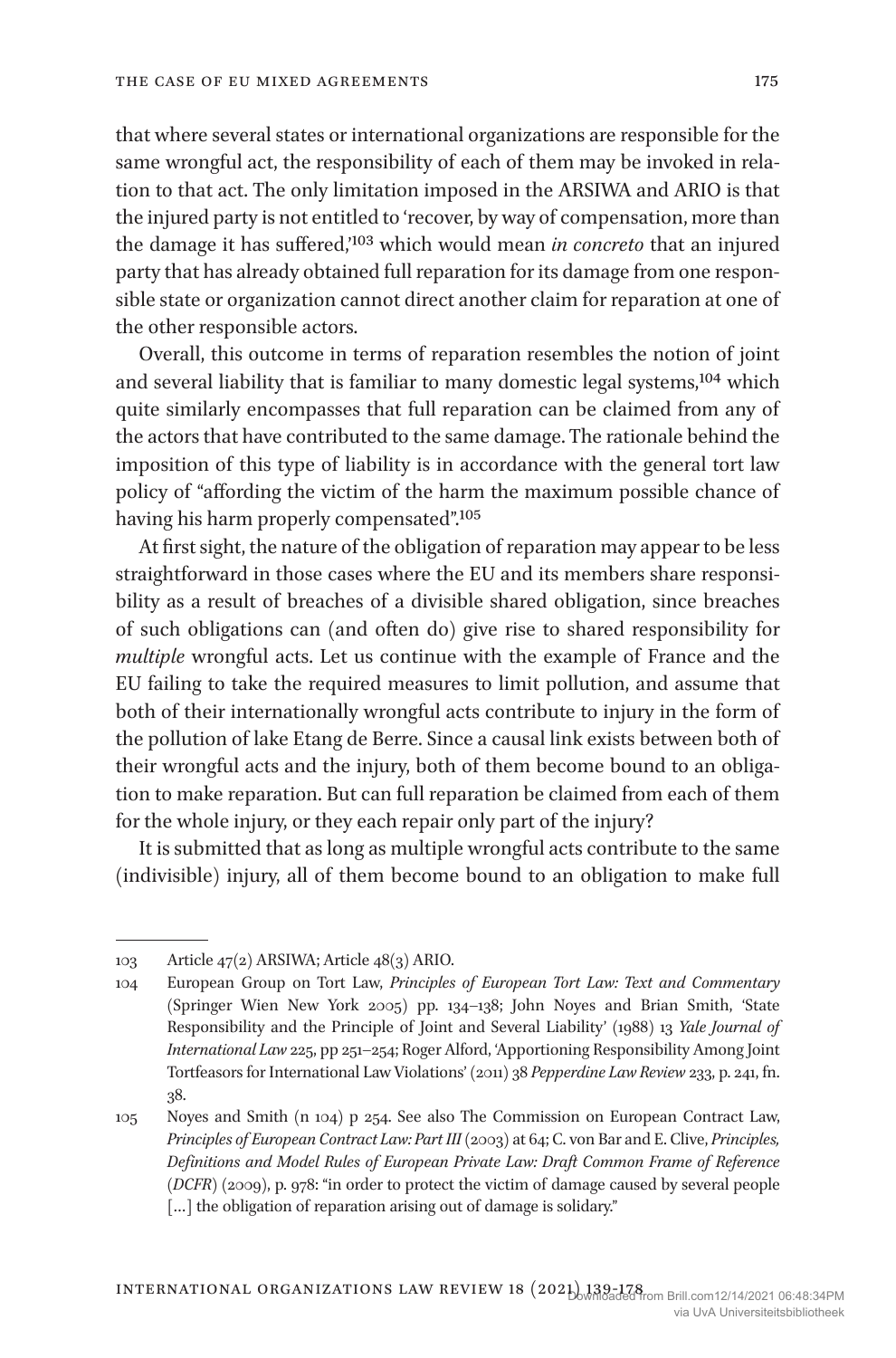reparation for that injury.106 Neither the ARSIWA nor the ARIO contain a provision explicitly dealing with claiming reparation in a scenario of multiple wrongful acts that contribute to injury. However, unless each of their contributions can be clearly distinguished so as to have caused an identifiable part of the injury,107 imposing the consequence of an indivisible shared obligation to make full reparation on the EU and its member state(s) is in accordance with the general rule that a state or international organization is obliged to make full reparation for the injury caused by its wrongful act. If it is unclear what part of the injury was caused by the EU or by its members, the burden to determine who caused what should not be placed on the injured third party, particularly if one takes into consideration that the protection of the rights of injured persons is one of the main functions of the law of international responsibility.

#### **5 Conclusions**

In summary, this article set out to develop an obligations-based approach to the allocation of responsibility between an organization and its member states, arguing that the sharing of obligations can have relevant implications for shared responsibility. The common practice of concluding mixed agreements by the EU and its members constituted an ideal case-study in this regard, seeing that this practice regularly results in the sharing of international obligations by the EU and one or more member states, where all of them are bound to an obligation with similar normative content pertaining to the same constellation of facts. Examples include the obligation of the UK and the EU to afford a particular tariff to LAN equipment imported into UK territory, the obligation of France and the EU to strictly limit pollution from land-based sources into lake Etang de Berre on French territory and the obligation of the EU and its member states to provide 12.000 million ECU in financial assistance to the ACP states.

The idea that the sharing of international obligations in mixed agreements might have relevant implications for the allocation of responsibility is not entirely new and has been touched upon in existing literature. However, existing discussions generally proceed from an understanding of 'joint obligations'

<sup>106</sup> *See also* André Nollkaemper *et al* (n 17) commentaries to Principle 10.

<sup>107</sup> In relation to concurrent causes the ILC has stated that "unless some part of the injury can be shown to be severable in causal terms from that attributed to the responsible State, the latter is held responsible for all the consequences, not being too remote, of its wrongful conduct", ARSIWA with commentaries (n 18) pp. 93–94.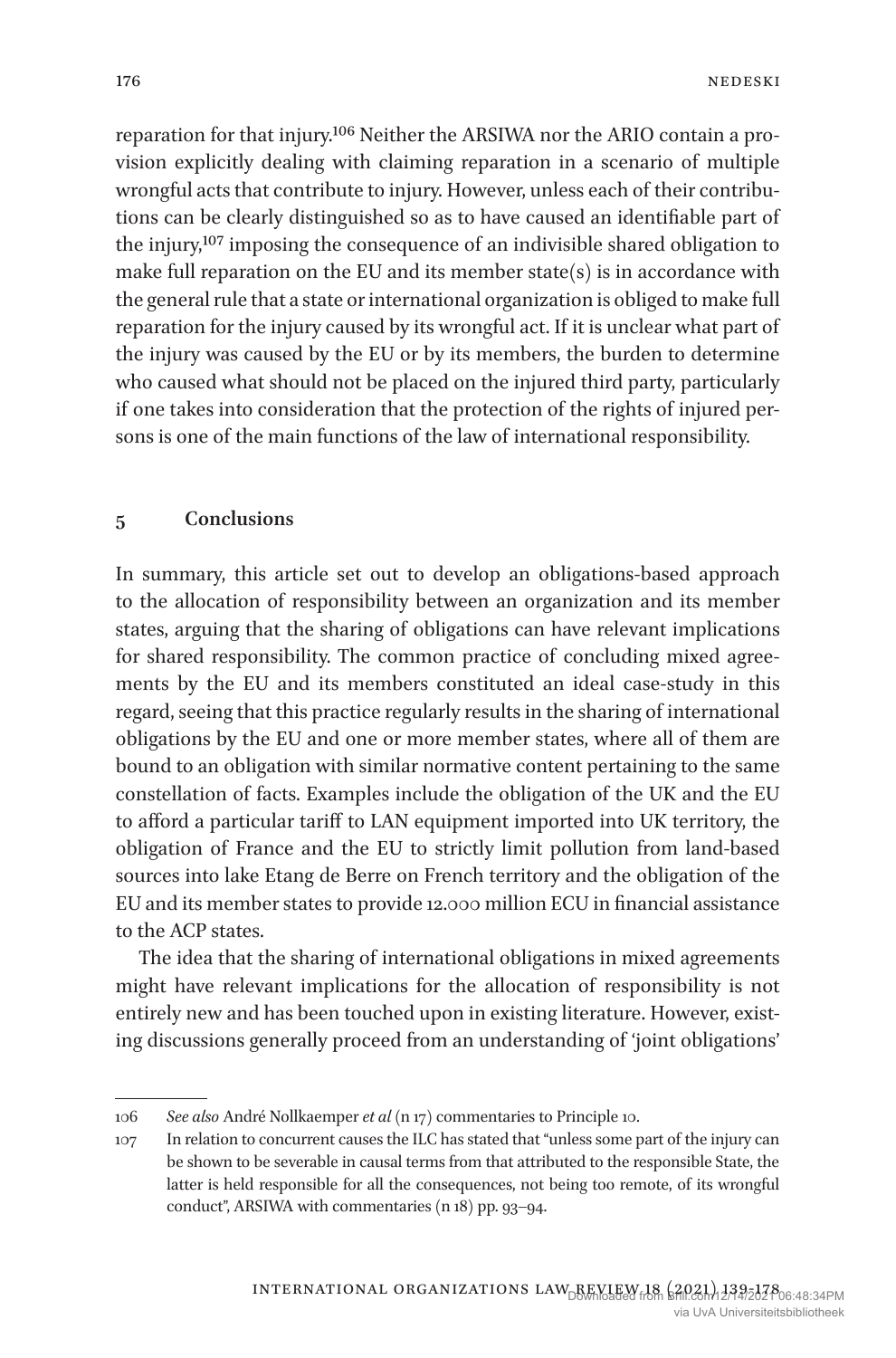that is too broad to be useful for the analysis of international responsibility. This article does not subscribe to existing approaches that either conclude that being bound to the same obligation in a mixed agreement is in and of itself enough to justify joint responsibility, or that contrariwise decide that the nature of obligations has no noteworthy role to play in determining responsibility for mixed agreements.

Rather, it has been argued that a more systematic approach to the nature of shared obligations in mixed agreements can help untangle who can be held responsible in case of a breach. On the one hand, if the EU and its members are bound to a divisible shared obligation that binds each only to its own share, whether or not a breach will give rise to shared responsibility mainly depends on the facts of each case. While shared responsibility remains a very real possibility, it is not an inevitable consequence of a breach of a divisible shared obligation, since it is possible in theory to independently breach a divisible shared obligation.

On the other hand, however, if the EU and one or more of its members are bound to an indivisible shared obligation that obliges each of them to achieve a common result, the failure to achieve that result will always give rise to the responsibility of all of them for the same internationally wrongful act. Any secondary obligation that arises as a result of this responsibility can also be qualified as an indivisible shared obligation, which means that injured third parties can claim full cessation and full reparation from any of the responsible actors. Thus, while it may be true that – as has been underlined in legal literature – being bound to the same international obligations is not sufficient to result in shared responsibility; being bound to an indivisible shared obligation is.

Accordingly, in the process of determining responsibility for breaches of obligations that are shared by the organization and its members it is essential to enquire what the obligation asks of its bearers: are they all bound to achieve a common result or is each of them bound only to its own share? Only then can it be properly evaluated whether a breach in a particular instance gives rise to the international responsibility of the EU, one or more of its members, or a combination.

#### **Biography**

Nataša Nedeski is Assistant Professor of Public International Law at the University of Amsterdam. Her research focuses in particular on the law of international responsibility. In 2017 she successfully defended her dissertation